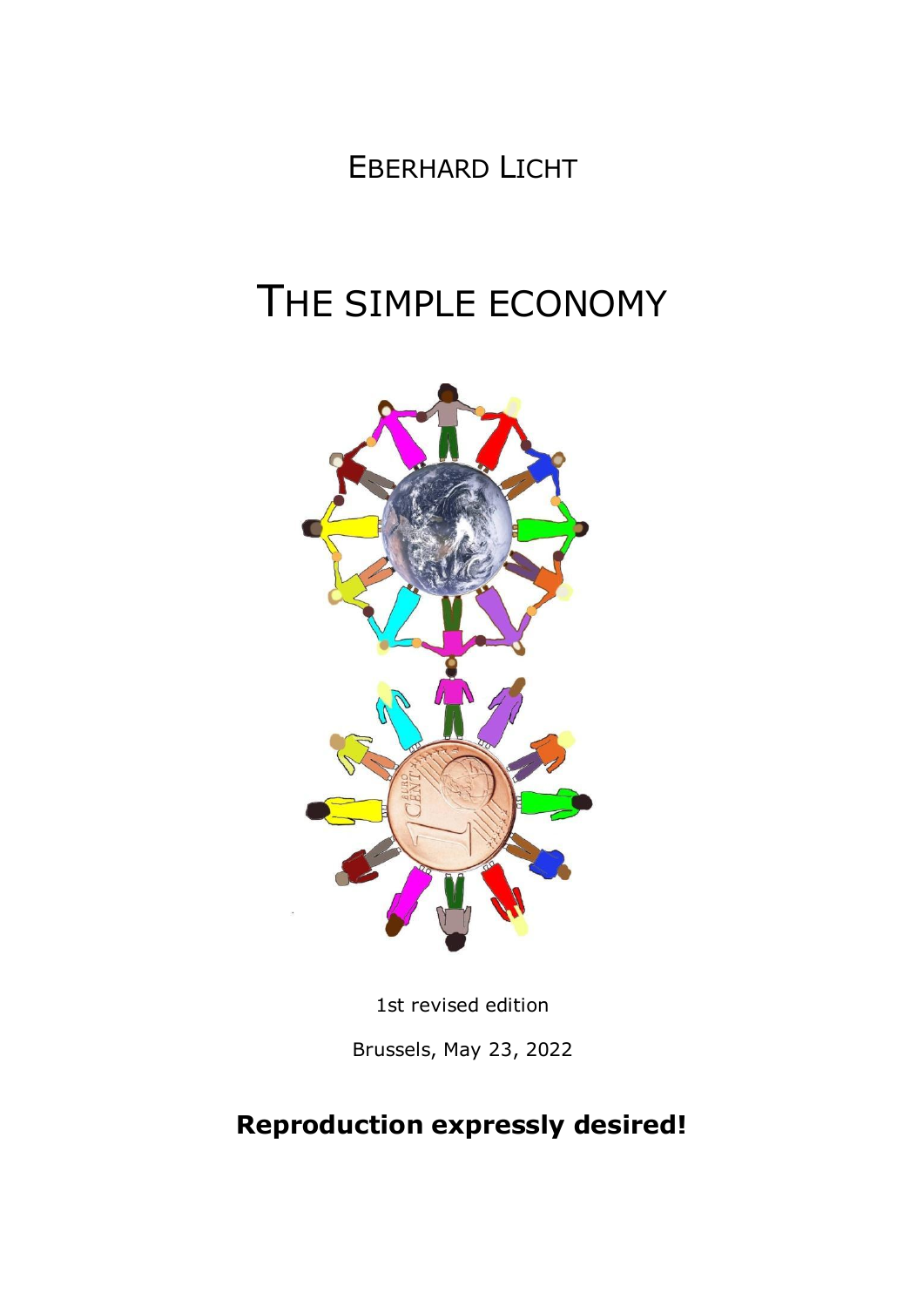

# **Download for mobile devices here**:

<https://letusbe.one/doc/mobile.pdf>

Current version:<https://letusbe.one/doc/simple.pdf>

Contact: [now@letusbe.one](mailto:now@letusbe.one)

### **Acknowledgement**

I would like to thank all the doubters. They have given me courage and strength.

I thank Bobby Langer for the first recognition I received and Lucas for the corrections.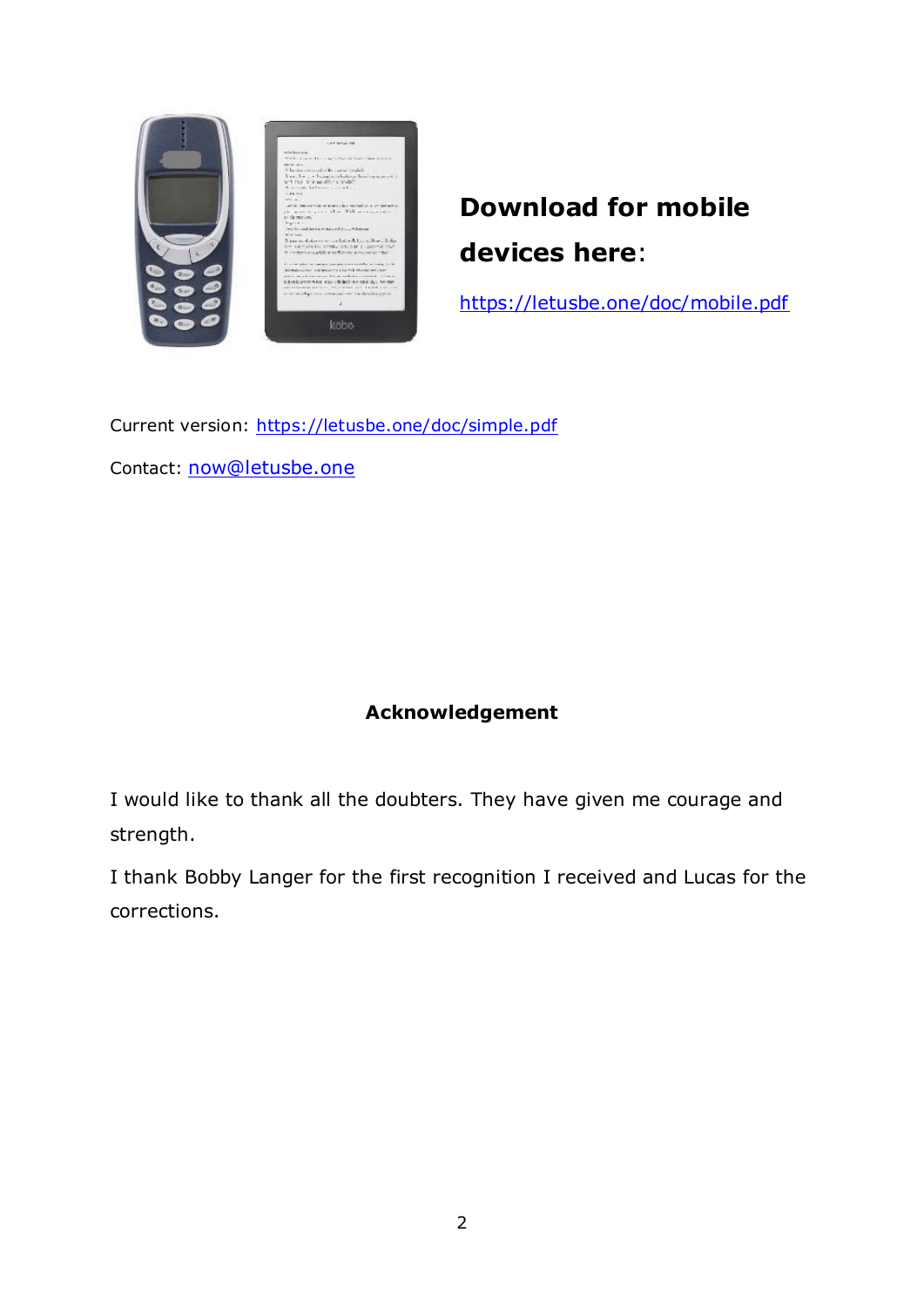# <span id="page-2-0"></span>**CONTENTS**

| Foreword                                                  | 5  |
|-----------------------------------------------------------|----|
| Who finds the error?                                      | 6  |
| Work, what is it anyway?                                  | 6  |
| The difference between the sexes                          | 8  |
| Why do I get more money than I need?                      | 9  |
| Where does inequality come from anyway?                   | 10 |
| The Quick revolution in human history                     | 11 |
| Why it's five past twelve and why the clock keeps ticking | 12 |
| Climate change                                            | 12 |
| Can climate change and economic growth be reconciled?     | 14 |
| What is democracy?                                        | 15 |
| What came first, the chicken or the egg?                  | 17 |
| The legal entity that can take any risk                   | 19 |
| The simple economy                                        | 22 |
| Who would ever work for free?                             | 22 |
| Let's just imagine that all the money was gone.           | 23 |
| When would we realize that the money was gone?            | 24 |
| Apart from money, what else prevents utopia?              | 25 |
| Revolution without expropriations                         | 26 |
| The transition $-$ how will the money disappear?          | 28 |
| What preparations are required?                           | 28 |
| A global debt relief                                      | 29 |
| What have we learned from the pandemic?                   | 31 |
| Practical guide for the transition                        | 32 |
| How long will the transition take?                        | 33 |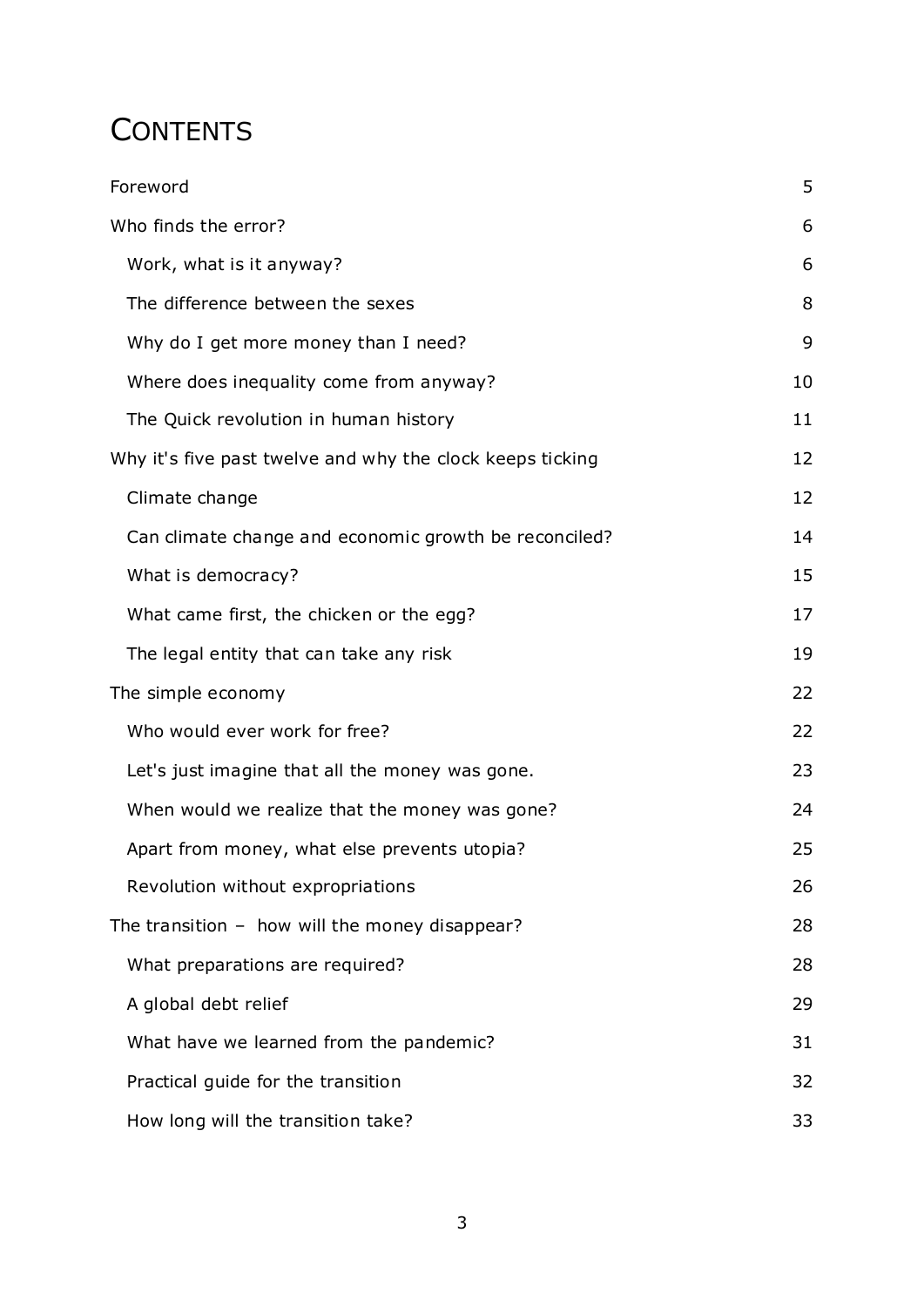| Economy and society without money - how can that work?               | 34 |
|----------------------------------------------------------------------|----|
| Won't the whole economy collapse when the money goes away?           | 34 |
| How will the economy develop?                                        | 36 |
| MARKET - WHAT IF IT NO LONGER REGULATES?                             | 38 |
| Investments - where do they come from if there is no money?          | 40 |
| Prosperity without growth?                                           | 40 |
| What will become of our society?                                     | 41 |
| What will become of the state?                                       | 43 |
| Risks of the simple economy                                          | 45 |
| Will we still work at all if we don't get any money?                 | 45 |
| Shops - will we take as much as we can carry?                        | 46 |
| Performance - do we still make an effort without money?              | 47 |
| Garbage disposal - who will do the unpleasant work later?            | 47 |
| Bank employees - what will happen to the people in the financial and |    |
| advertising sectors                                                  | 48 |
| The baker $-$ who will still get up at four in the morning?          | 49 |
| Progress - will it continue?                                         | 49 |
| Luxury goods - what happens to limited-edition products              | 50 |
| Who gets the house at the lake?                                      | 51 |
| Afterword                                                            | 52 |
| The Author                                                           | 53 |
| Bibliography                                                         | 54 |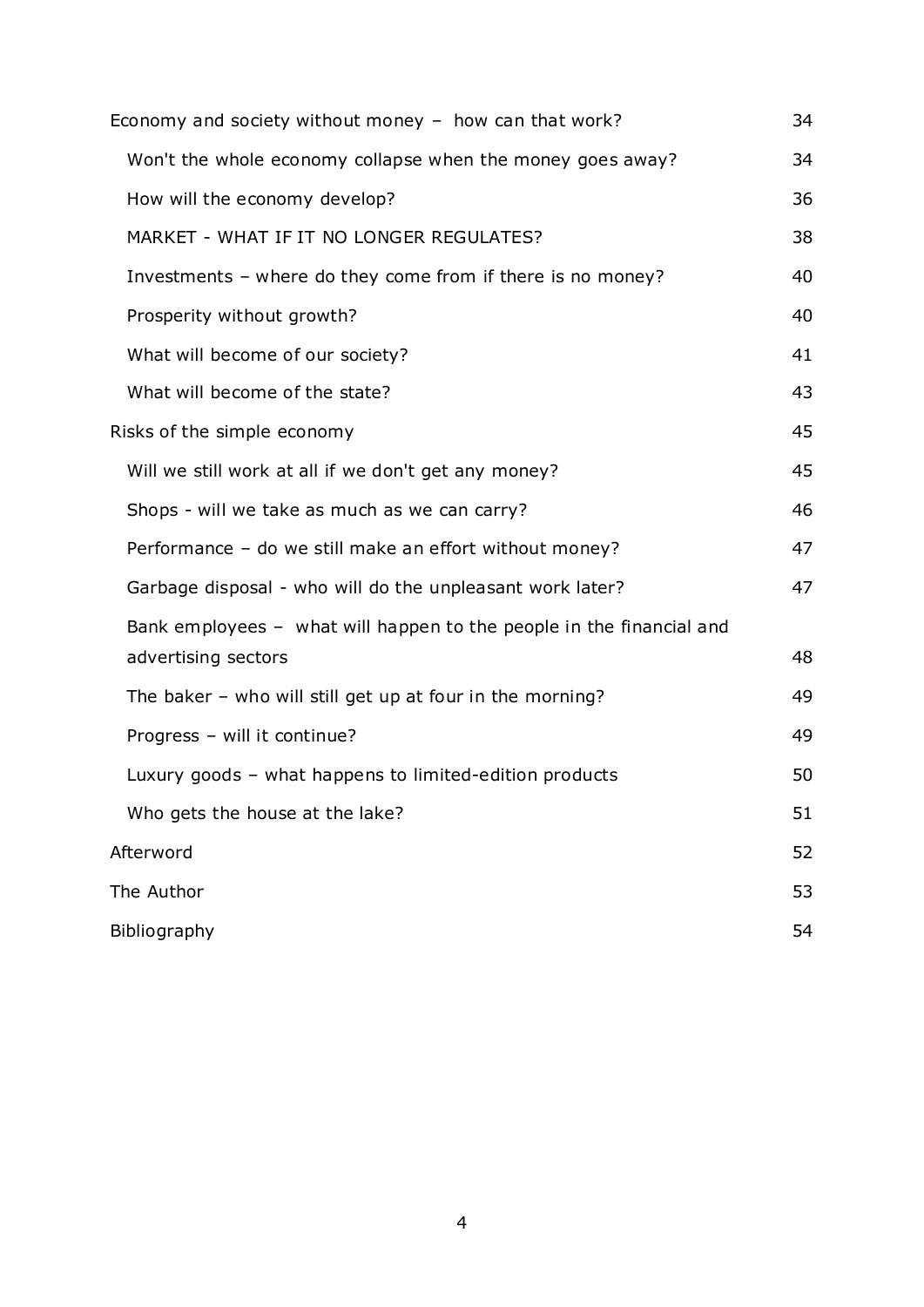"Change the world!"

*Jean Ziegler*

# <span id="page-4-0"></span>FOREWORD

Postmodernism is a contemporary architectural style. It relies mainly on external appearance and on effects. It is not the function that is in the foreground, but the unique selling point of the architect. Style elements from previous eras are adopted and used without fulfilling a function. My daughter studies architecture and recently analyzed a postmodern building in which several elements are arranged that have no function at all. Inside there are balconies that you can't go on, doors lead to nowhere, and various interior spaces cannot be used.

When I think of our current social order, parallels to postmodernism come to mind. In our society, too, practical value is obviously not the top priority. Something is in the foreground that we humans do not need and that we have known for a long time does not make us happier. Something that brings the world ever closer to collapse. This is the growth of the economy. There are several important sectors in our society that are not working properly. But we have become so used to many of these contradictions that we can no longer see them.

What is destroyed in the global North to stabilise prices would be enough to feed the one billion hungry people in the global South. But as long as there is money, these goods cannot be given away. Why do we tacitly accept this?

Less than two-thirds of the work done by humans is remunerated with money. One third of the work has no value. Above all, important activities such as raising our children or caring for our relatives are worthless. Not even in the calculation of pensions are these considerable working hours taken into account. Why do we put up with this?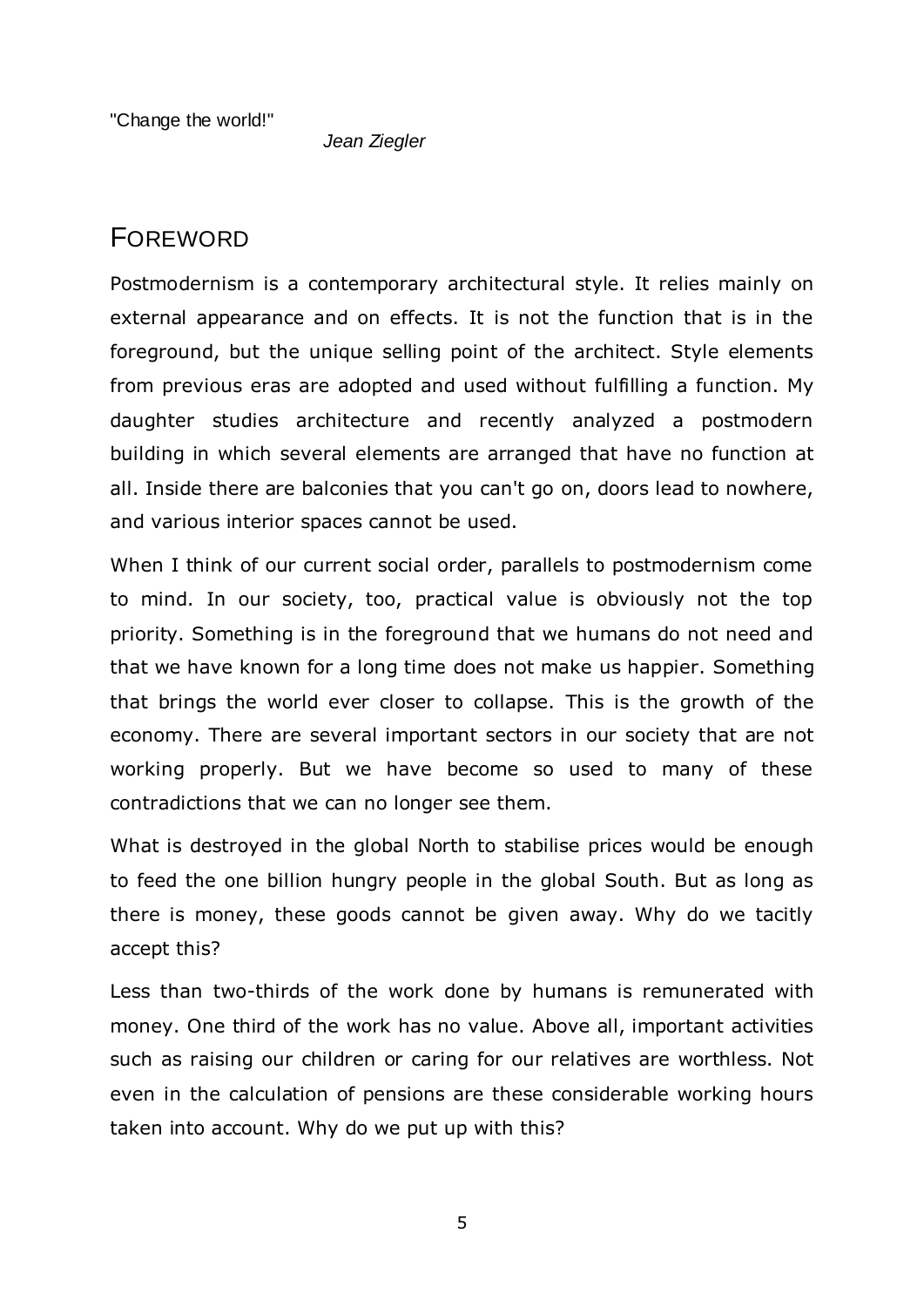There are many tasks in our society that urgently need to be done. But millions of people sit waiting at home because they are "unemployed" at the moment. Why do we not see this?

The economy intentionally lets products break faster so that more are bought. Is it really people who make such decisions? Why don't we wonder about that?

We stand there and admire the imaginative façades of postmodern architecture, the Market Hall Rotterdam or the Federal Chancellery. We are fascinated by the ingenuity of the architect and the possibilities of technology. We see that there are windows in places where they cannot function. We see that there must be rooms that you can't do anything with because of their shape. If we were to change that, we would have to tear down the whole building. The faults in our society could be repaired without harming even one person.

This text will try to open our eyes to be able to recognise problems because of which our society does not function as it should. We also try to find the causes and we propose a solution that would improve all our lives.

[To the table of contents](#page-2-0)

## <span id="page-5-0"></span>WHO FINDS THE ERROR?

#### <span id="page-5-1"></span>WORK, WHAT IS IT ANYWAY?

In a few years' time, that will be the case. Not only mobile phones will then be built entirely by robots, but sowing and harvesting machines, controlled by drones, will drive over the fields by themselves. Selfpropelled electric transporters bring the grain to the mill, which is controlled by computers as if by magic. No one will be seen in the bakery because the machines there work completely independently. All these contraptions and means of transport will also be built by robots.

The finished breads are brought to the shops automatically.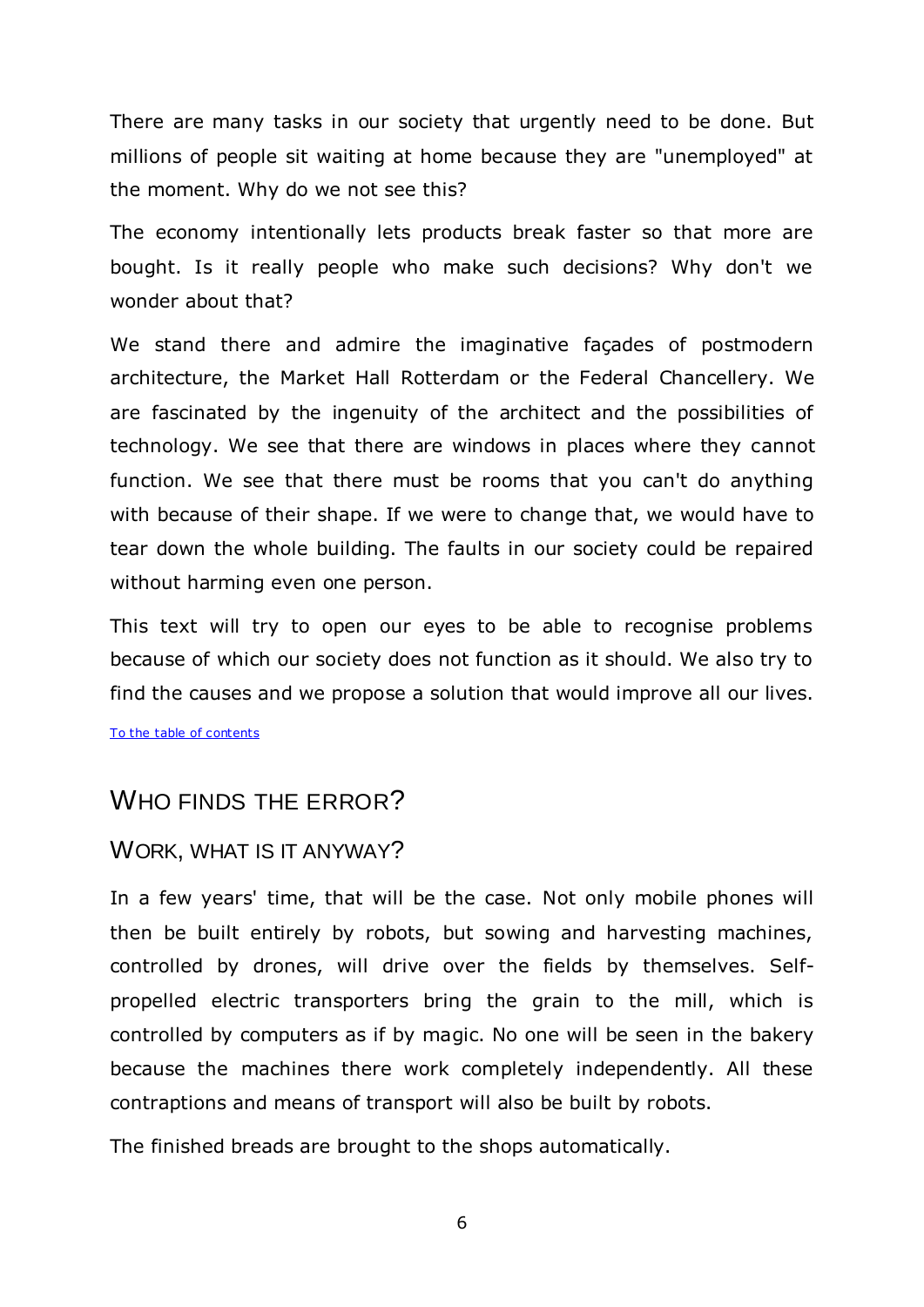Will we humans now inevitably have to die of starvation?

Are we starving because we didn't have a chance to earn money to buy this bread?

Today's economists cannot give us an answer. If we want to find an answer to this, then we must first examine the term "work" from a different perspective.

For thousands of years we have been told that you have to work in order to exchange that work for food or money. It started when some people fenced off land that didn't belong to them.

Our current conception of work assumes that work is something abstract that can be separated from people and exchanged for money. But practically this is not possible. Work is merely the prerequisite for changing something, for shaping something, with the talent that we have received in the course of creation. Only humans got this talent. This is what distinguishes us from animals, along with walking upright and the disappearance of body hair.

Today's conception of economy and society assumes that we can exchange this talent for money. However, one cannot take talent from a human being and exchange it for something else. Man cannot let his talent flow out of himself substantially at all. That would be the prerequisite for an exchange.

When a human creates something, it has to do with change. When a singer performs an aria, he changes our feelings the moment we hear the music. It puts us in a different state of mind. But it's not a ball that he throws us over and that we get in exchange for buying the ticket to the theater.

Sometimes a talent lies dormant in us for many years before it can develop. In order for a talent to develop, it needs good conditions. These conditions sometimes appear on their own, but often you have to look for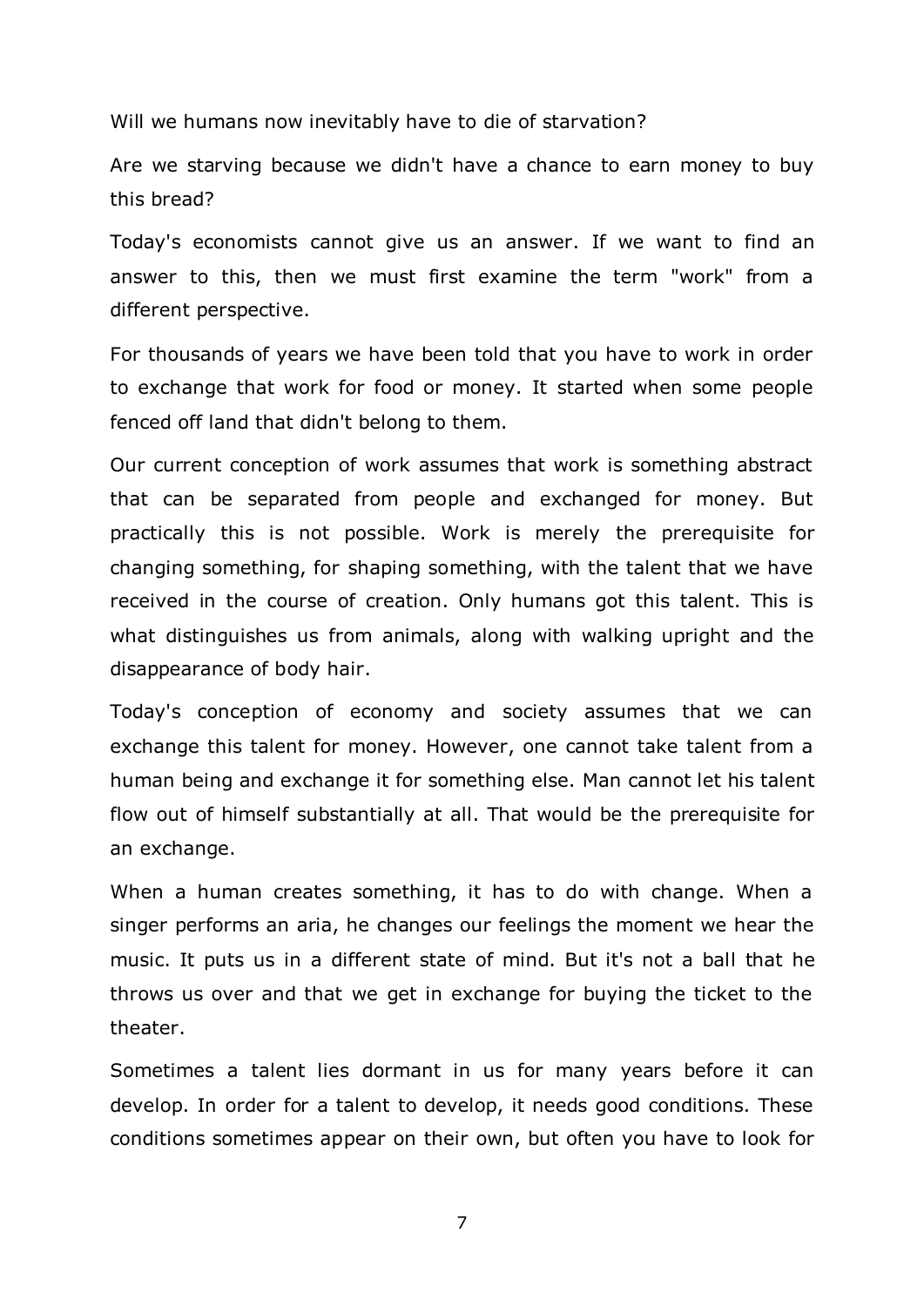them. The better the conditions, the better the talent can develop. That is when the activity you do is fun for a long time and when success comes naturally. That's it, when at night we long to do it again the next day.

In today's society it is a gamble to find opportunities where you can best use your talent. The need to earn money prevents us from seeking these good conditions. Today only very few people succeed in finding these good conditions.

I find it difficult to classify the Marxian concept of alienation of work. Perhaps it is the above that embodies this alienation. Nature endowed us with very special gifts and talents. If we cannot find a way to use these gifts and talents because we must do some job that has been offered to us in order to earn money, then what we are doing is alien to our nature. Then it is alienated work.

As long as work is limited by an equivalent value, we are not free.

#### [To the table of contents](#page-2-0)

### <span id="page-7-0"></span>THE DIFFERENCE BETWEEN THE SEXES

Besides the biological characteristic of the sexes, there is another difference. Men usually get money for what they do, women often do not. A man stands as a teacher in front of a class and teaches mathematics. He gets money for that. In the afternoon, a woman sits next to her child and helps him to understand what it wrote down at school that morning. She doesn't get any money for that.

Most will now say that this is quite normal. But is it really normal for a man to get paid for the same work and a woman not? It's a fact, but norm derives from scale. Imagine a scale. In one bowl there is one kilogram and in the other there is nothing. We are told that this scale is balanced. What's wrong with us that we can't see this?

Unfortunately, this fact means that those whose work is worthless are often discriminated against, humiliated and even abused.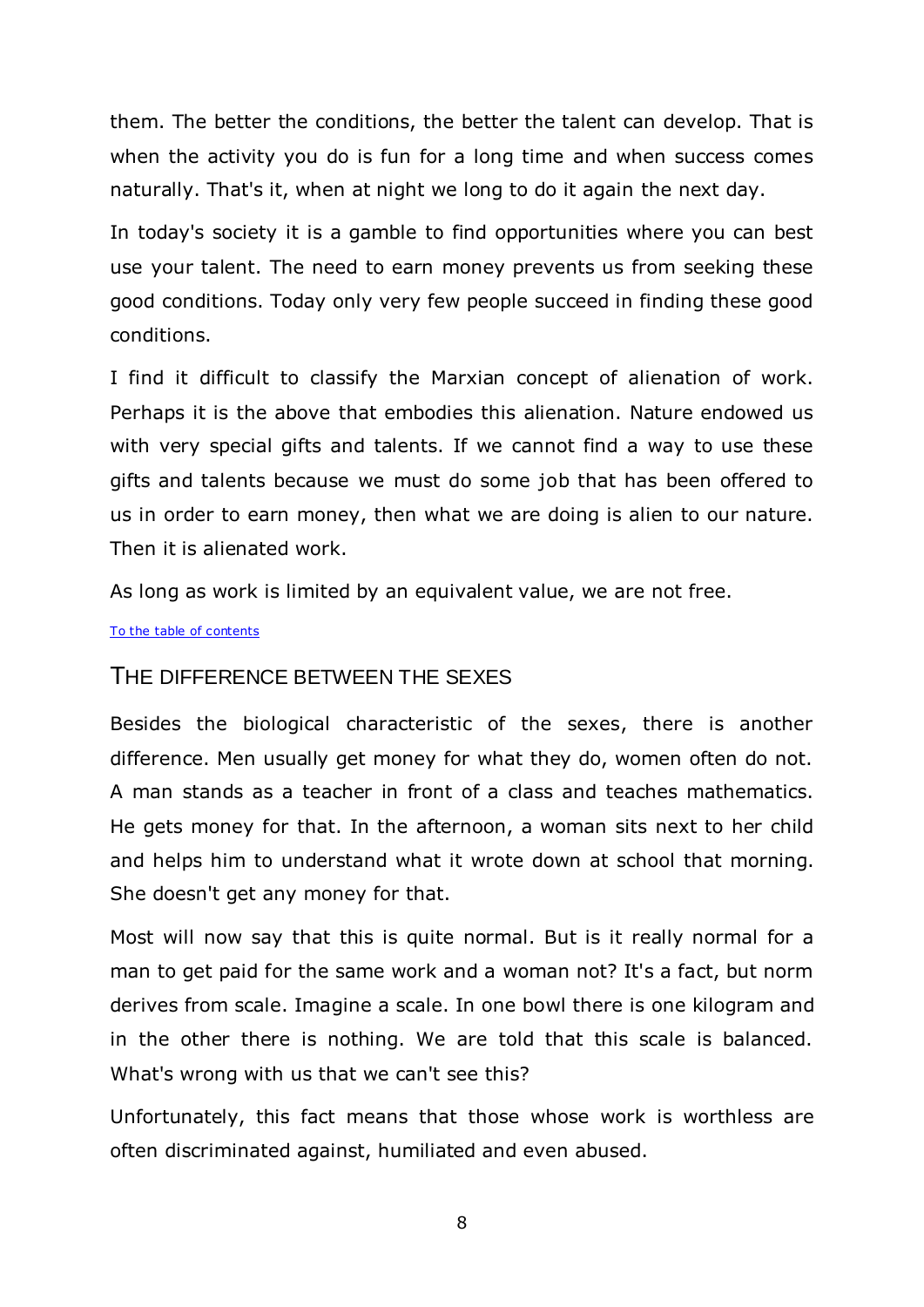How could this contradiction be eliminated out of the world? Women could be paid the same as men. But how to evaluate it really well? Imagine that the teacher's teaching is so bad that no student understands anything. At home, the mother manages with a lot of patience that her child finally understands what was taught in school. Which judge should decide? How many vocations will there be? We see that there is this scale that is wrong. But we don't see the error. Are we blind?

#### <span id="page-8-0"></span>[To the table of contents](#page-2-0)

### WHY DO I GFT MORE MONEY THAN I NEED?

Would we let someone dictate us how much we have to eat? We go out in the evening, don't have much appetite and just order a small bite. The waiter puts a huge plate in front of us and tells us to finish it.

Wouldn't it be much more logical if everyone got as much money as they needed? But we think it's fair if everyone gets what's in their employment contract. One gets five hundred Euros a month and one other gets fifty thousand Euros a month. You can't even ensure that these two are consistently paid for performance. Often the low earner has to do dirty and heavy work and the high earner has got his comfortable desk job, where he doesn't have to do much, through good connections.

You can't call that justice. In addition, this remuneration system leads to the fact that many people are tempted to buy completely unnecessary things. They have to spend many times more money than they normally would to live well and happily. And it is precisely this unnecessary consumption that is to blame for the fact that the earth is warming up more and more and the polar ice caps will inevitably melt because the production and transport of consumer goods generates carbon dioxide. In addition, unnecessary waste is produced and natural resources are exploited in a completely senseless manner. There is really only one way to put this "injustice" in a fair light. But we'll get to that later.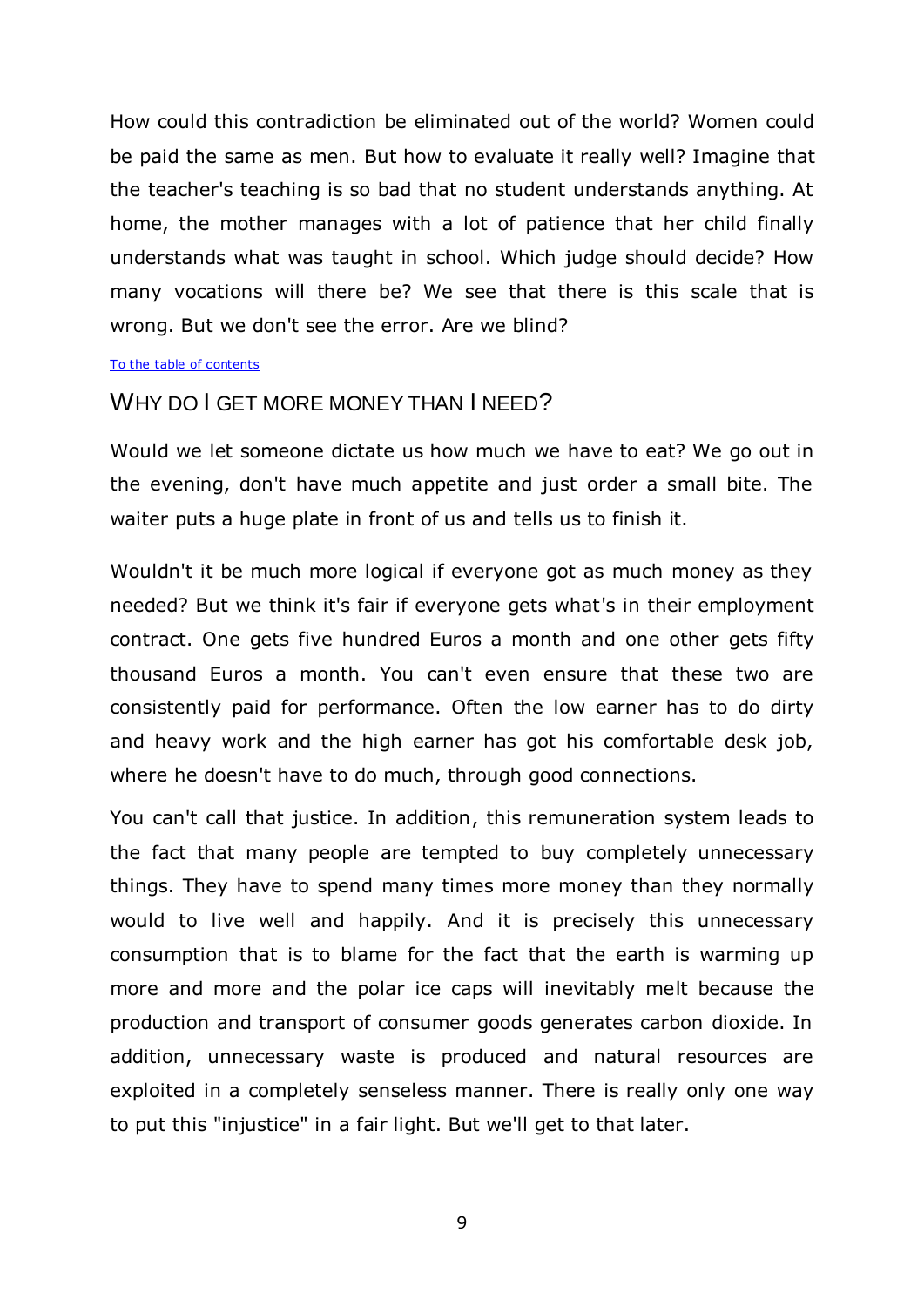### <span id="page-9-0"></span>WHERE DOES INEQUALITY COME FROM ANYWAY?

Every competition has a winner and one or more losers. It's the same in business as it is in sports. In the search for the cheapest provider, only one is awarded the contract. The others are the losers. The tougher the competition, the more applicants have to compete for the prize, the greater the gap between first and last. Unfortunately, it is a generally accepted fact that, unlike sports, unfair methods are often used in business today to win competitions.

Why is there this difference between the Global North and the Global South? The global South is the loser today. The more debt it has to take on to pay back its loans, the greater the inequality. This is because interest is added to every loan taken out. That is why every few weeks we read the newspaper reports "Global inequality has grown again".

There are always politicians who claim that at some point inequality will disappear. They could also promise us that soon it will be light at night and dark in the day. It is impossible to eliminate inequality as long as the economy and society are based on competition. Competition takes advantage of inequality.

In addition to competition, the free market is also to blame for the everincreasing inequality. Only those who have money get something there. Whoever has the most money can buy the most beautiful goods. If you don't have money, you get nothing.

How to eliminate inequality as long as goods cannot be distributed according to need? With the help of money that is impossible. But why don't we see that? Are we blind?

[To the table of contents](#page-2-0)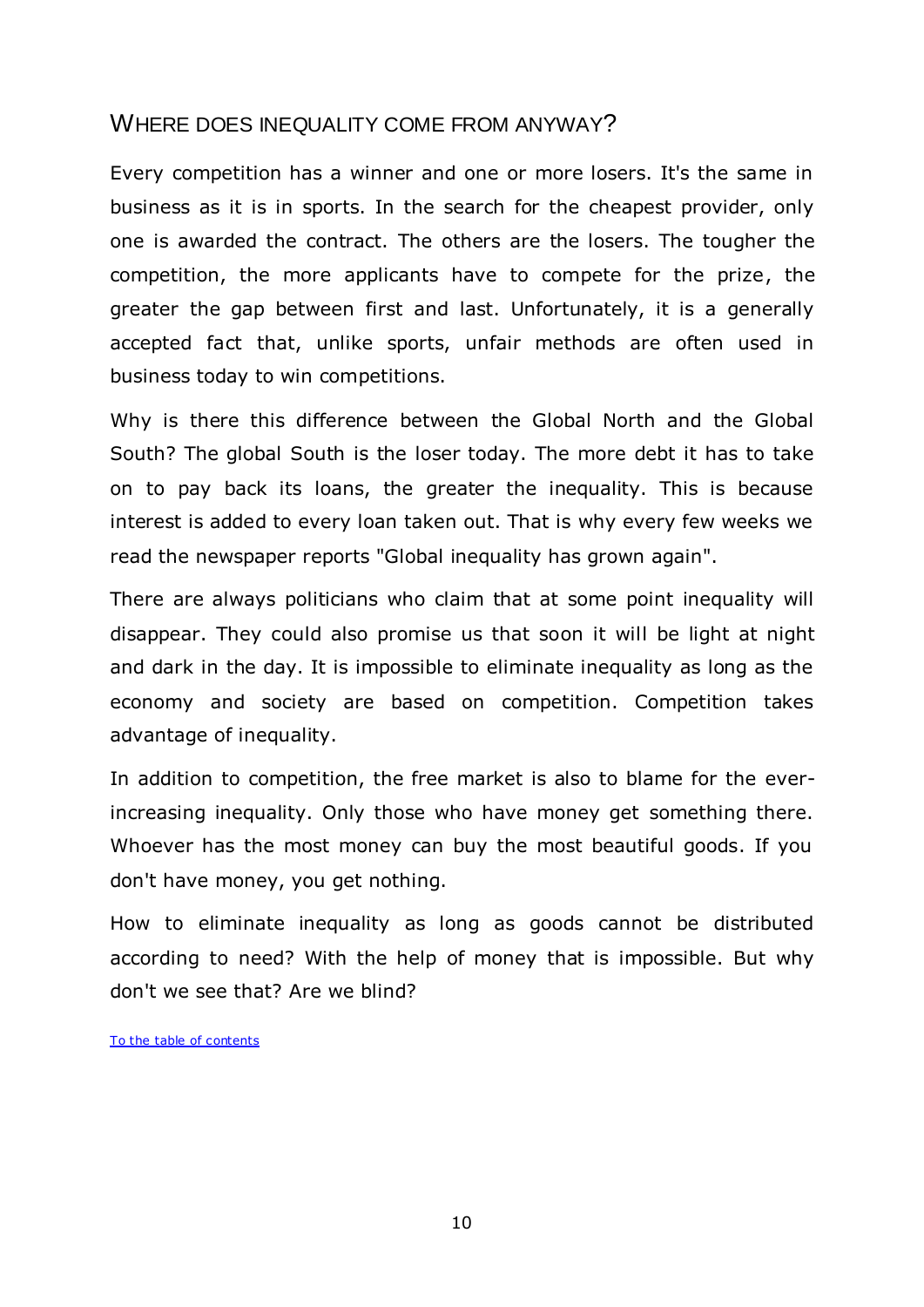### <span id="page-10-0"></span>THE QUICK REVOLUTION IN HUMAN HISTORY

At some point, humans began to differ from animals. The main characteristics of this are the disappearance of body hair and the upright gait. But there is one more characteristic. Only humans are able to be purposefully active and to create something very specific according to their will. No one has to force them to do it, they does it of their own accord. That worked for two million years.

In the last ten thousand years, a revolution has taken place. This revolution has brought us from the primitive community to the present state of science and technology. It is a very short period of time, only about half a percent of human history long. We have passed that revolution and we are now at the beginning of a new quality of human life. Science and technology, money and greed and everything that has happened in that time have brought us here.

Today's philosophers and thinkers see the dawn of a new age, the planetary age. For the first time, humanity is able to free itself from gravity, to look at our planet from the outside and sense its fragility. For the first time, we are able to completely survey the entire planet with our eyes. We know at the same moment what is happening on the other side of the earth.

Through technical and scientific progress today, we are in a position to enable all people on earth to live without hardship. There has never been anything like this before. Humanity on the threshold of the 3rd millennium is ready for a great step towards a new quality of living together.

If we are not careful now, we will ruin everything.

To [the table of contents](#page-2-0)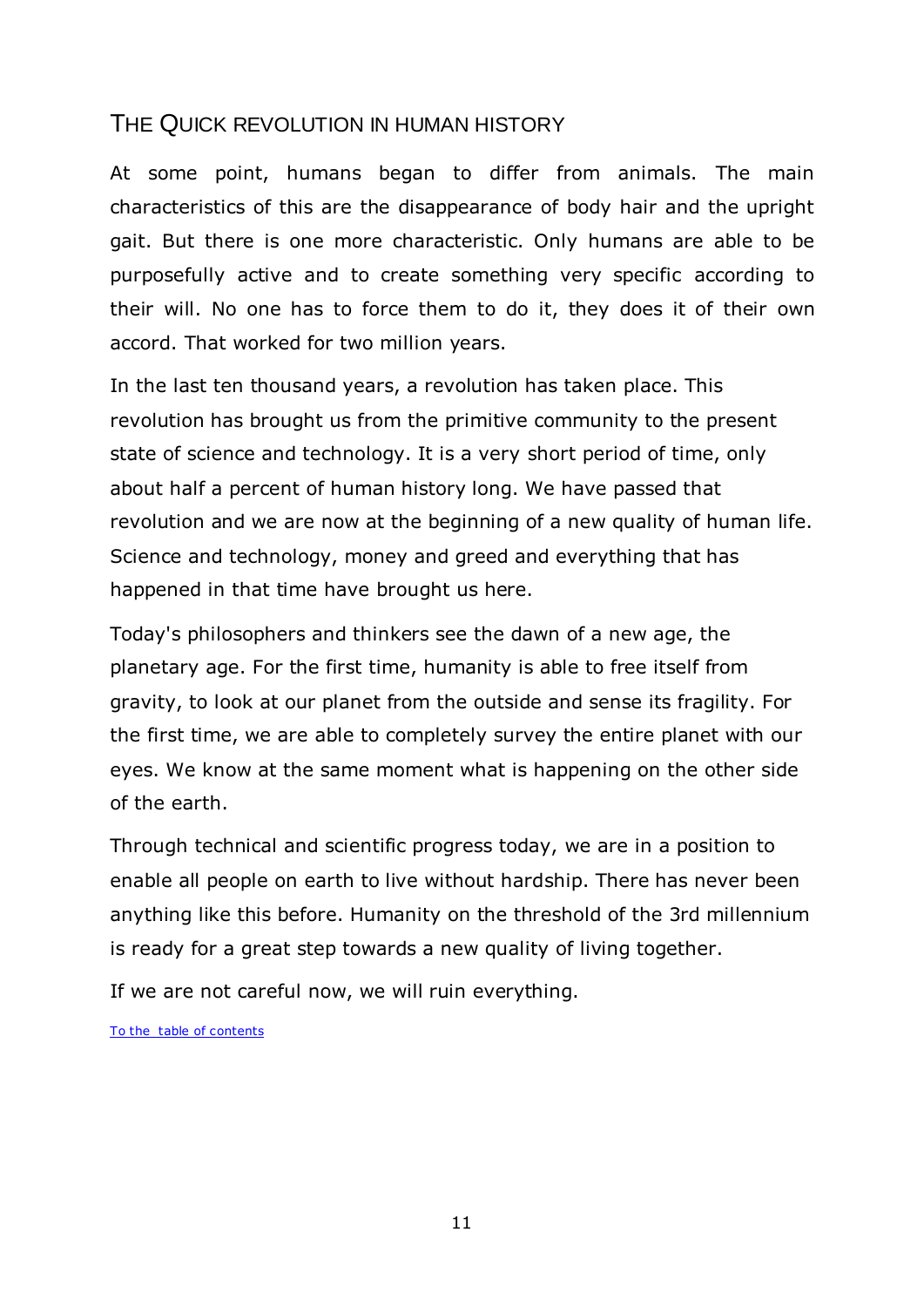# <span id="page-11-0"></span>WHY IT'S FIVE PAST TWELVE AND WHY THE CLOCK KEEPS **TICKING**

### <span id="page-11-1"></span>CLIMATE CHANGE

-

"The world we made" is a book by Jonathon Porritt and a dramatization by Beth Flinthoff about two students living in the year 2050. The story is about how humanity has managed to overcome its problems and the play describes how beautiful it could be then, compared to today.

Many people dream of it. But many also see what it could be like in a few years if what the meteorologists predict happens to us.



The CO2 concentration increases continuously, see the diagram above<sup>1</sup>. The reason for this is that the global economy is unable to forego growth. Alternative energy sources are not enough for the economy, growth can only be generated if a lot of energy can be consumed. And for the foreseeable future, this is only possible with fossil fuels.

<sup>1</sup> ESRL's Global Monitoring Laboratory (GML) of the National Oceanic and Atmospheric Administration (NOAA)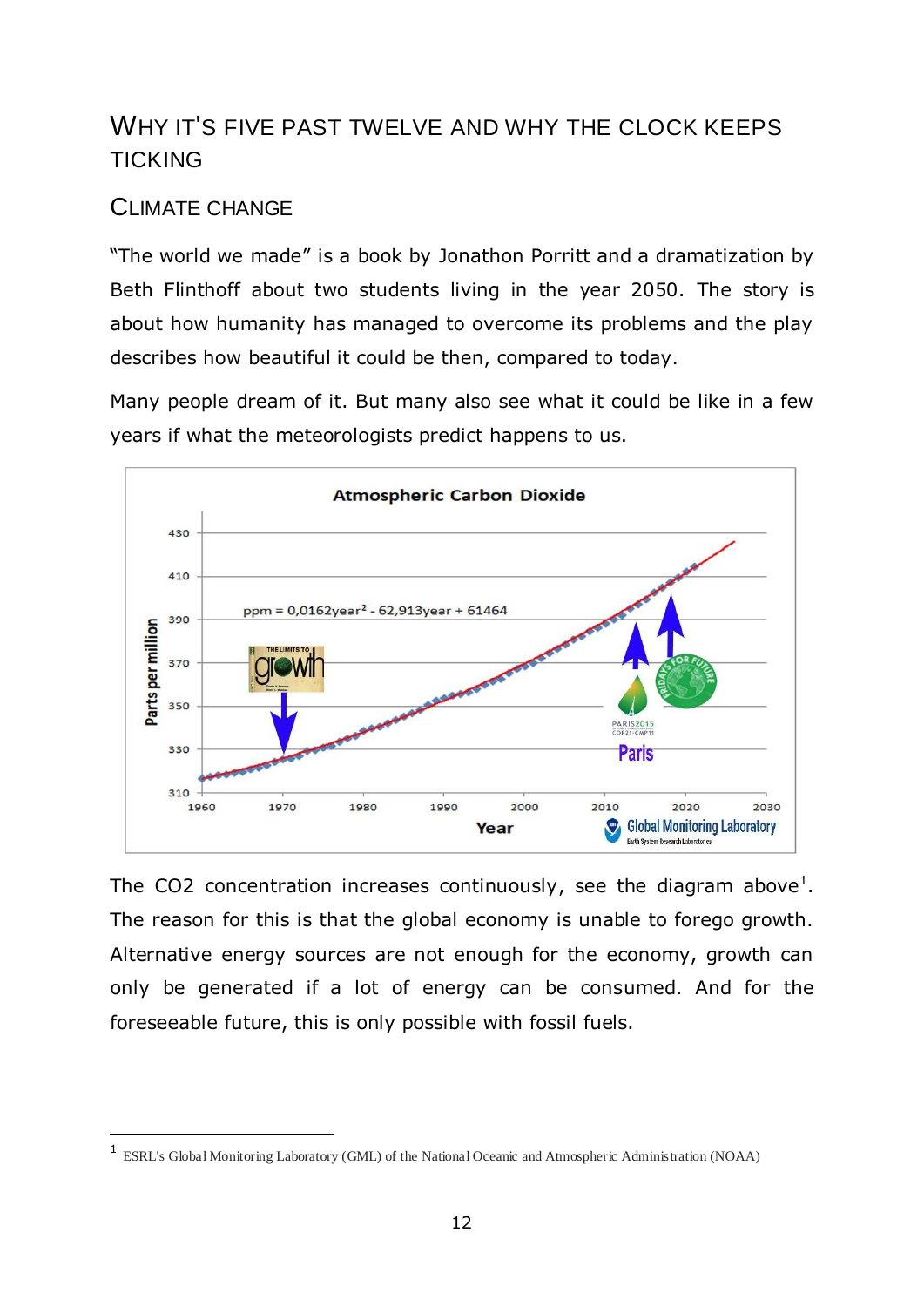



The rising carbon dioxide content of the atmosphere is to blame for the fact that the earth is warming up more and more. And this means that the polar ice caps and glaciers will inevitably melt. The "perpetual frost" in the soils of parts of the earth will also disappear. The bad thing about this is that the methane stored there will escape into the atmosphere and cause even more greenhouse effect.

Many are fighting against this. Many students have joined the school strike and are protesting in front of the palaces of the banks. Many are occupying trees to prevent the construction of more motorways. Or they are occupying villages to stop the expansion of open-cast lignite mines.

How many of the nearly eight billion who inhabit the earth see this?

Many see the photos of beaches full of plastic bottles. Many believe that the ocean is already polluted with microplastics. They also believe that fish abundance has drastically decreased, species are rapidly becoming extinct.

How many of the nearly eight billion who inhabit the earth see this? Many are concerned. They are thinking about how to stop the economy from growing. They design concepts for a socio-ecological change. How many of the nearly eight billion who inhabit the earth see this?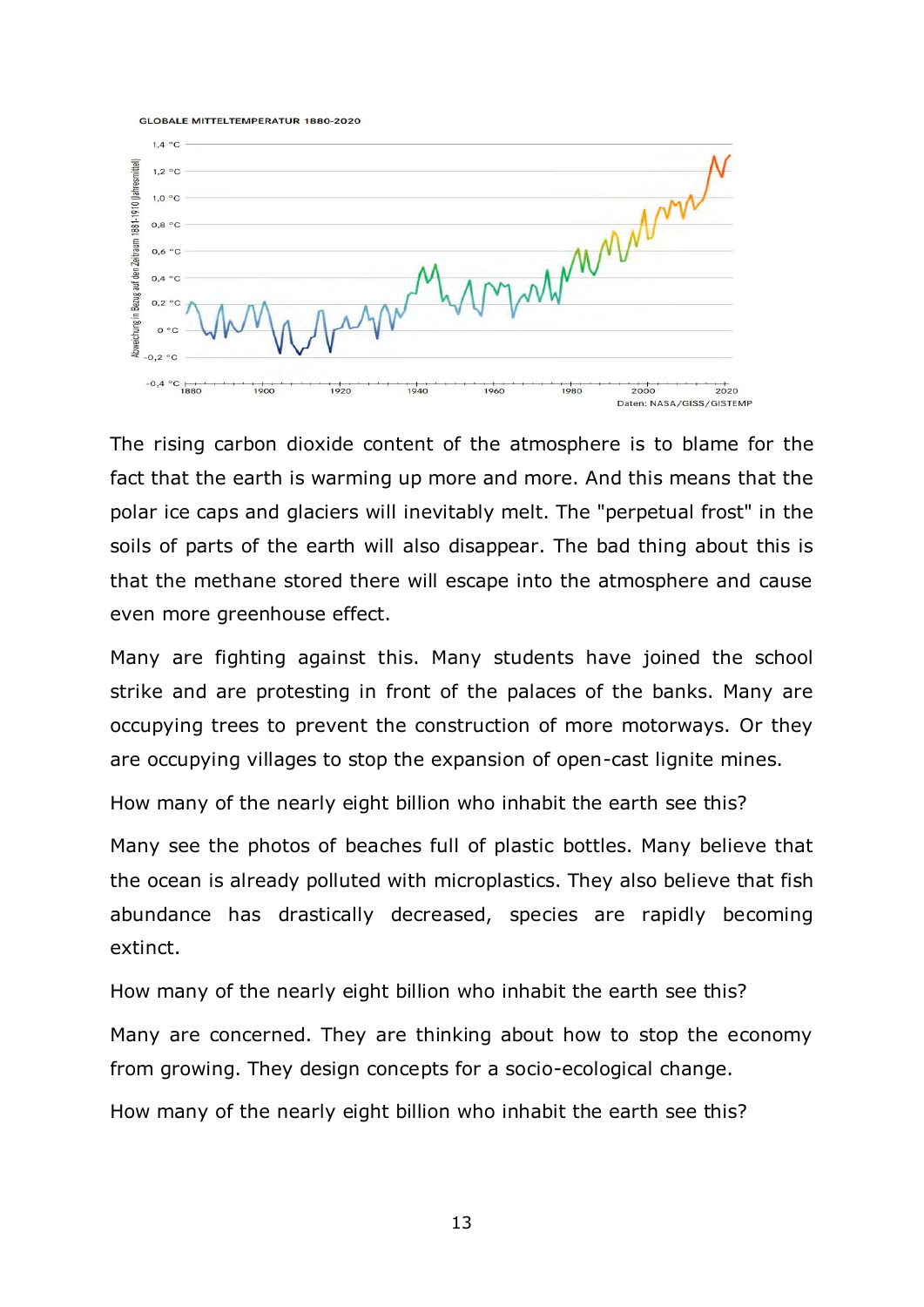Many join together in communities that are self-sufficient. They are people trying to get by with few resources. They do everything to minimize their ecological footprint.

How many of the nearly eight billion who inhabit the earth see this?

We look around the streets in everyday life but nobody worries. So we don't have to worry either. But does that solve the problem?

[To the table of contents](#page-2-0)

## <span id="page-13-0"></span>CAN CLIMATE CHANGE AND ECONOMIC GROWTH BE RECONCILED?

Almost every week the news reports about unprecedented weather events with extensive destruction and many deaths, about devastating forest fires, about the loss of rainforest, about the melting of the polar ice caps and the glaciers and about the disappearance of species.

Two columns down, it is reported enthusiastically that politicians are providing an unimaginable amount of funding to bring economic growth back to pre-corona levels.

Politicians know full well that climate change and economic growth cannot be reconciled. Nevertheless, they keep comforting us with vague promises that should come true in many years.

How half-hearted these promises are can be seen from these two reports from the  $EU^2$ :

"The EU and its member states provide the largest share of public finance for climate protection worldwide; in 2020 this was 23.39 billion Euros".

"Suspended by NextGenerationEU (NGEU), the temporary recovery instrument, the long-term EU budget is the largest stimulus package ever

-

<sup>&</sup>lt;sup>2</sup> Official EU website: European recovery plan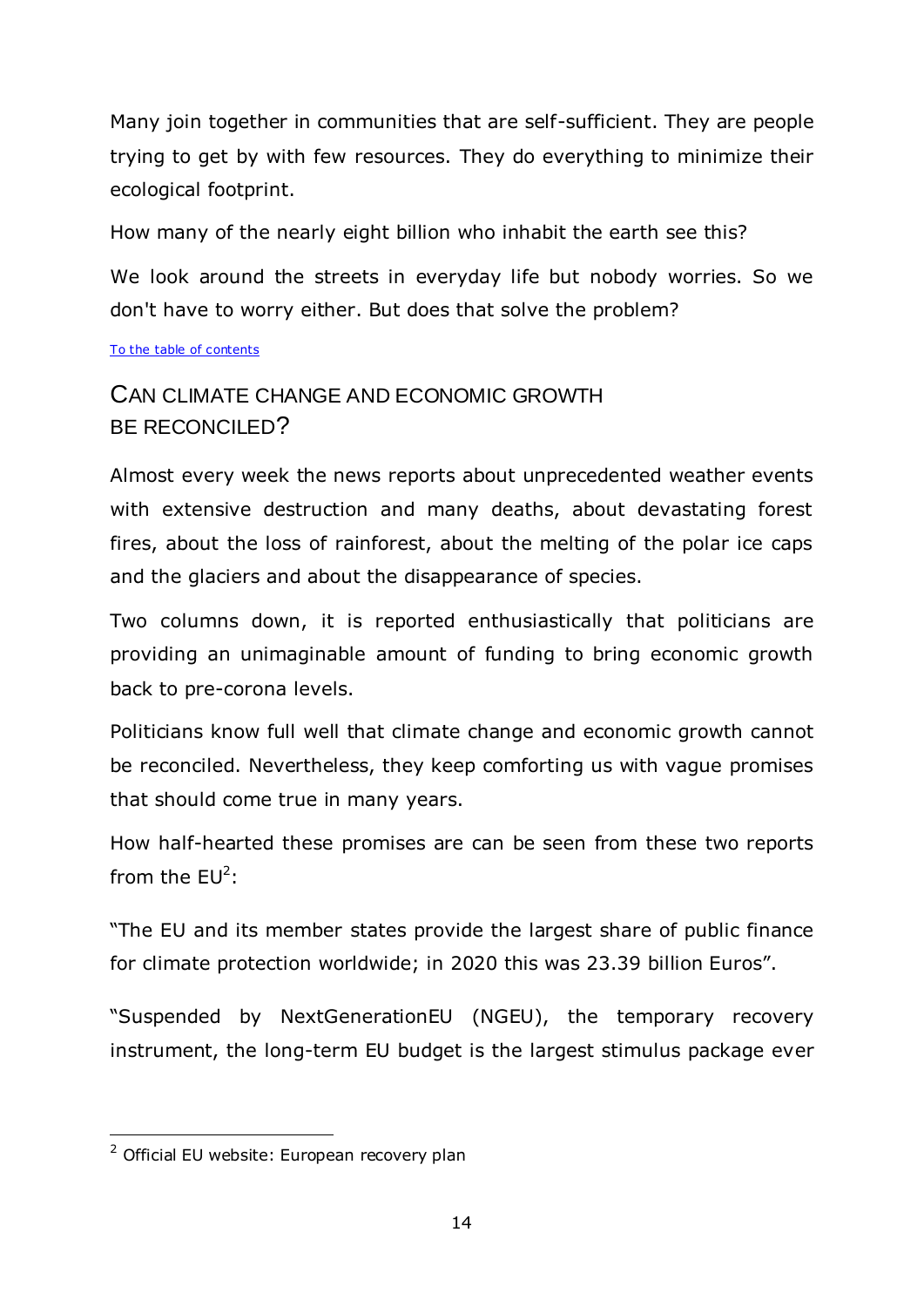financed from the EU budget. With a total of 2.018 trillion Euros at current prices, Europe should get back on its feet after Corona."

Only one percent of the money supply for stimulating economic growth is used for climate protection. Do we not see that or do we close our eyes?

#### [To the table of contents](#page-2-0)

### <span id="page-14-0"></span>WHAT IS DEMOCRACY?

That's easy to say. Democracy is when the people can choose their own government. The next question is: What do the people expect from their government? This can be determined from the election result.



About 85 percent of the people want prosperity and growth and expect the government to provide.

As we said in the previous section, some people realize that economic growth is leading us into a danger zone. How many are there really?

Let's try to classify these people politically. The only parliamentary group in the German Bundestag within which one could imagine the interest groups mentioned are the Greens. The left would come next, but their main focus is mainly on improving the working and living conditions of disadvantaged sections of the population. The reduction in weekly working hours and more holidays go in the direction of degrowth, but no explicit comments are made on this. These conditions are probably characteristic of most countries in the global North.

The four focal points of the Greens are ecology, social affairs, democracy and Europe. There somewhere you have to put the Fridays for Future movement or "Degrowth". But they would only make up a small part of the faction.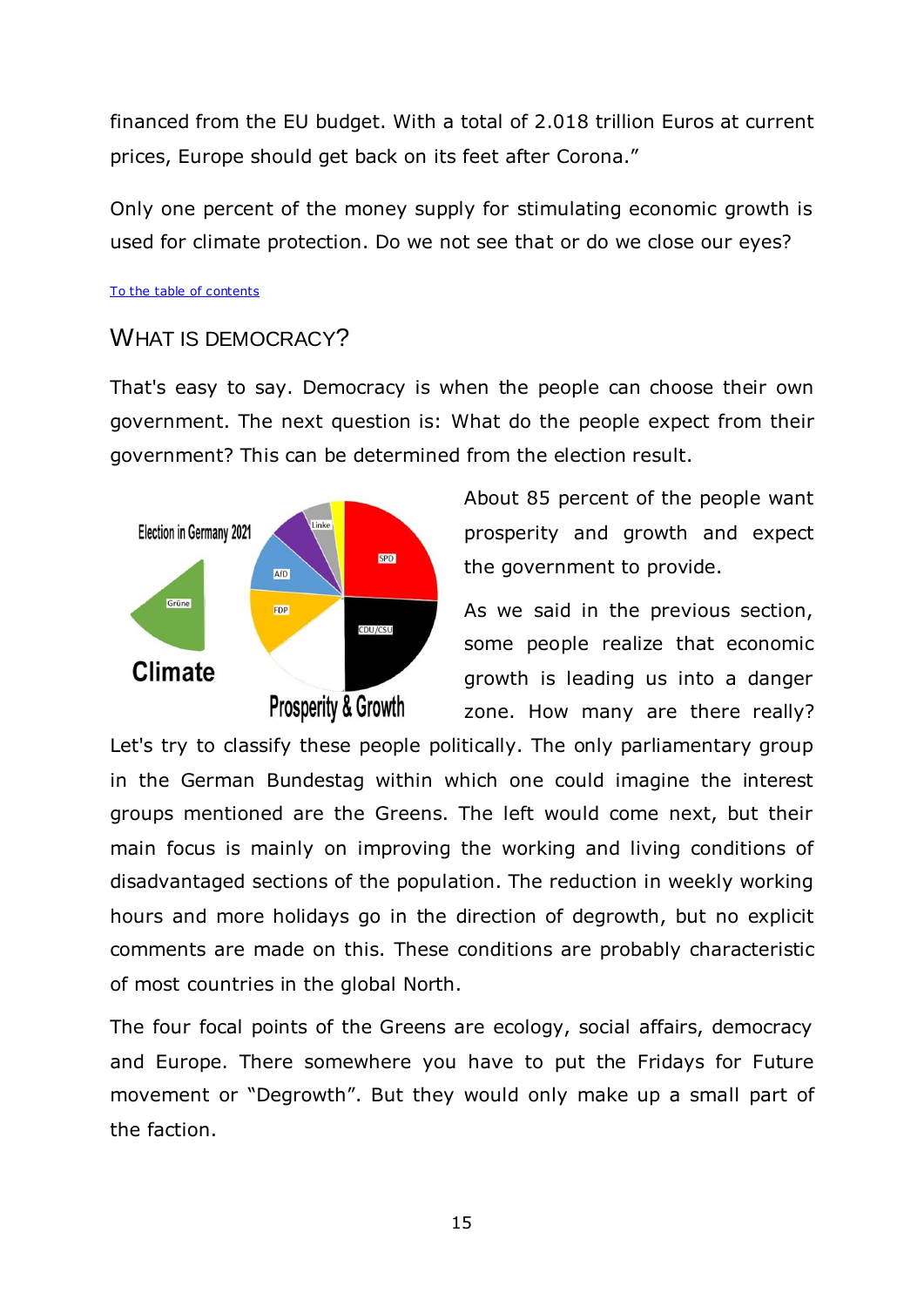But it also doesn't look as if the representatives of the Economy for the Common Good have political intentions. It is rather the case that the followers of this movement are convinced that the majority of humanity is gradually joining their movement.

**The problem, however, is the time factor. It's already five past twelve. The poles are already melting, the wildfires and storms are already here. Countless species have already disappeared, and if we acted quickly, we might be able to prevent the worst.** 

But the overwhelming mass of people who are only interested in wealth and who associate wealth with consumption are not looking in this direction of the economy for the common good. I realize this fact whenever I tell my relatives and friends about my vision. They are so far removed from my ideas that one can rule out that they would come up with such thoughts of their own accord. Perhaps it can be illustrated with the following example: You choose ten representative people from our society. You put them in ten cars that are on a ten-lane road and let them drive off. Someone will race off and try to test the top speed, a few will drive reasonable hundred km/h and one or two will decide on ecological sixty km/h. What do you think, will all test subjects drive sixty km/h voluntarily at some point?

The probability of this is not very high because the mainstream doesn't care if there are a few "loafers" back there. They don't look back. Nor does the mainstream care if there are a few people who are retreating "to the woods."

Part of this group wants to take an active role in ensuring that our economic system recognizes these dangers. This small part calls out "Danger is imminent!". In order to avoid a collapse, the economy would have to listen to this small part now. They are desperate screams. This small part says to itself, it can't be a democracy if we don't manage to get the economy to recognize the danger. Maybe town hall meetings are the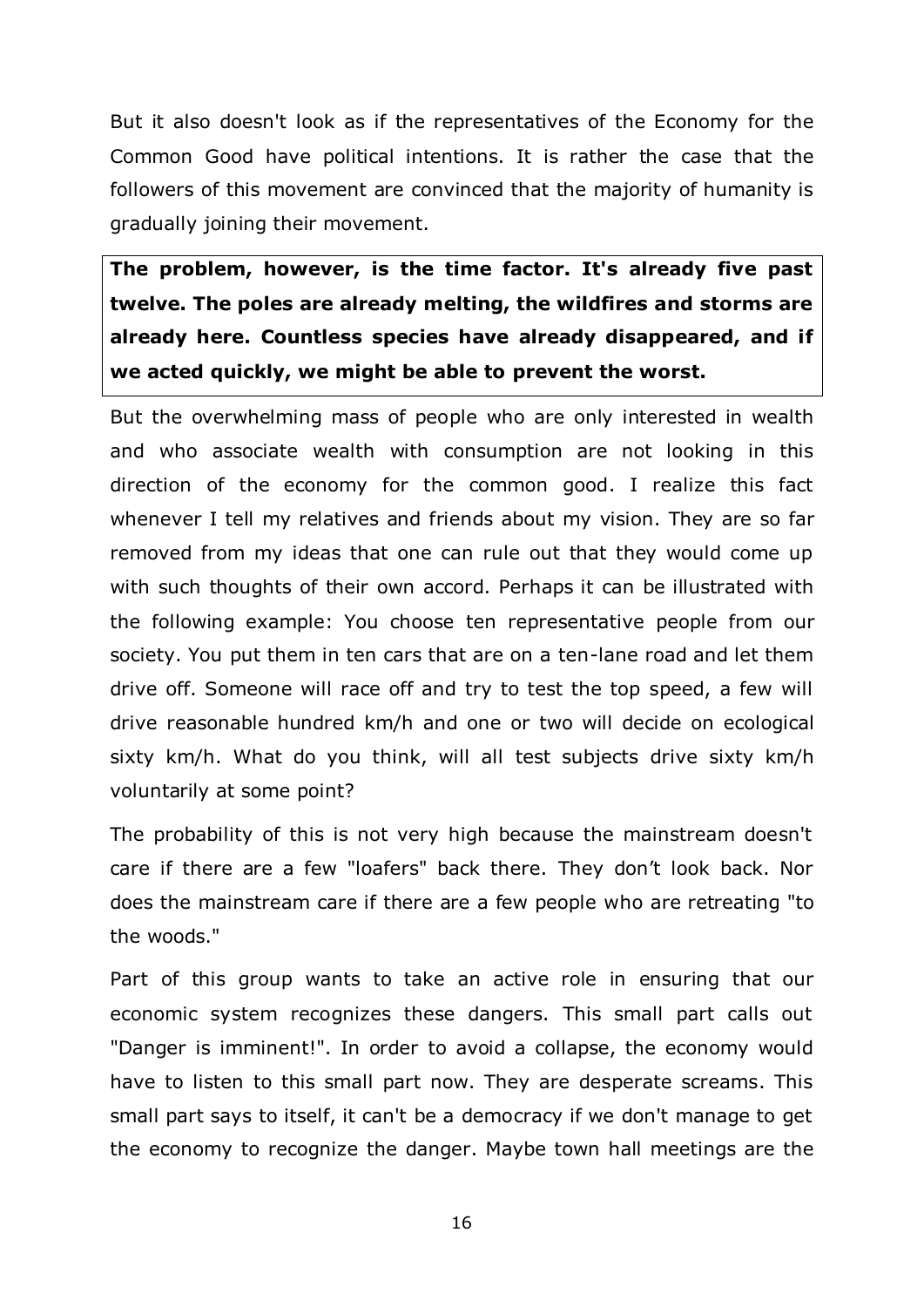solution. But if the citizens' assemblies are representative, the result will not be different from that of the federal elections. The only benefit would be that the townspeople's assembly would be a manageable group of people, allowing for discussion and perhaps allowing the mainstream to see that something is really wrong. But will this small selection manage to convince the entire mainstream that growth has long since reached its limit? After all, the mainstream believes that growth is directly linked to prosperity.

The 2nd law of thermodynamics is often cited in similar phenomena. A few mainstream elements have opted for the common good economy and have opted out of the mainstream. Entropy is increasing and with it the probability that consuming elements of the mainstream will again attach themselves to elements of the common good economy decreases.

We have to say goodbye to the idea that society as a whole will change on its own. Within the time we have left to avert the collapse, this will not happen. [Table of contents](#page-2-0)

### <span id="page-16-0"></span>WHAT CAME FIRST, THE CHICKEN OR THE EGG?

Is the economy there to fulfill our wishes or are we there to enable with our consumption the growth of the economy? Does the people determine where the economy goes or does the economy tell the people what to do? These questions are not that easy to answer. First of all, of course, we assume that the economy is there for the people. After all, it's us who pay. If we need something, we go to the store and buy it.

But what is the purpose of advertising and discount campaigns? Why does the economy encourage us to consume more if it only exists to serve us? The economy has already firmly embedded itself in the everyday life of the people. We have become so used to the large amount of advertising on the internet, on television and in the mailbox that we no longer consciously notice it. Time and time again, I am shocked to find that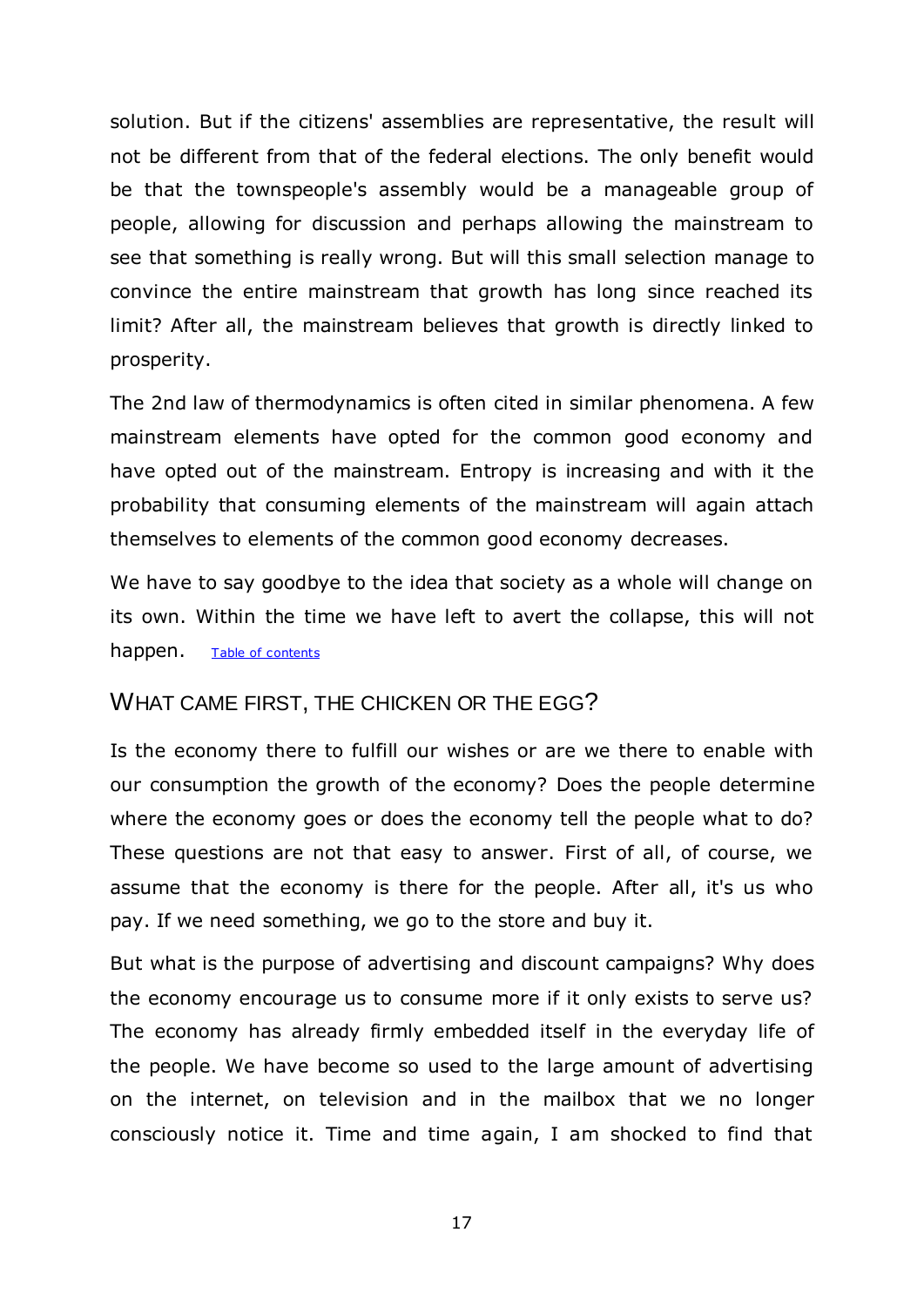advertising on so-called educational websites is the most aggressive for students. Search engines know our preferences much better than we do in order to present us with the appropriate advertising. But we tacitly accept that, because we know that the search engines finance themselves through advertising and we're glad that we don't have to pay anything for Google.

We think the economy is there for us. But aren't WE the slaves of the economy today? We consume so that the economy grows. We don't buy what we really need to be happy, we buy what the economy dictates to us with advertising, discount offers and artificially shortening the shelf life of the products.

The economy builds us beautiful shopping centers where we can spend the evenings, weekends and holidays and which enable us to look for the cheapest piece of clothing and longingly admire the colorful variety.

There are institutions within the economy whose job it is to think up new needs. First of all, it is assumed that this serves to make life pleasant for us. But something pleasant should not be a burden to anyone. Let's take the example of the SUV, the "Sport Utility Vehicle". These vehicles may please the buyer, but they are a burden to many people. They produce far too much climate-damaging carbon dioxide and hinder other vehicles when parking. Off-road vehicles have been around for a long time. First built Citroën a half-track vehicle in the 1920s of the last century. But these vehicles were intended for the terrain. After the first oil crisis, cars became a little shorter again. So the car manufacturers thought, why don't we build into the height? And so a new need was created for people who absolutely must show that they have more money than the general public.

A similar example is mobility in general. In the 1950s, people still lived close to where they worked. Then the car, mineral oil and construction industries began to declare mobility as something modern. Today we can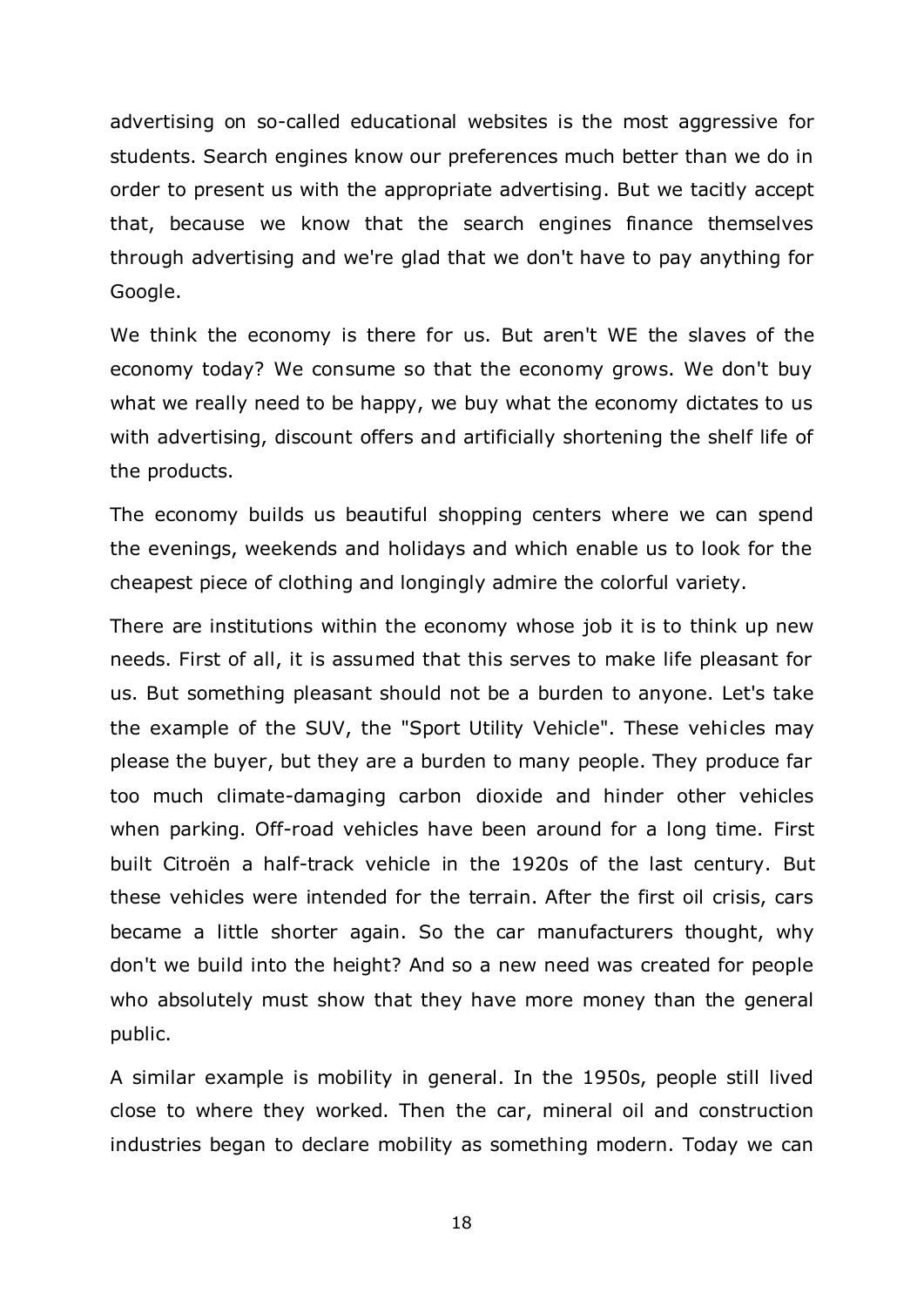no longer imagine life without mobility. But is mobility really our dearest wish? Do we enjoy standing in traffic jams every morning? But we don't see that anymore. We are sure that this is part of life and if we have two hours less to spend with our family every day for an additional salary of two hundred Euros, then that's the way it is.

So consumption has become part of our self-image and why should we choose anything other than consumption and the prosperity that we believe is related to it?

For several years now, the economy has no longer only asked us to consume, but has simply taken the initiative itself. Longevity and ease of repair are no longer valued. It's called planned obsolescence. The quicker things break, the more you have to buy.

Would a sane human being really come up with such a perverted idea, or is there something else behind it?

#### [To the table of contents](#page-2-0)

#### <span id="page-18-0"></span>THE LEGAL ENTITY THAT CAN TAKE ANY RISK

Some historians wonder why today's form of capitalism was only established in Western Europe. It was here in Europe that man began to unconditionally hand over his responsibility to an institution.

If the XR rebels march in front of a bank again tomorrow and protest against holding shares in companies that work with fossil fuels, the rebels hope that they will be heard. To be heard you need ears.

But does a company have ears? The shareholders or stockholders who have ears have a financial interest in the company and are entitled to dividends, but the company itself is a legal entity. This legal institution has no ears. The deposits belong to this institution. Neither the shareholders nor the owners can withdraw these funds at any time. The employees also belong to the company. Every employee, up to the CEO, has an employment contract with the company and is responsible for the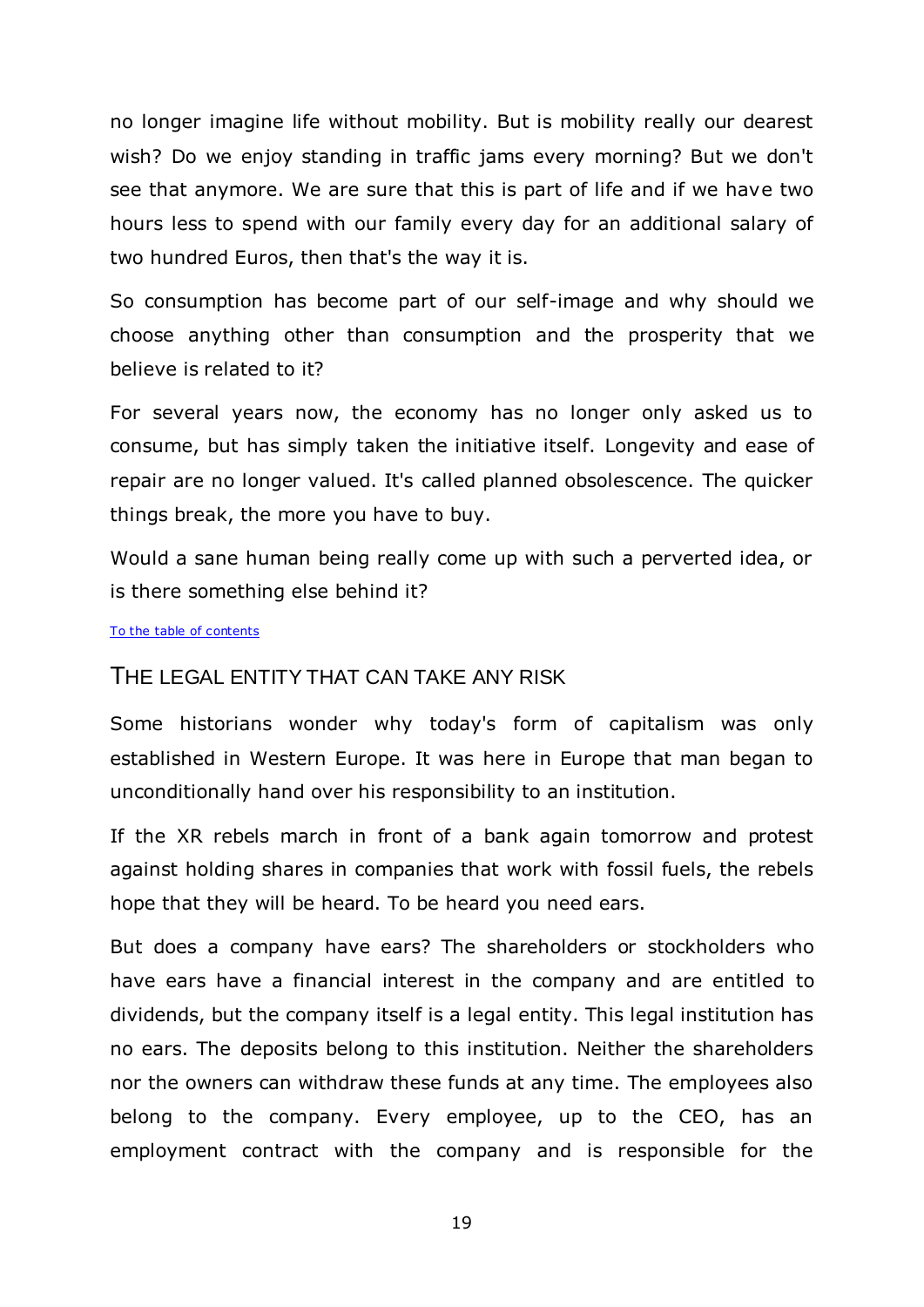company's well-being. The company is doing well when it grows. The faster the better.

A human might listen to the demands of the XR rebels. But what about a company? The company doesn't understand at all what these rebels want. The company has no sense for the problems of mankind. Inequality doesn't matter. The company is only interested in maximizing profit, nothing else. And when the pressure from the street creates too much friction in the company, the company goes elsewhere. Globalization has cleared all paths for this.

In order to maximize profits, *the company can take any risk* because its liability is limited. Whether the rainforests are cleared or the fish disappear from the sea does not matter to the company. Environmental disasters are part of the collateral damage of this action, which knows no risk.

The only thing the company cares about is getting the raw materials and workers for its production as cheaply as possible. Where these raw materials come from and under what circumstances they are extracted and produced is also completely irrelevant to the company. And the company particularly likes the fact that the products break down more and more quickly.

Those responsible in the company are bound by employment contracts to be loyal to this company. If they are not committed enough to fulfill this duty, they will lose their jobs. And those in charge would be reluctant to lose their top salary. If the company orders planned obsolescence or cheating on fuel consumption values for cars, the employees have to do this. Whether they want to or not. Their responsibility is limited to making sure the company is doing well.

So you can be sure that the promises made by the CEOs to the XR rebels are not meant to be taken seriously. In any case, the time when these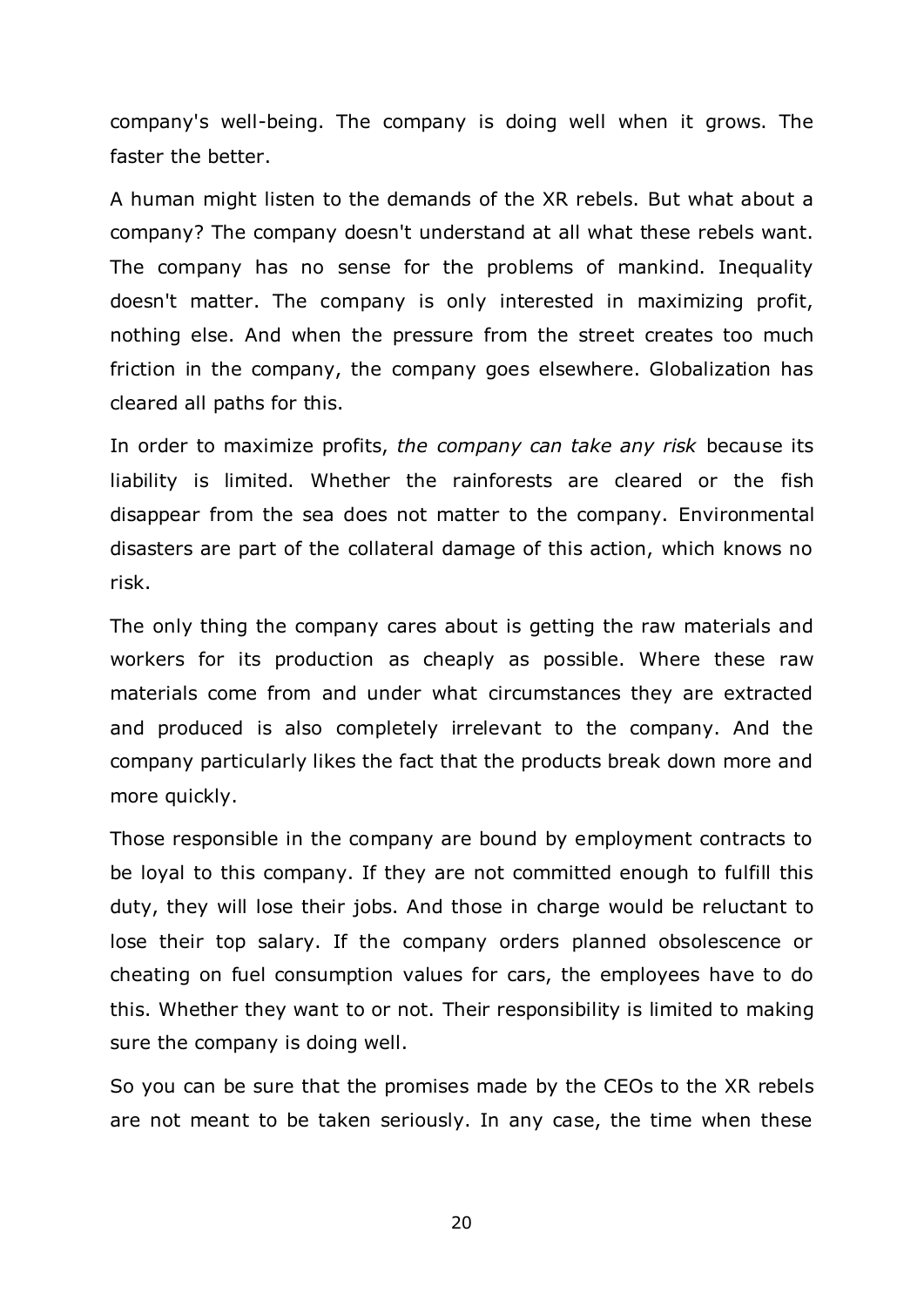promises will be fulfilled is far in the future. The company doesn't hear what the company bosses promise at all, it has no ears.

The entire global economy is made up of such companies. These are big companies like Walmart or Amazon, but even the bike courier is at the mercy of his company. If he doesn't get a few jobs in a row, he can't pay his rent.

Many people are also concerned about reforming the existing financial system. These people forget that the financial system is a tool of the global economy. And it works excellently for the economy, as the rapid overcoming of the consequences of the Covid-19-induced growth slump has shown. The "invisible hand" will under no circumstances allow man to change anything about this financial system, which is ideal for the economy.

This development of the economy is not reversible. We are at the mercy of the corporations. And whatever we do, the company will respond to with the help of the "invisible hand of the market". Conventional solutions will not get us anywhere. But we can do one thing, we can simply switch off the lights to the financial system. [To the table of contents](#page-2-0)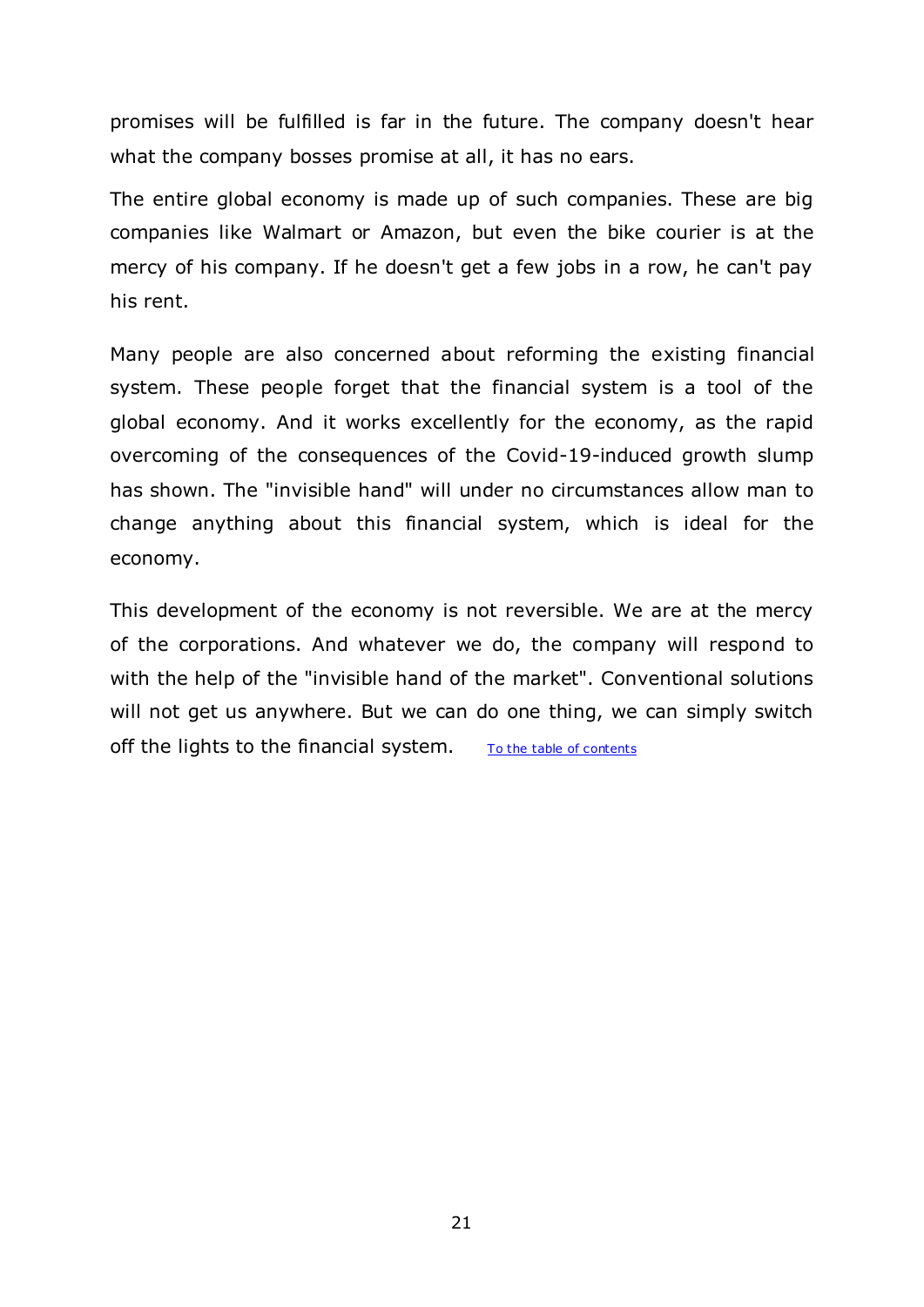# <span id="page-21-0"></span>THE SIMPLE ECONOMY

### <span id="page-21-1"></span>WHO WOULD EVER WORK FOR FREE?

What would happen if everyone in the world would work for free? We mustn't imagine that nobody is working for free at all today. Currently, the proportion of unpaid work is about 40 percent of the total work done! This unpaid work is of course mainly care work for the family or relatives. But isn't that work? I think some men would rather sit at their desk than do laundry, clean the apartment and spend time with the children at home.

So why shouldn't it be possible to work for free anywhere in the economy? Let's first look at the sectors of the economy that are responsible for the supply of everyday goods: the food industry, clothing industry, transport, energy supply and water management. These sectors of the economy provide all nearly eight billion people with the necessities. So, it can be said that if all people worked voluntarily in these fields, all of humanity would be provided with all necessities free of charge.

Really free? Of course! Because all raw materials are given to us by nature. Without exception.

Let us summarise: If the sixty per cent who work in the consumer goods economy today were to work voluntarily without pay, all people would be provided with everything they need.

If all people are provided with what they need, i.e. do not have to pay anything for it, this also means that all unnecessary goods could be produced through voluntary work. Since the raw materials for these goods are also provided by nature, these goods could also be given away free of charge. These unnecessary goods include televisions, cars, cell phones, airplanes and many other goods.

So it's safe to say that the economy would function without money. [To the table of contents](#page-2-0)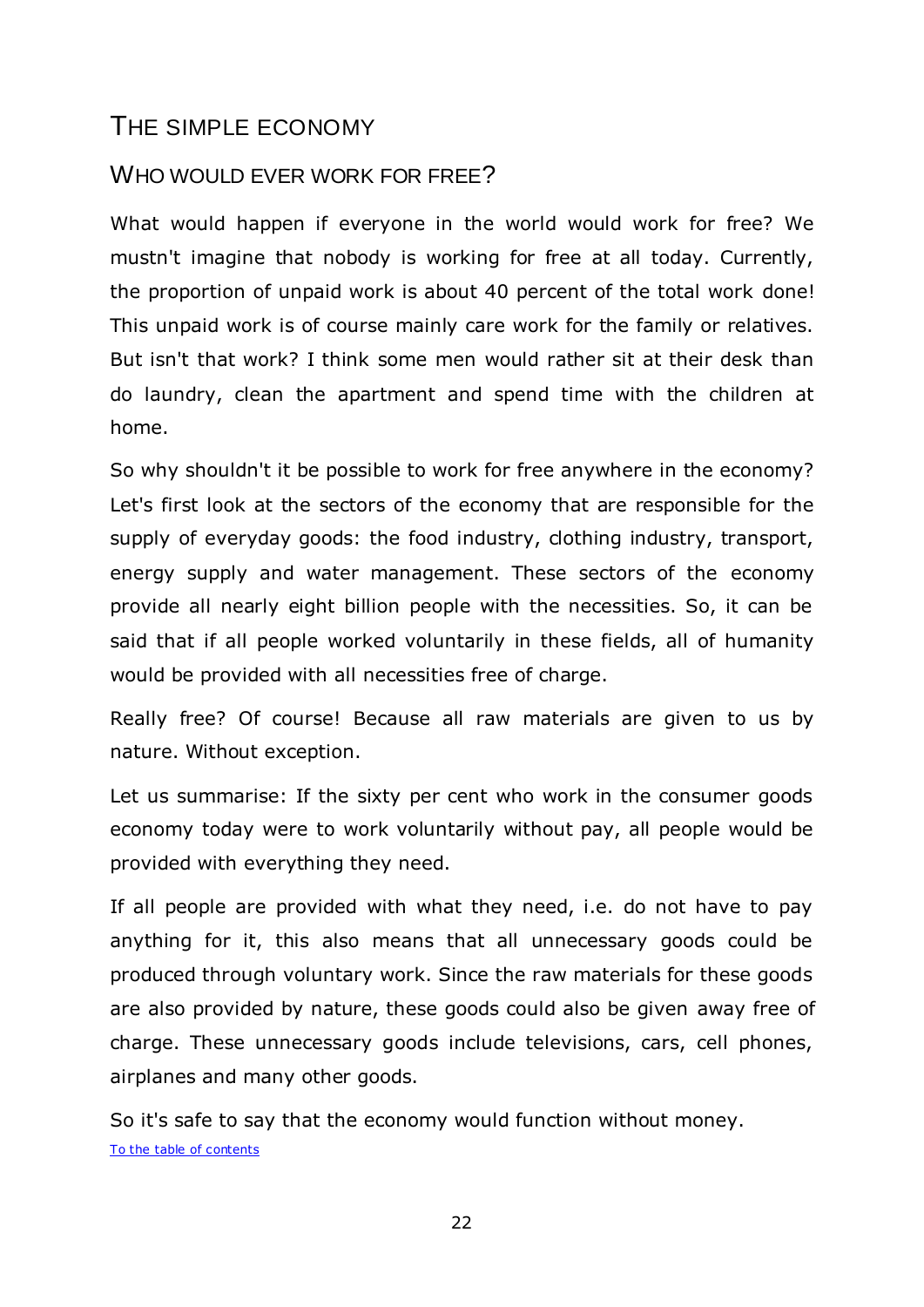### <span id="page-22-0"></span>LET'S JUST IMAGINE THAT ALL THE MONEY WAS GONE.

Another thought experiment: A family has an income of four thousand Euros. At the end of the month everything is spent on groceries, clothing, transportation, rent and dining out. What would happen if they were given all of these things for free but on the other side there is no income for them? Wouldn't that be the same?

The question now is how to get everything for free. Let's take transportation. Imagine the mother in this family works as a bus driver and the father works in a petroleum company that produces diesel. Both get nothing for their work. So the bus ride doesn't cost anything, of course, because mineral oil is a gift from the earth. The area of transport would therefore be completely free of charge if the employees there did not have to earn anything.

It's now like working out an arithmetic problem as we consider what happens with food, clothes, and dining out. Basically it's the same everywhere. So everything would work even without money.

But how about the rent? If the family, like everyone else, doesn't have to pay anything for anything, then of course the landlord doesn't have to pay anything for anything either. And that creates a very special situation. Suppose the landlord owns ten apartments. Does he have to collect rent if he gets everything he needs for free? Would he make an effort to get a few more apartments or to push through a rent increase if he didn't need money for anything?

Just as the rental company would not make any effort to do so, neither will the car manufacturers make any effort to sell more cars. Nor will clothing manufacturers make an effort to sell more and more stuff.

No one has to make an effort to sell more and more because there is no benefit. Our life is secured because everything is free.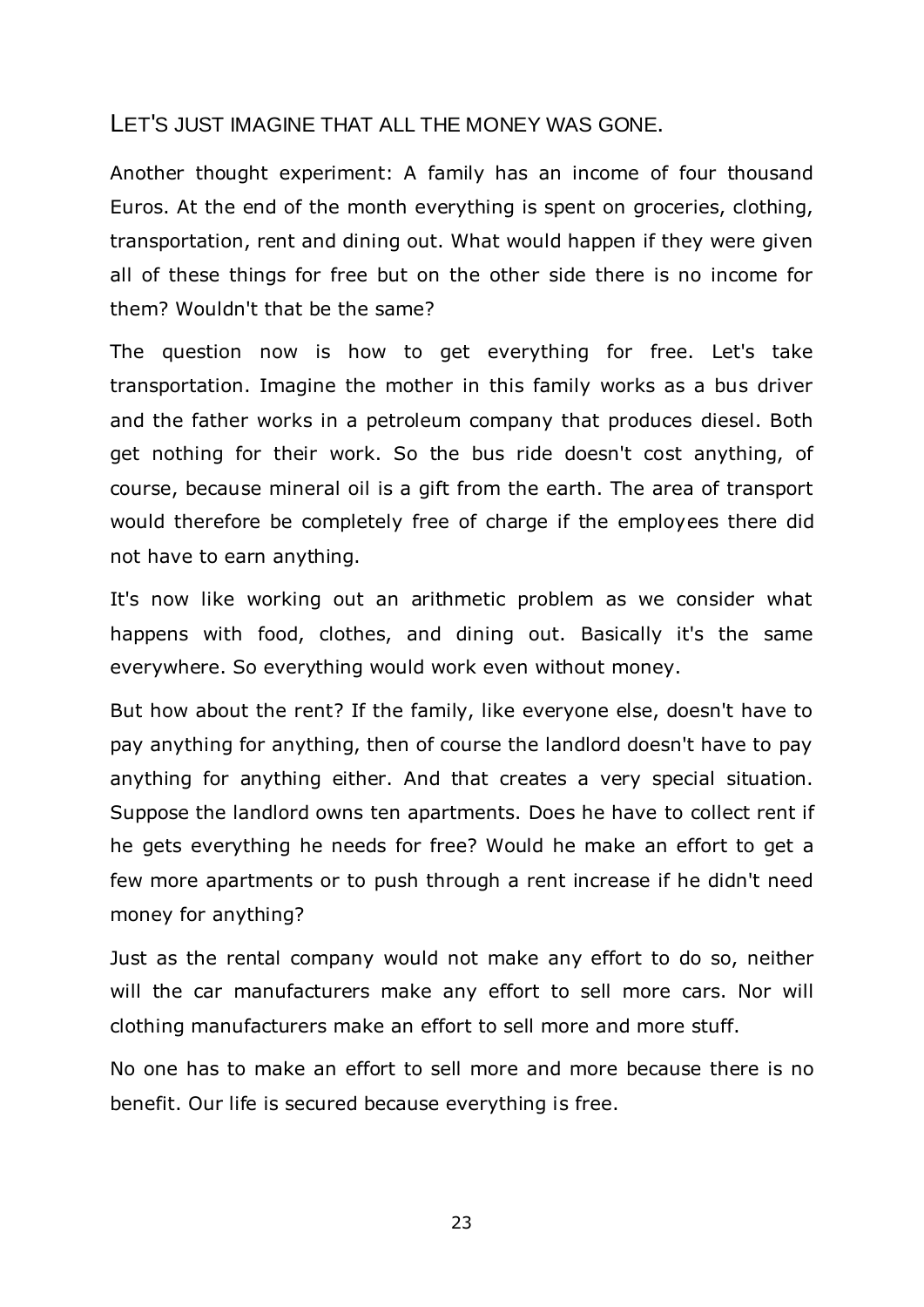Today we consume three times as much as fifty years ago because the economy demands it from us so that it can grow. When this compulsion to grow is gone, we only take what we really need.

And the following year, CO2 emissions therefore drop for the first time.

Why only dream about it? [To the table of contents](#page-2-0)

### <span id="page-23-0"></span>WHEN WOULD WE REALIZE THAT THE MONEY WAS GONE?

Would we actually notice when the money was gone?

Imagine if all the money was gone tonight. Maybe because there was a spell or an electromagnetic pulse. That's not so far-fetched. If there were no more cash today, all money would only exist in electronic form. What would happen if a strong magnetic pulse or even a computer virus wiped out all the hard drives in the world? I think it's only a matter of time.

Back to our story. The money disappeared tonight. You get up in the morning, have breakfast, maybe go to work or in the garden or sit down at the computer. In the evening you eventually open a bottle of wine and go to bed. You didn't even realize the money was gone. The following day you go shopping but there are no price tags and the cash registers are not manned. Maybe a nice voice will remind you to only take what you really need. Just like we are reminded to wear mouth and nose protection in local public transport. You take what you wanted to buy anyway, go home and the second day is over and nothing bad happened too.

Some people spread horror stories and say that people would then storm the shops and nobody would work anymore.

One only has to try to imagine how our family members, our friends and acquaintances, the children's teachers or our doctor would behave. Can you imagine there being murder and manslaughter among them?

From the moment the money disappears, we change ourselves!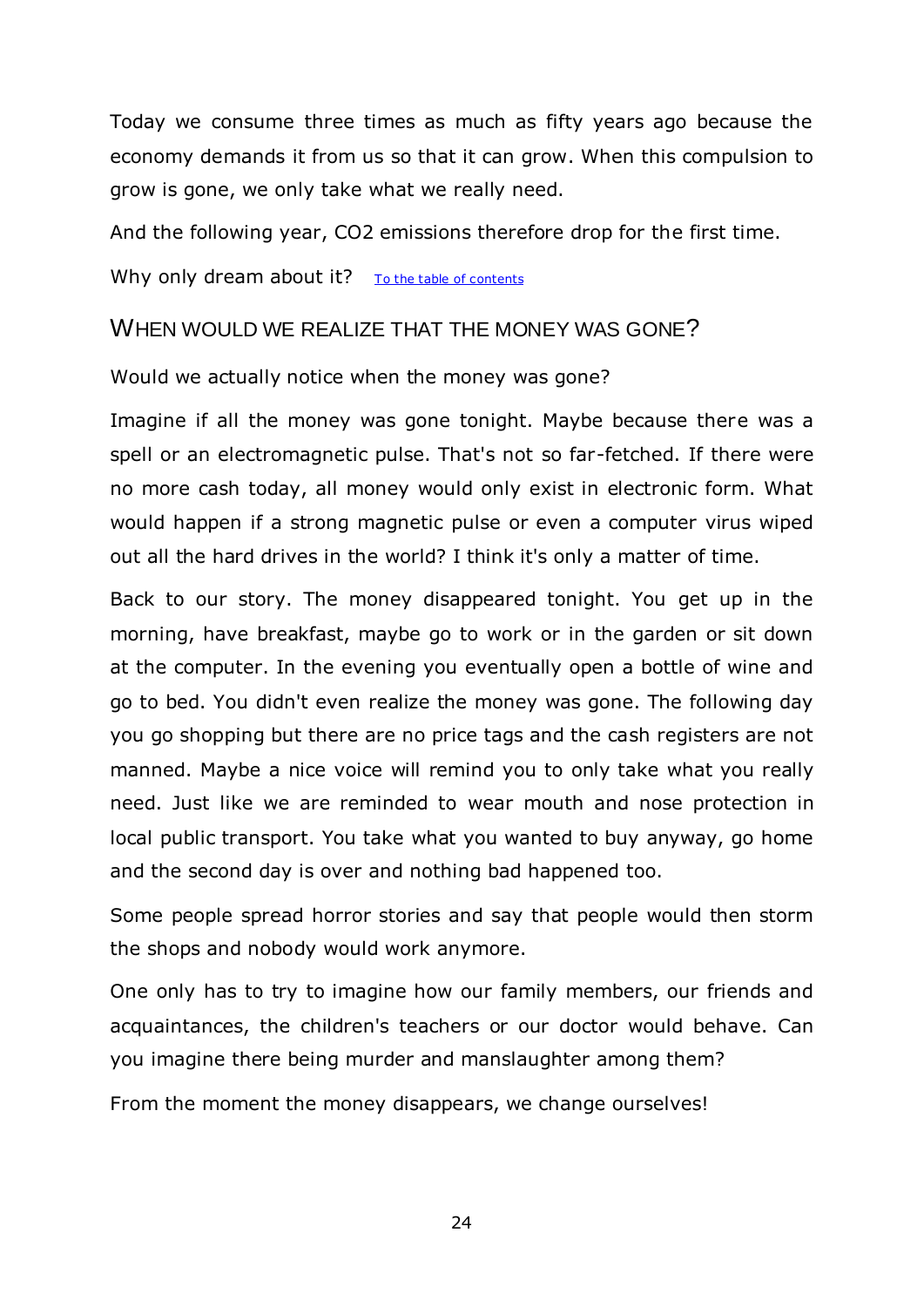Imagine walking out of the supermarket with your daily errands that were gifted to you. It's almost like a birthday. Everyone will suddenly smile at each other on the street with the gifts in their hands. It will surely take a few days for people to gain confidence that no one is trying to scam. The utopia that we already have in the family is now also becoming a reality outside the family. Residential areas, entire cities and countries will be covered by it.

We usually only realise that we are not getting a salary at the end of the month, but by then we will no longer care.

Since we have already been motivated in advance, the economy will instantly stop advertising. There will be no more discount campaigns. After all, the economy can no longer make a profit because there is no more money. So these efforts would be completely useless. Nobody will be motivated to take more than they really need.

And economic growth will decline as fast as it did during the first lockdown. No one will be worried about that. And our earth will slowly recover.

#### [To the table of contents](#page-2-0)

### <span id="page-24-0"></span>APART FROM MONEY, WHAT ELSE PREVENTS UTOPIA?

Erich Fromm differentiated people according to their relation to having and being. People for whom being is very important will hardly see any risks in this economic system. Things will be different for people who are very attached to having. But that's normal. I'm not sure if these people are even able to imagine a society where this "having" consists in giving gifts to other people.

Perhaps it is easiest if we imagine an area of life that is, of course , free of any logic of exchange today. This is the private area. In most families, utopia is a lived reality. Utopia means mutual help, shared use of property, fraternity, peacefulness. Perhaps life in the family in general is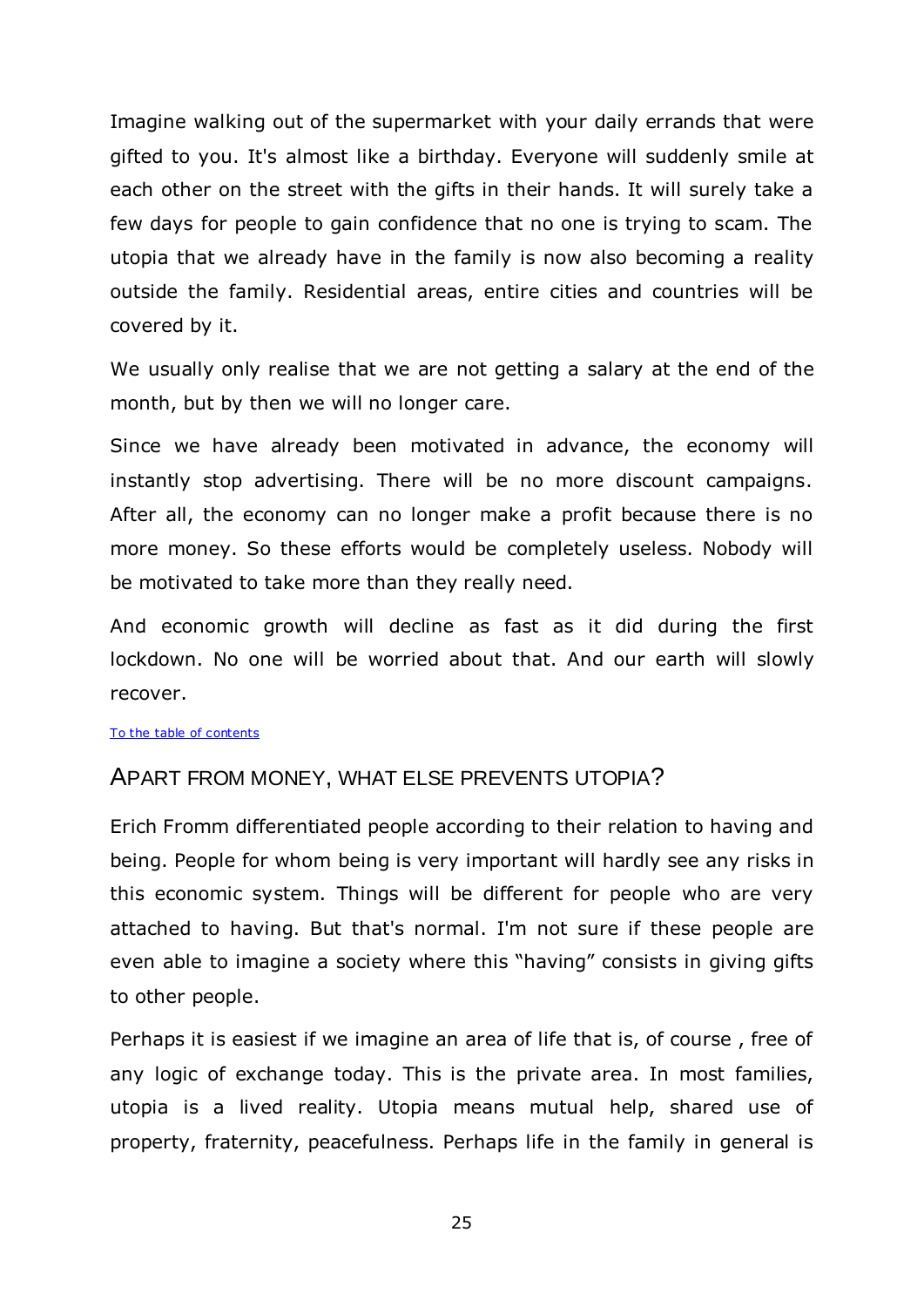the source for the emergence of utopian ideas. Every person in the world who lives in an intact family already lives in the real utopia. And that's several billion people.

What is it that prevents the utopia from continuing outwards? Outside of the family you have to pay for help. There, property is someone else's property, and you have to pay money to use it. What happens when the money disappears?

To [the table of contents](#page-2-0)

### <span id="page-25-0"></span>REVOLUTION WITHOUT EXPROPRIATIONS

What about property when there is no more money? It is a well-known fact that property is a means of making a profit. Profit is money and if there is no more money then of course there is no profit either. Now, of course, someone could say, I also want to get something out of it! The answer is so simple and it's no wonder it's not immediately obvious. You don't have to get something out of your property, because everything you need to live is given to you as a gift. If you got anything out for your ownership, you could only just give it away. You couldn't do anything else with it.

The Latin word for interest is interest. As long as you get the interest, you have an interest in the property. If there is no more interest because there is no more money in the world, you lose interest in property.

Because it is really difficult to understand this connection, because such a situation is completely unthinkable in our world today, I would like to give another example. Property is a kind of tool that earns us interest. How does our relationship to a tool that is useless develop? We won't pay any more attention to it, we don't care anymore.

Owners of large areas of land or many rental properties remain owners of these properties. But since they are no longer valuable, since there is no income to be gained from them, they are practically worthless and only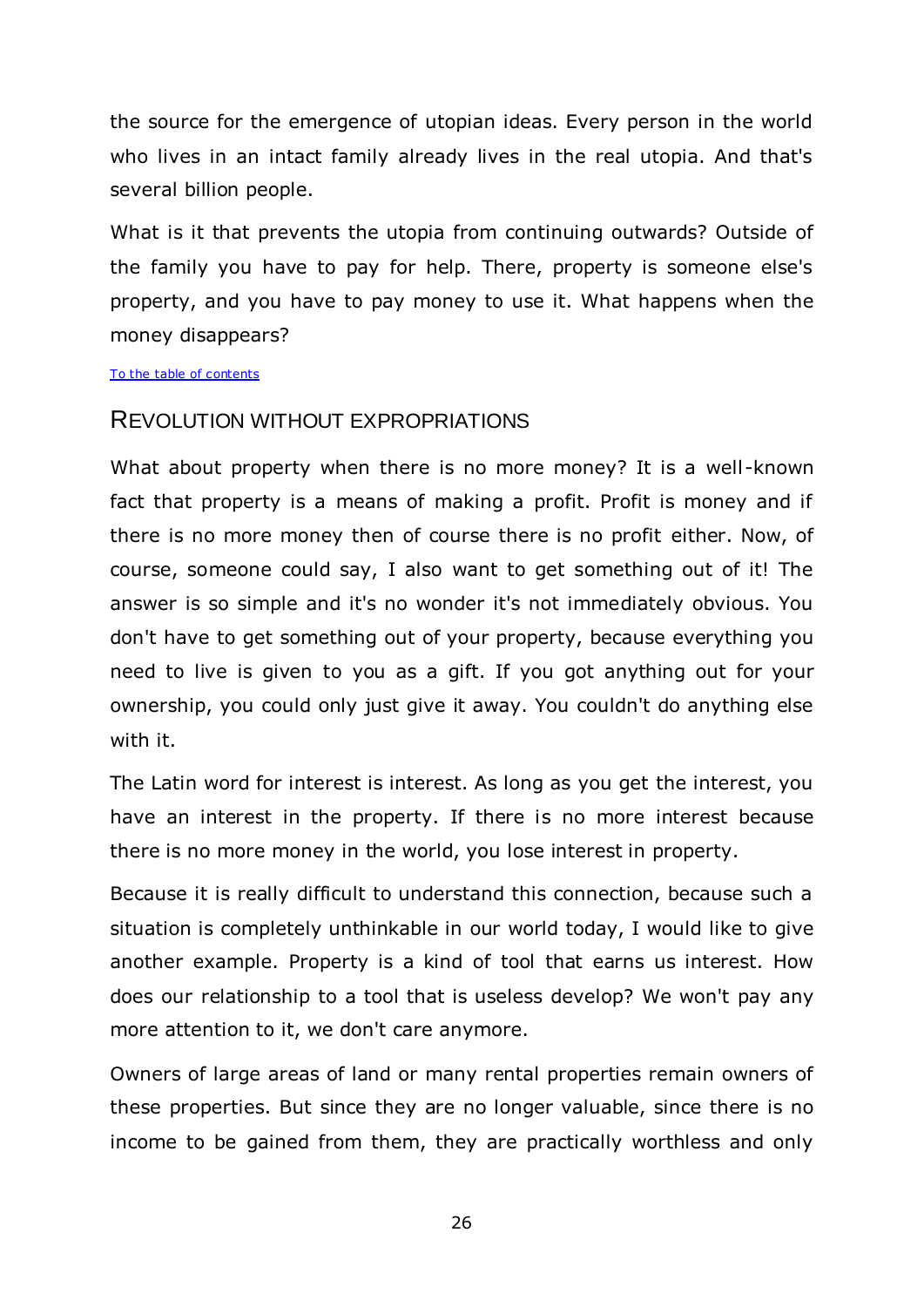require effort. You could say: look how much land I own. Look how many apartments I own. And that's a good thing, because ownership obliges us to ensure that it is preserved. Leases must be continued to protect residents. But the owner no longer has any reason whatsoever to terminate leases in order to get more money from the next tenant. Owners will only keep as much land or living space as they need for their own use. The paradigm shift changes the relationship to property on both sides. Tenants or users regard the use as a gift and will participate in the maintenance. Since we give each other presents in this form of society, we will also treat property differently and regard its use as a great gift. It is no longer necessary to exclude it from general use. Gradually ownership becomes common property.

For this reason there need be no expropriations as in the transition to socialism. Marxists say that a revolution must inevitably be accompanied by expropriation. However, the expropriations during the revolutions and system changes in the 20th century were of no use at all, since they were easily reversed. Since there was money even under socialism, greed still existed. When the money is gone, people change. The greed disappears and that cannot be undone.

[To the table of contents](#page-2-0)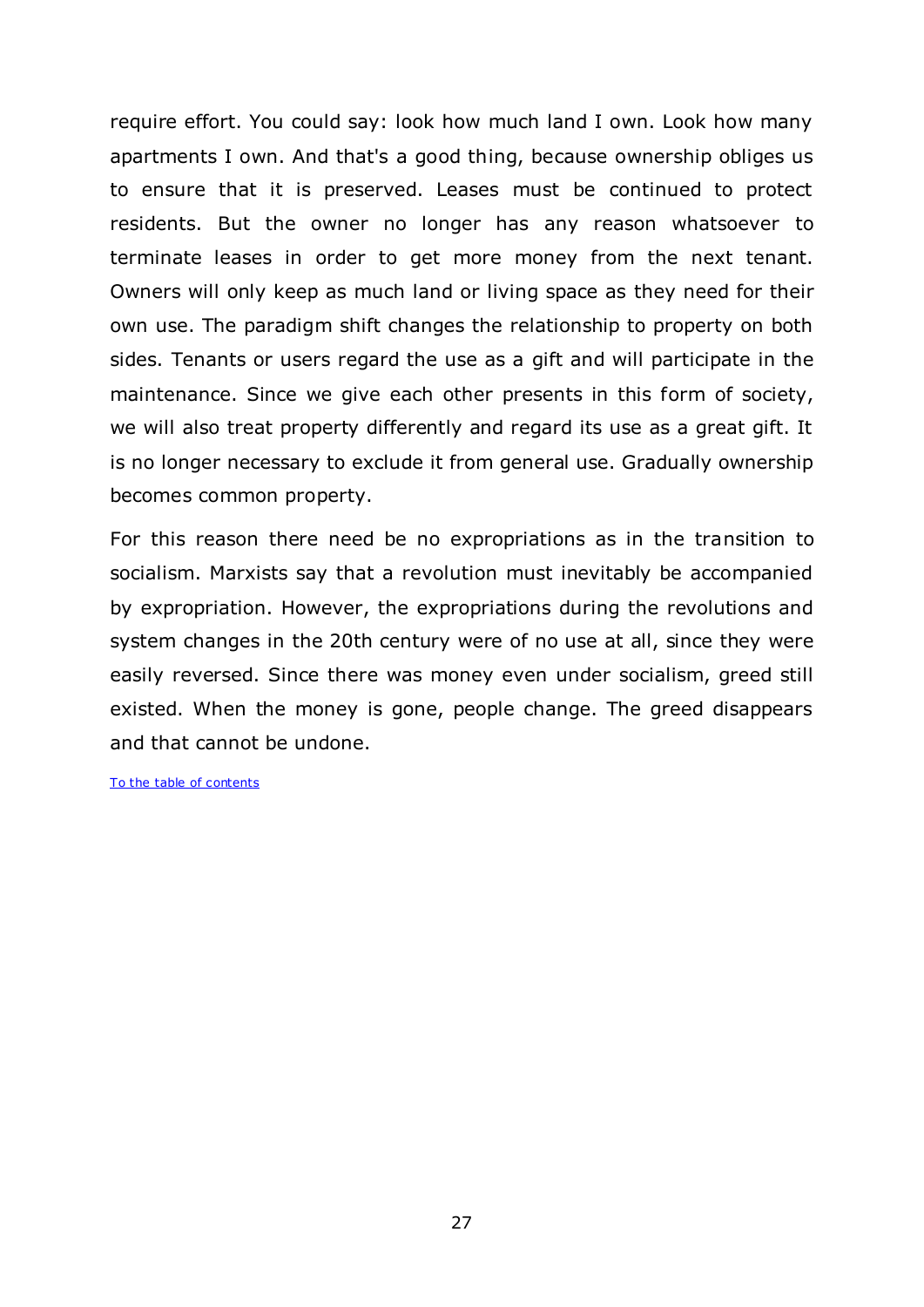# <span id="page-27-0"></span>THE TRANSITION – HOW WILL THE MONEY DISAPPEAR?

### <span id="page-27-1"></span>WHAT PREPARATIONS ARE REQUIRED?

Most people I tell about the abolition of the money say, "For God's sake! Mankind is far from ready!"

I then ask, what are we not ready for? Everything works in our society, we just have to make the money disappear. We must not even try to prepare anything, because the invisible hand of the market would prevent any intervention. It can only work if we do something that the market doesn't notice. Something that works like secretly opening a hatch located below the market and allowing the money to fall out.

The most important thing about the disappearance of money is that nothing has to or should change during the transition. On the day the money disappears, everyone has to do exactly what they did the day before. In the morning, we going to work or school, and doing the usual errands after work. Since you usually get your salary or wages at the end of the month, you first notice something when there are no price tags and the checkouts in the supermarket are not manned.

It is therefore important that nothing changes so that the existing supply chains are not disrupted in the daily supply. The supply chain from raw material supplier to factory, from factory to wholesale and from wholesale to retail, to put it very trivially. And this chain will continue to function even without money, because every employee in this chain does his job. As well as the employees of the electric power plant, water company, sewage works, drivers of trains, buses, taxis and trucks, medical personnel, police officers, teachers, postal workers, etc. does his job. Road works continue, new machines are installed, research on new developments is continued. And each of the billions of employees goes to the shops in the evening and takes what they need to live on. Or he takes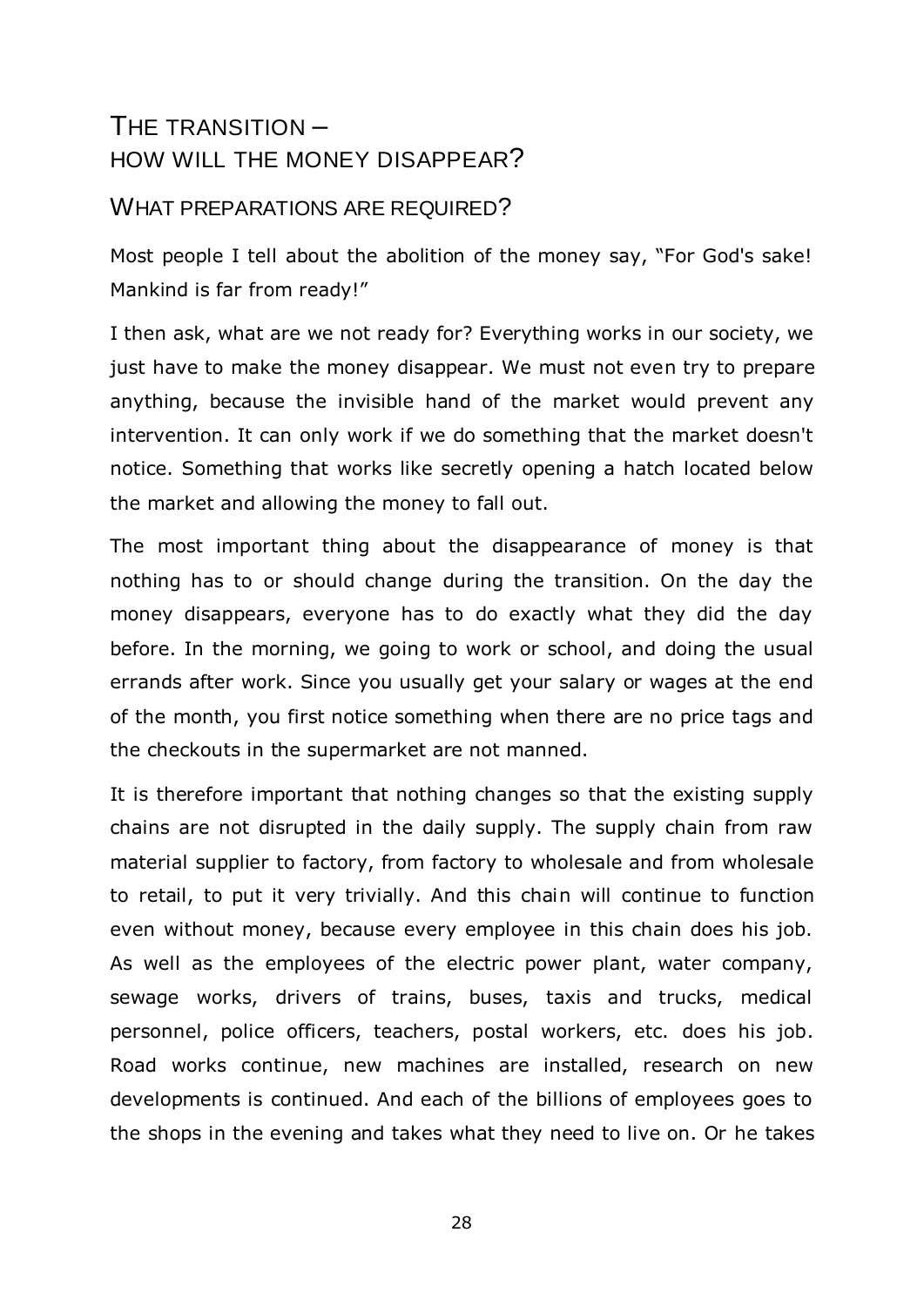the new television, the purchase of which had been planned for a long time.

Nothing changes, only that no money flows back.

Why can we be sure that, with a few exceptions, everyone will participate? Very easily. Everyone knows what depends on it. Everyone knows that if this transition doesn't happen, society will collapse. Just as we make small things that make our families work, we will also make sure that the supply of society is not jeopardized. As disciplined as we have been protecting ourselves and others by wearing the face mask for two years, we will protect ourselves and others from the collapse of society. Just as we are reminded every 3 minutes on public transport to cover our faces, in shops we are advised to stop taking ourselves with us as usual.

The disciplined and united behavior of all of humanity during the first lockdown proved that we are capable of taking this step.

Church and politics have the great task of motivating people in good time. They show us the two alternatives we are currently facing. To do this, all politicians must pull together and it makes absolutely no difference whether one has right-wing, left-wing, green, conservative, liberal or socialist views. And the politicians must also encourage us to dare to take this step towards freedom.

[To the table of contents](#page-2-0)

### <span id="page-28-0"></span>A GLOBAL DEBT RELIEF

When I ask around in my circle of acquaintances, nobody can imagine how the money should be abolished. But how about global debt relief, a Jubilee? Isn't this what mankind has wanted since biblical times?

Almost everyone in the world is in debt. The share of the national debt of every German now amounts to almost thirty thousand Euros. This fact can probably be generalized for all industrialized countries. In addition, there are the private debts of many people for real estate, cars or household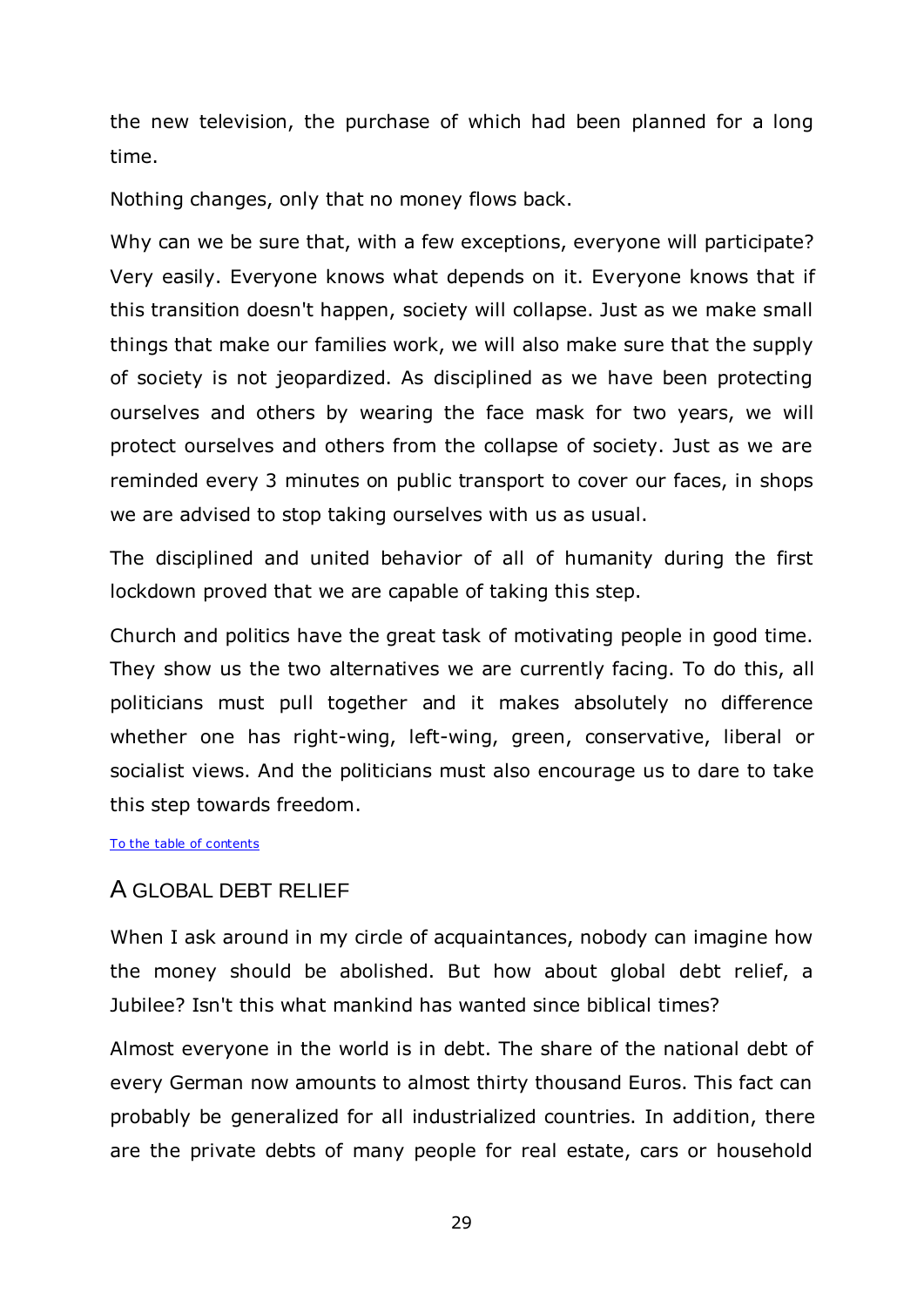items, which in Germany amount to twenty to thirty times their monthly income on average. If the banks demand their money back, all citizens would have to pay.

How about the global south? Big numbers don't mean much to us, but we do know that many highly indebted countries in the Global South are facing economic collapse and that the survival of the population is already at stake. It's about  $$8.6$  trillion.<sup>3</sup> According to the International Monetary Fund (IMF), the debt of many countries in the Global South is in the magnitude of their annual economic output.

Of course, many politicians talk about aid. But these countries will not really be helped. Why should the law of the market not apply here of all places? Which bank will help a debtor who cannot pay his debts? But of course they try to be on their best behaviour. Germany, one of the five economically strongest countries in the world, wants to help with six billion<sup>4</sup>. That is less than one per mil of the amount of debt.

The trillions in economic aid that was used to restart growth can be easily distributed with a watering can. You don't have to calculate it exactly. At these magnitudes, it would probably take the population of a small country to really properly allocate. But we don't even ask where the billions are going. We have other concerns.

The situation would be different if they were to waive the debt. Of course, you'd have to look closely at that. And that's precisely the reason why they don't even start with this task.

**That is why all people who are in debt - and that is almost all of humanity - must now take action. We must now take the initiative for a global referendum to abolish all debt!**

[To the table of contents](#page-2-0)

-

<sup>3</sup> Misereor debt report 2022

<sup>4</sup> Finance Minister Lindner warns of "global debt crisis"Handelsblatt vom 20.04.2022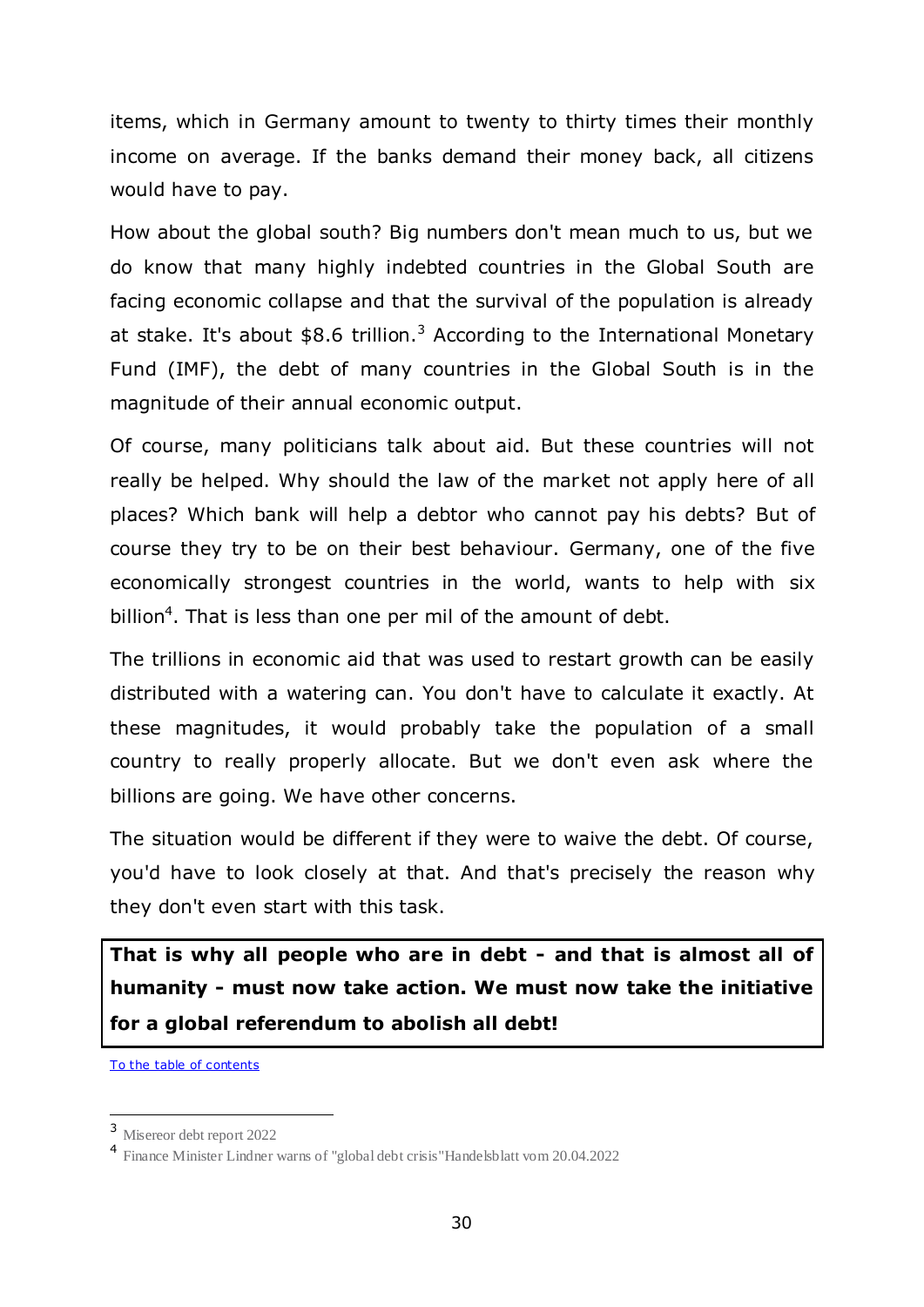### <span id="page-30-0"></span>WHAT HAVE WE LEARNED FROM THE PANDEMIC?

Please imagine if the pandemic could have been planned. The first consideration would have been what financial incentives could be used to get people to wear mouth and nose protection for two years. However, humanity has shown that it behaves voluntarily and spontaneously in a responsible and reasonable manner. Such global solidarity and discipline has never existed in history.

The most important thing the pandemic showed us is that years of detailed planning were not necessary. The sudden appearance of a simple virus changed the world.

The first lockdown saw a sharp slump in parts of the economy and in mobility, without jeopardizing the supply of everyday goods. It will probably be the same with the abolition of money. We know that society collapses when we don't fulfill our daily chores, it also happens within family or among friends.

The figure below shows the supply of groceries in the retail sector. You can see that there was a peak in sales in spring 2020, but it was smaller than the annual Christmas sales. In any case, the sales curve does not show a negative peak, but rather a stable and secure course.



Das Anklicken oder Antippen der Legende blendet Merkmale aus und ein.

DN Statistisches Bundesamt (Destatis), 2022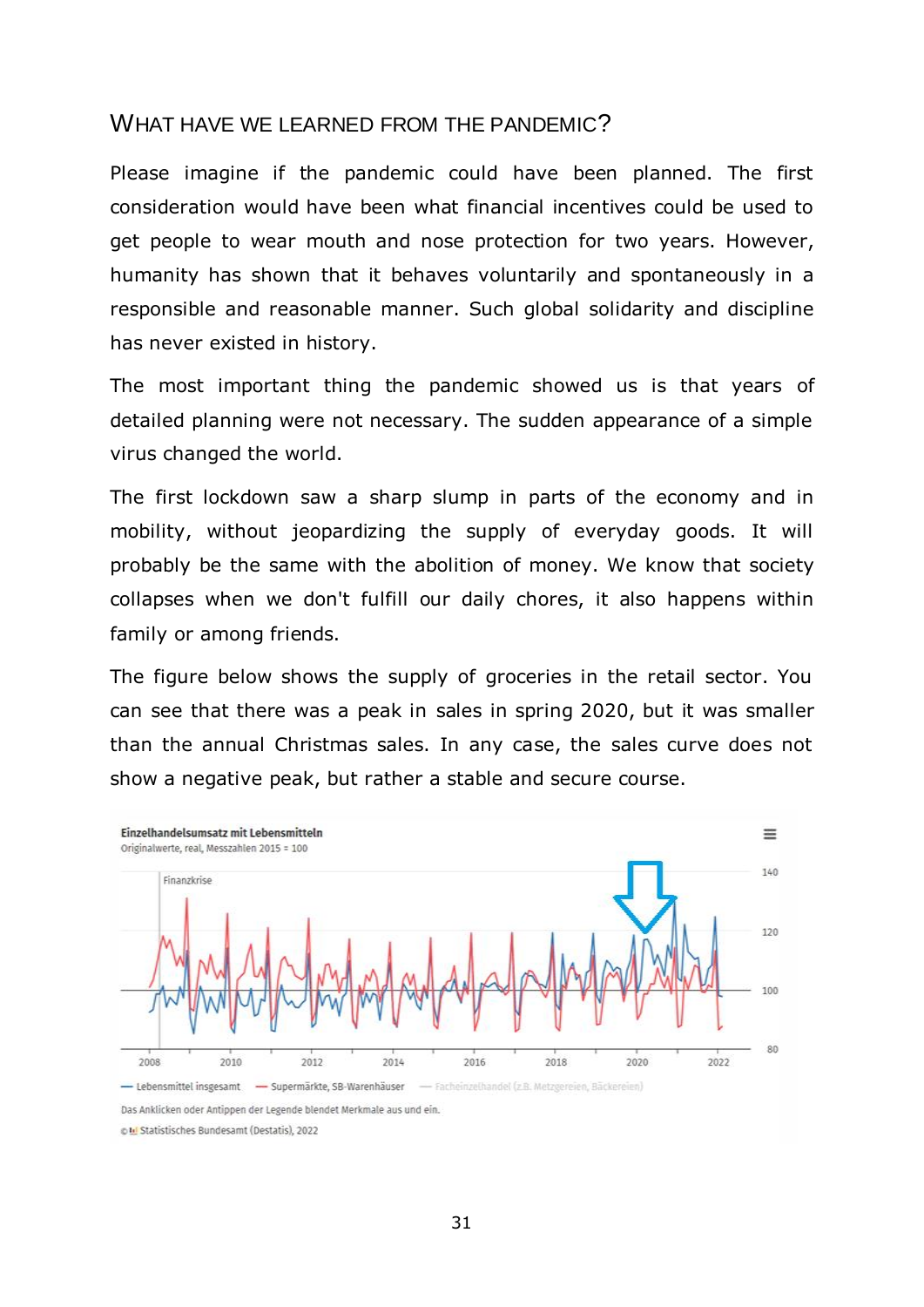As the food supply has been secure even in this unexpected lockdown event, it will be even more secure if we are prepared.

[To the table of contents](#page-2-0) 

### <span id="page-31-0"></span>PRACTICAL GUIDE FOR THE TRANSITION

Every person in the world who is in debt must have an interest in seeing that debt go away. Due to the general national debt, this affects almost everyone in the world.

This debt relief would be a gift for all concerned.

But how can you ensure that nobody suffers disadvantages as a result?

What would happen if every person in the world could vote on whether their debt, both private and public, be forgiven without harming anyone? Disadvantages would be if something is taken away from someone.

**If all money is abolished at the same time as the debt, then nothing will be taken away from anyone, because afterwards everyone in the world will get everything they need for free.**

So would every human vote for this? I think so.

Given the helplessness of world leaders in dealing with our future, there will be no other way out of this mess.

The era of money is over. The power over it is now completely slipping out of our hands. Many of the activities vital to human survival are not being carried but on the other hand there are millions of unemployed people waiting to do something. Warehouses for aid supplies are bursting at the seams and on the other hand there are almost a billion people who are starving. That's grotesque. Money impeded!

We no longer need competition to generate growth, we now need to distribute the world's wealth fairly. That will only work once we have abolished the money.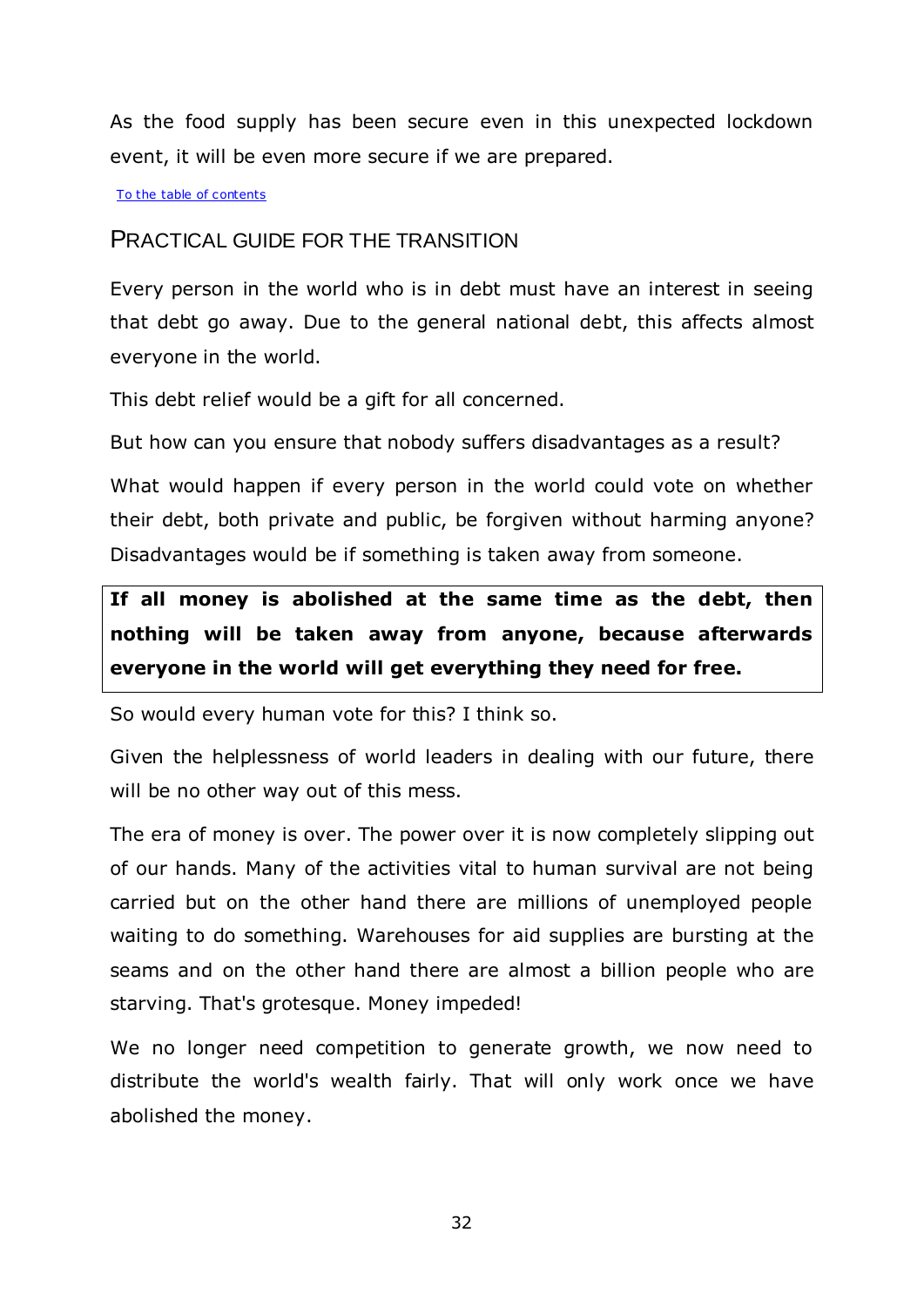The difference between the richest and the poorest is unreal and absurd. Money has lost its function as a measure of value.

Humanity produces more than enough for all people to live well. We no longer need this voucher.

**All people in the world must be able to vote that all debts be canceled. For this we need a global referendum.** 

#### **That is the great task before us.**

#### <span id="page-32-0"></span>HOW LONG WILL THE TRANSITION TAKE?

The first impact will be when employees in the finance and insurance industries and in the tax offices can look for other employment. Because they have nothing to do. There will also be job losses in the automotive sector. We had noticed in the first lockdown that the roads and highways were empty, so it will probably be the same with the abolition of money.

These people will probably stay at their jobs for a few more days but then go home. After a few more days, many of them will feel claustrophobic in their rooms and look for other employment. This will also be helped by the fact that they are given daily necessities as gifts. Wanting to return the favour is a purely natural human need. The timing of the abolition of money should be in spring or autumn because in summer the temptation is great to first take a few weeks "holiday" and this would be unfair to the workers who are needed to provide. After a few months, there will be enough free time and flexibility for everyone.

These people now have the opportunity for the first time to choose a job that suits their talents. Former IT workers will quickly create communication platforms on the internet where companies whose employees still have to work full-time will publish their needs. It will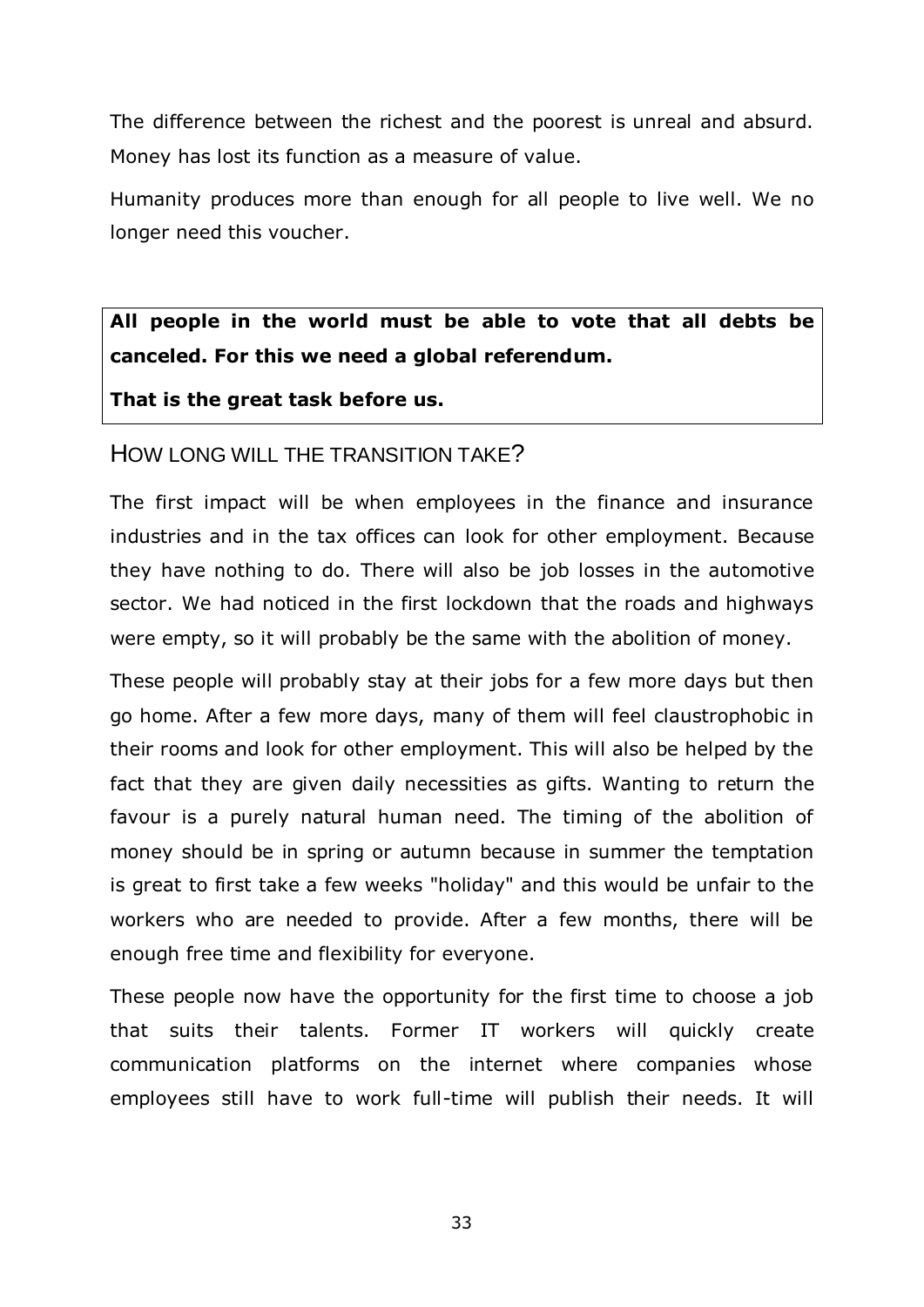probably start after two months at the latest that working hours can be reduced across the board.

The conversion of car companies and other enterprises to the production of robots will then also take place. Perhaps after half a year, there will already be enough robots available to take over most of the monotonous, dangerous and heavy work.

[To the table of contents](#page-2-0)

# <span id="page-33-0"></span>ECONOMY AND SOCIETY WITHOUT MONEY – HOW CAN THAT WORK?

# <span id="page-33-1"></span>WON'T THE WHOLE ECONOMY COLLAPSE WHEN THE MONEY GOES AWAY?

At the moment it looks like this: In a few years, the means of production will be in the hands of a single family. A global universal basic income will save 14 billion people from starvation. Our current conception of the economy will inevitably lead there. If we want to change things, we have to try to think really unconventionally.

Simply put, there are two economic cycles. A immediate and necessary cycle that secures the supply of people with everyday goods and a speculative cycle in which the increase in money plays the main role.

The immediate cycle is stable and it serves to provide all people with the goods and services they need. All tax officials, stock brokers, insurance agents and lawyers who lose their jobs when the money is gone will continue to be supplied by this cycle, just as they were adequately supplied before.

*This cycle has proven its stability during the pandemic.*

When the money's gone, the speculative cycle will disappear, since there is no longer any possibility or need to increase the money. First of all, this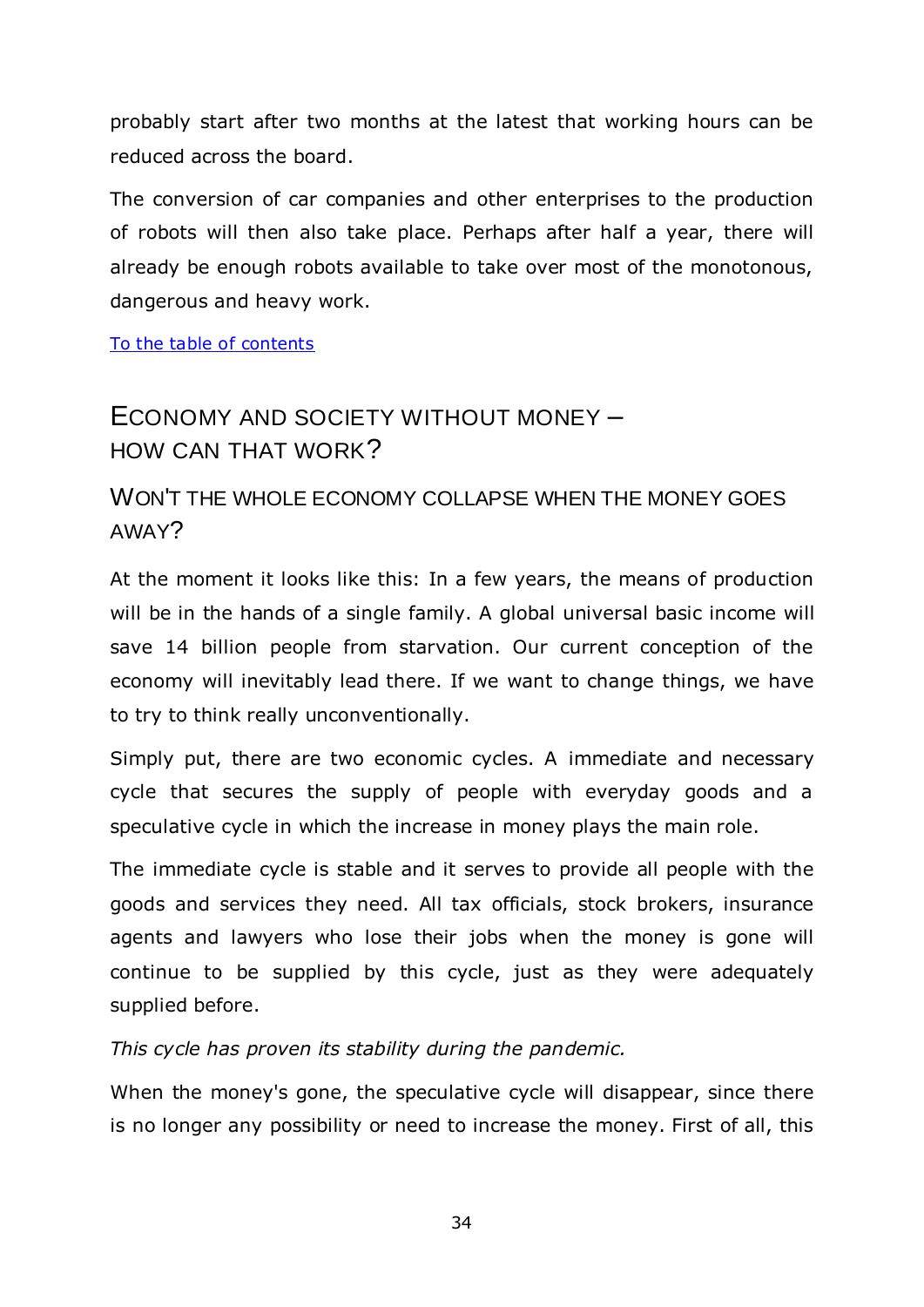will mean that many of those who are active in this cycle today will lose their jobs. But these people do not have to be afraid, because since the immediate cycle continues to function, they are provided with everything they need. These freed-up workers support the immediate cycle or become active in the evolving civil society. Due to the large number of potential workers and the reduced consumption, the weekly working time will probably be limited to two to three days. Most people will be willing to do this voluntarily. Heavy, dangerous, and monotonous work now done by cheap labor will be done by robots. [To the table of contents](#page-2-0)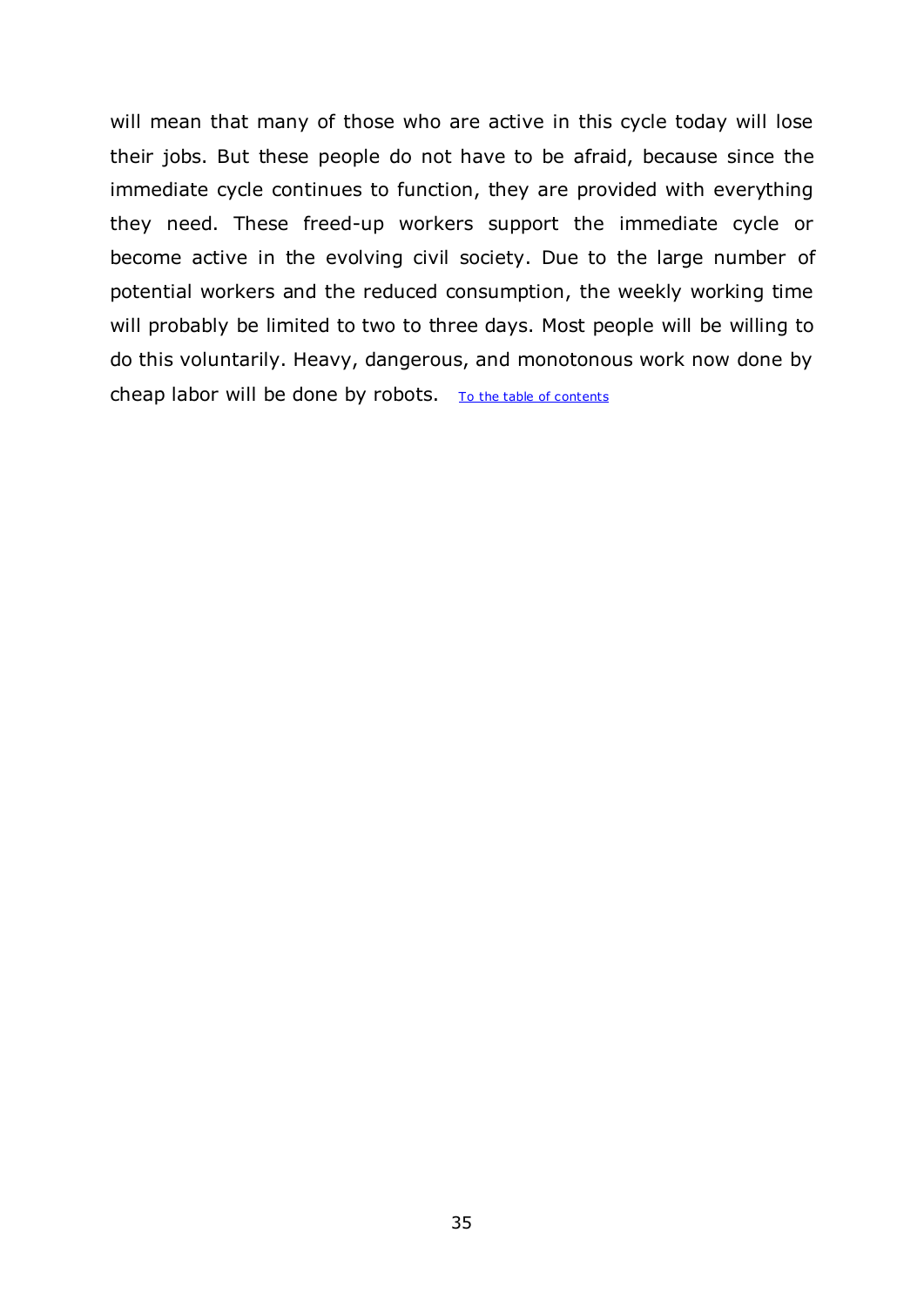### <span id="page-35-0"></span>HOW WILL THE ECONOMY DEVELOP?

The figure below shows the production index in the manufacturing sector in selected sectors.

It can be seen that in the first quarter of 2020 there was a rapid decrease in production immediately after the start of the first lockdown. You could imagine it in a similar way if the money disappears. However, since this is



© LI Statistisches Bundesamt (Destatis), 2022

a planned measure, the numbers will remain at the minimum level. There is no reason not to assume that production will fall at least as much as in



spring 2020. This means that CO2 emissions drop and the long-term climate goals will be met immediately.

For example, car production is likely to remain at low levels because far fewer people have to commute and there is no effort to get anyone to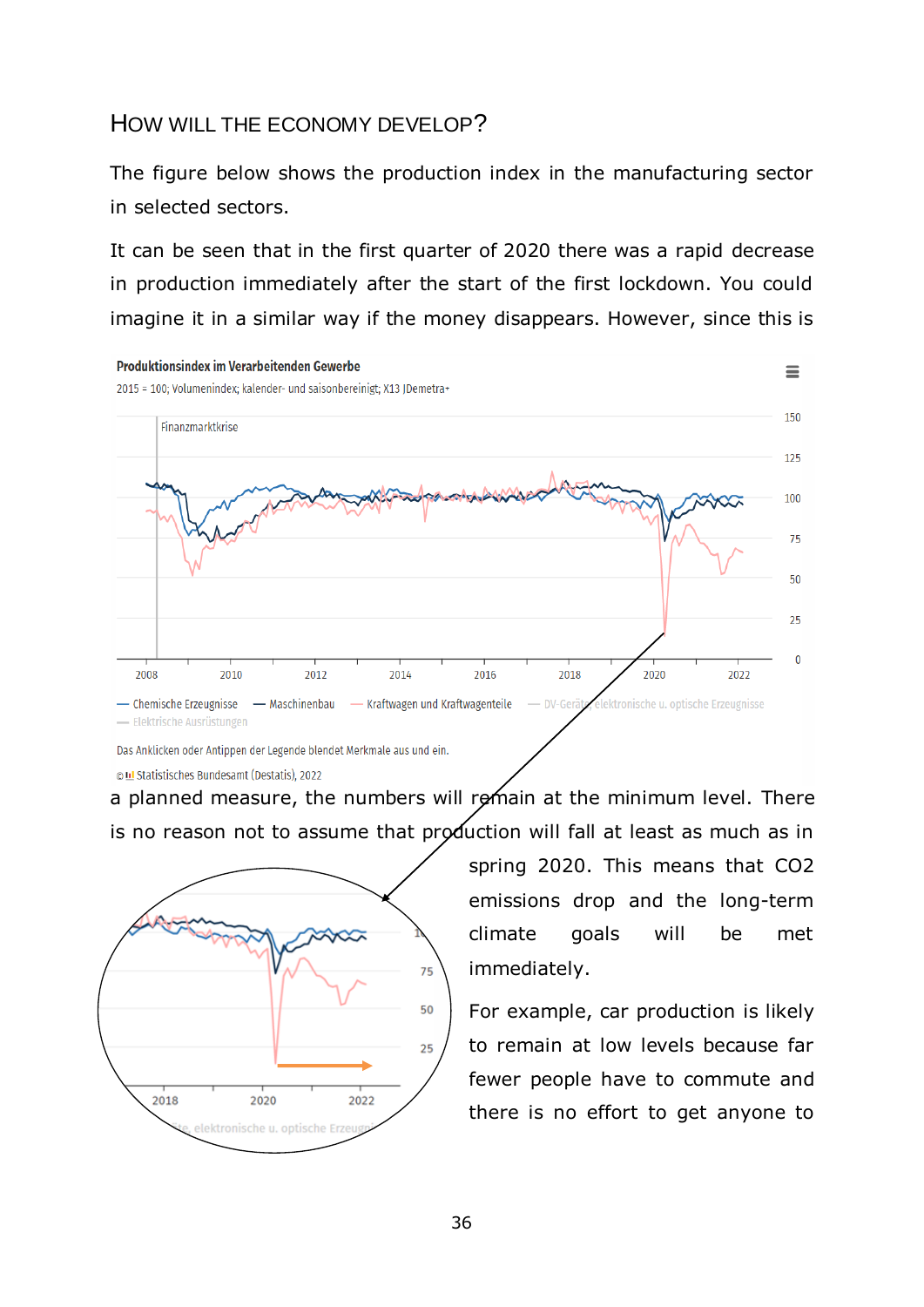buy a new car. It would just be nonsensical to drive far every day because you no longer have to earn money. People who live in the countryside and who commute into the city every day may find themselves helping out in agriculture on a hourly or daily basis in their area. This could also replace going to the fitness center every day. In addition, there are no longer any financing obstacles for local public transport.

In contrast to the pandemic, there is no existential fear. All employees are secured due to the stability of the daily supply and other costs are no longer incurred because there is no more money. Because we give each other gifts, we will also feel the need to help each other. We just have to think about our families again, those small active utopian cells that already exist today. Who sits idly by when someone's bag of sugar falls? Everyone starts running, trying to limit and eliminate the damage. It will be the same in the economy. At automotive locations like Stuttgart, Munich, Ingolstadt or Wolfsburg there are also many other sectors that are still needed. You will then simply share the work, everyone works for one, two or three days. Why shouldn't that work?

In addition, many robots are needed to be used where underpaid workers are now doing heavy, monotonous and dangerous work. Couldn't you imagine that several companies might be competing to build the best robot for cleaning the streets or sorting plastic waste? Why should this only be possible under competitive pressure, as is the case today?

Over time, large and global companies will crumble back into smaller manageable companies. Small and medium-sized companies are run like real family businesses. The ownership structure is clear and simple and since there is no competitive pressure, the company management will be able to take better care of a good working atmosphere. Your reward is thanks and appreciation from the employees and that is the best reward one could ask for.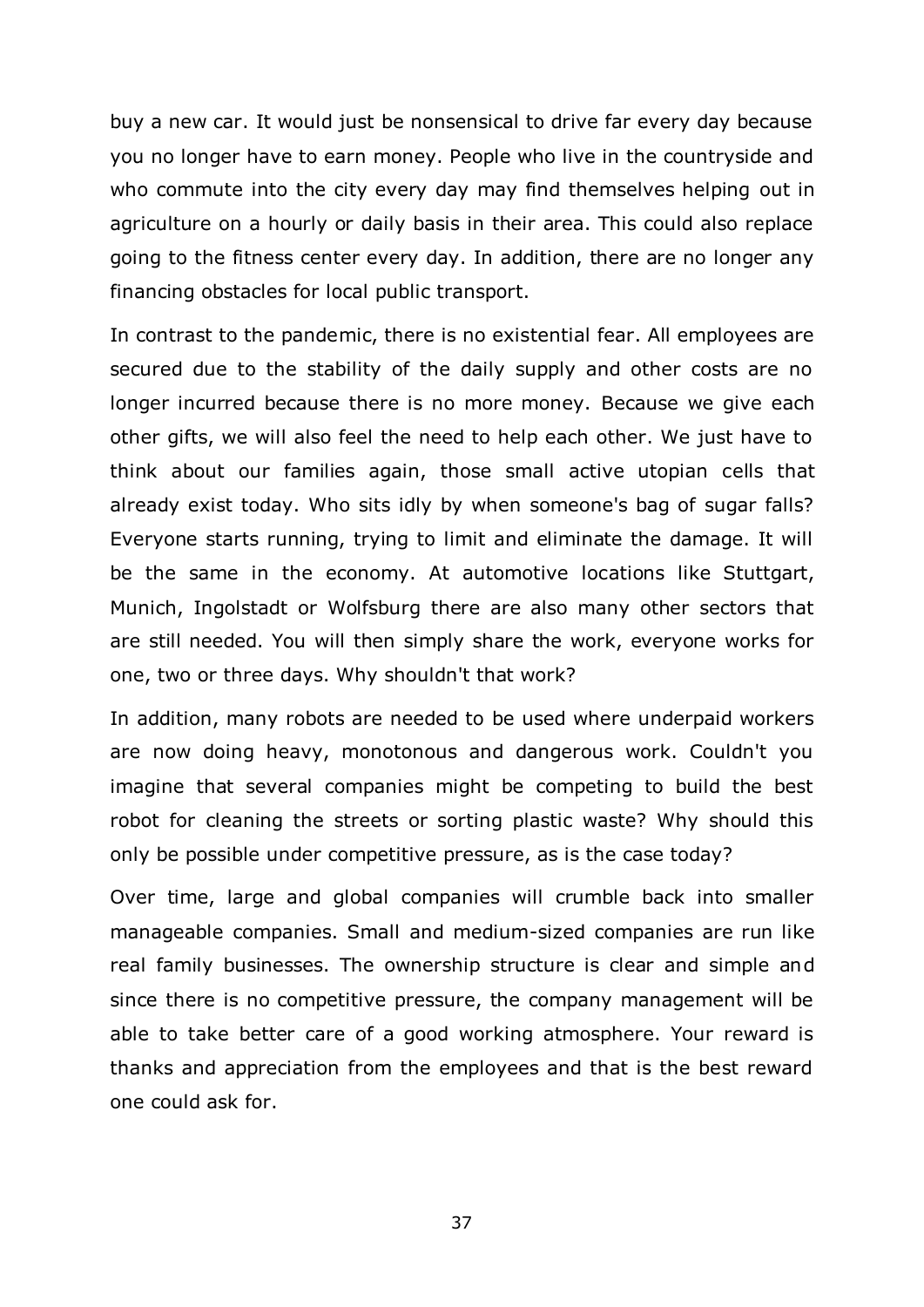It will be similar in agriculture. Here too, there is no competitive pressure and no incentive for management to get rich with money. Therefore, the fields and stables will become smaller again. Over time, people's mobility will decrease as there will no longer be a need to commute. You no longer have to travel far to earn a little more. This frees up large areas of agricultural land for food production that is now needed for biofuel production.

In today's countries of origin of cheap agricultural products, regional agriculture, which has disappeared due to mass production, will return. The natural balance and biodiversity that has been destroyed by competition will gradually be restored as much as is still possible.

All human concerns are regulated within civil society. Everyone will find a job there according to their skills and inclinations. The means of communication is the Internet. The strong civil society will probably also devote itself to major tasks, the realization of which is unthinkable today because the money for it is lacking. Areas of the earth that have become deserts due to human activities could be made arable again. This is much easier than the realization of existing plans to colonize the moon or Mars.

We will probably also strengthen the dikes together to prepare against rising sea level. And we no longer have to worry about financing.

[To the table of contents](#page-2-0)

### <span id="page-37-0"></span>MARKET -WHAT IF IT NO LONGER REGULATES?

One often hears the following cliché from economists: "If there is no competition, then the producer of washing machines will no longer make an effort to ensure that enough washing machines are produced and improvements are made".

This situation would apply if there was no competition but the money was still there. The producer would then say to himself: "I have earned my money" and he no longer exerts himself. However, if there is no money to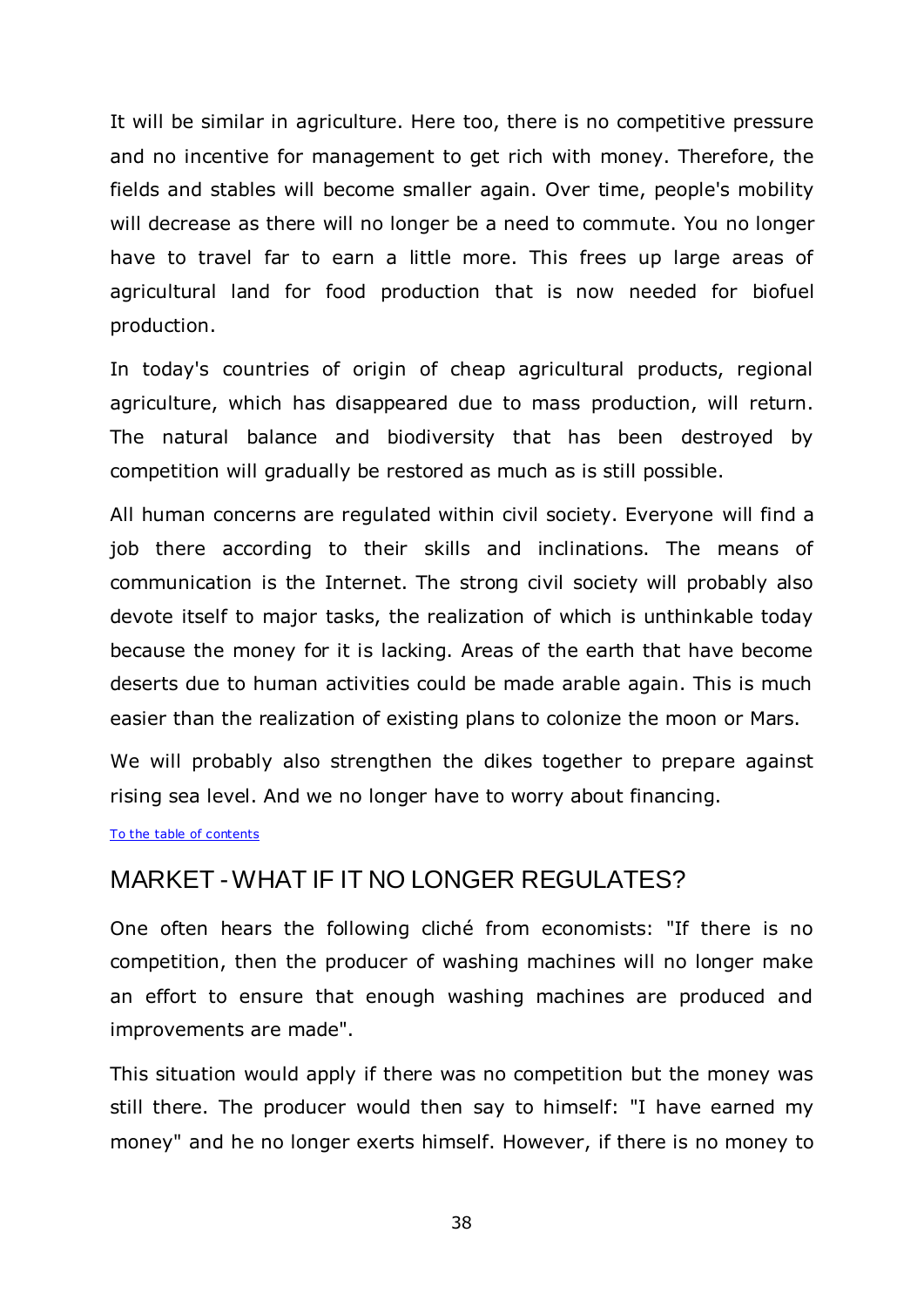be earned at all, this argument is completely invalid. I don't think anyone has thought about that yet.

Today we no longer need the market, it is an outdated relic from times when there was still need and shortage all over the world. Today we have the possibility of short distances. With the help of the Internet, we can connect the store shelf directly to the producer. This has nothing to do with planned economy, this is production in real time!

That would also save a lot of natural resources and a lot of energy, since everything that people need, *but also just that,* is produced immediately and delivered at short notice.

We also no longer need the market because it is no longer necessary to look for the cheapest supplier. Everyone is free to choose what they want to take. We can simply take the vegetables from regional organic farmers, which have been too expensive for us so far.

There is also no longer a need to create unnecessary needs because there need be no more growth. Modern communication possibilities replace today's regulation by the free market with all its disadvantages such as overproduction or the creation of artificial bottlenecks. Some economists say money is a means of market communication. That's a very outdated view. It's kind of like writing letters in the age of email. Today there are much better means of communication. What is now being striven for with Industry 4.0, to make competing large companies more competitive, is then used for general communication among each other and to ensure the real prosperity of all people.

The market also prevents inequality from disappearing. Because today only those who have money get something on the market. All others get nothing. [To the table of contents](#page-2-0)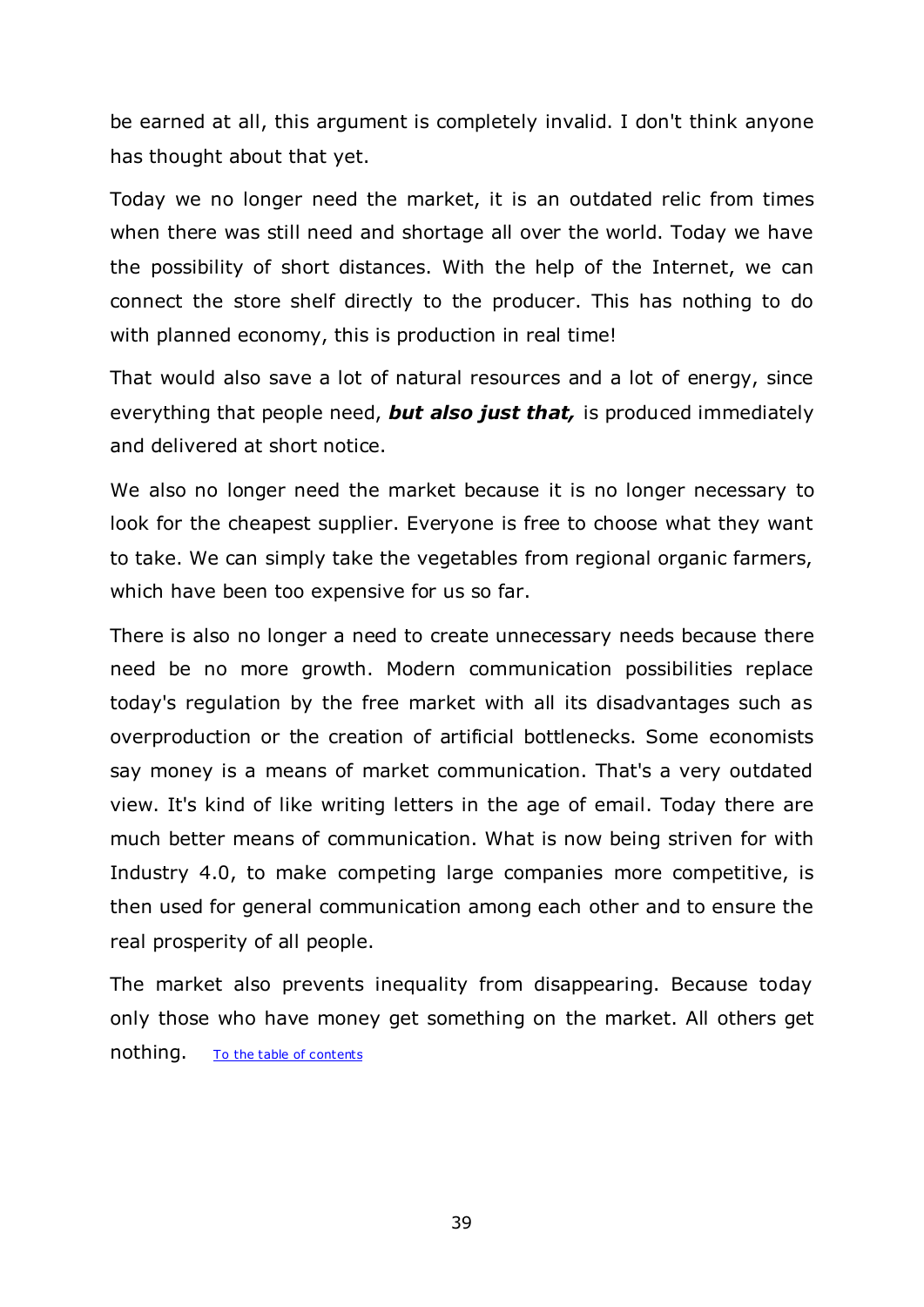### <span id="page-39-0"></span>INVESTMENTS – WHERE DO THEY COME FROM IF THERE IS NO MONEY?

In the current economic system, investments are paid for from the surpluses of growth.

When the money is gone, the products are available for free. This is because the employees work for no money and all the raw materials and energy are provided free of charge by nature. So when a company needs a new machine, it orders it from the supplier just like before. When it's ready, it's delivered and installed. Simply that way. And so it continues throughout the economy. Growth is no longer needed because investments are free. [To the table of contents](#page-2-0)

### <span id="page-39-1"></span>PROSPERITY WITHOUT GROWTH?

Unfortunately, prosperity today is mainly understood as consumption. And the economy suggests that the consumption of the Global North should also be extended to the Global South. The economy wants to generate further growth with this. We in the Global North are now consuming three times what we consumed fifty years ago, but we haven't gotten significantly happier.

Is our current way of thinking about the economy and prosperity really correct? We have already stated above that the economy is constantly inventing new needs. But one does not ask whether the new need makes us happier. The important thing is that there is even more consumption. And that's exactly why we're getting further and further away from ourselves, why we don't know anymore what we really need to live happily. Even the best therapy will not be able to help us today.

When the money is gone, we will attain real prosperity. We will gradually find ourselves again. We will no longer have to adapt to winter and summer collections or other trends, but we will embrace our own individual prosperity.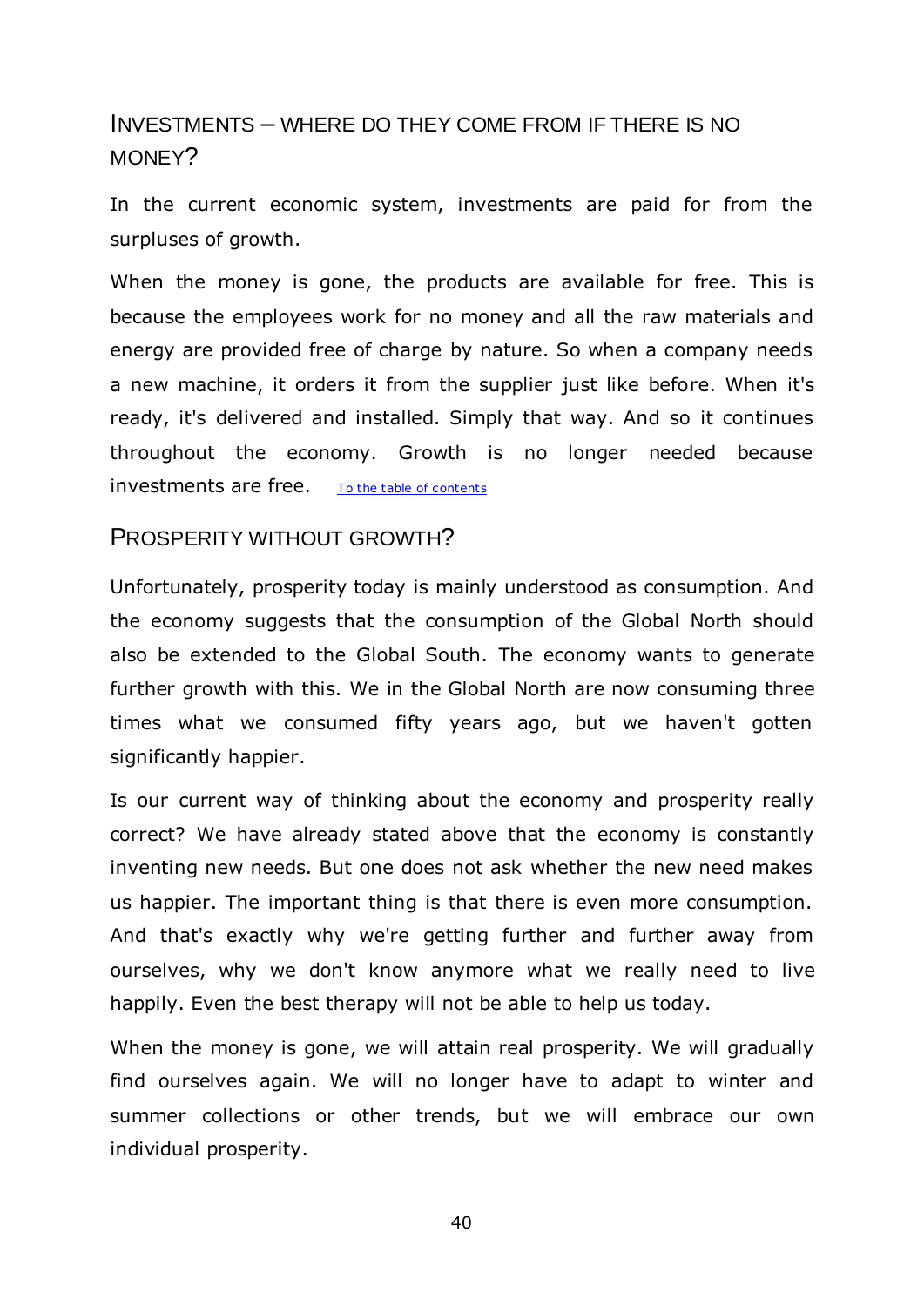We will keep what we have today. Great mobile phones, escalators in the department stores, fresh bread rolls on Sundays. But we will evolve towards a prosperity that is true to our nature and not dictated by the economy to generate growth. Prosperity will be later, resting on Sunday, much less rush and traffic, closer to the natural environment, much more time for our hobbies that cost nothing more and much more time for our family.

This new prosperity will surely make us happier.

#### [To the table of contents](#page-2-0)

### <span id="page-40-0"></span>WHAT WILL BECOME OF OUR SOCIETY?

It is not easy to imagine a world without money. We think that's not possible because we are so greedy. But we have to assume that we will change quickly and then think and behave differently. It is also clear that we are afraid of such a situation. Today we live safely in cages. The amount of money we have is the bars. We try or we are forced to spend our money to the limit. It's like an animal that wants to go outside and can't. We stick our arms through the bars as far as we can by taking out loans.

Most of the cages are small, but there are also large cages for rich people. But even the richest people's cages are not infinitely large, since they cannot freely dispose of all the money because it is mostly invested in the economy. There are studies that say anything over \$70,000 a year doesn't make you happier. Then it starts to be an effort to spend the money.

When the money's gone, those bars go away and suddenly we're free. We don't know today how we will behave then. Even if we were to do an experiment with a limited group of people living in a community where there is no money, we are not truly free. These people know that they are surrounded by cages and that the time of this freedom is limited.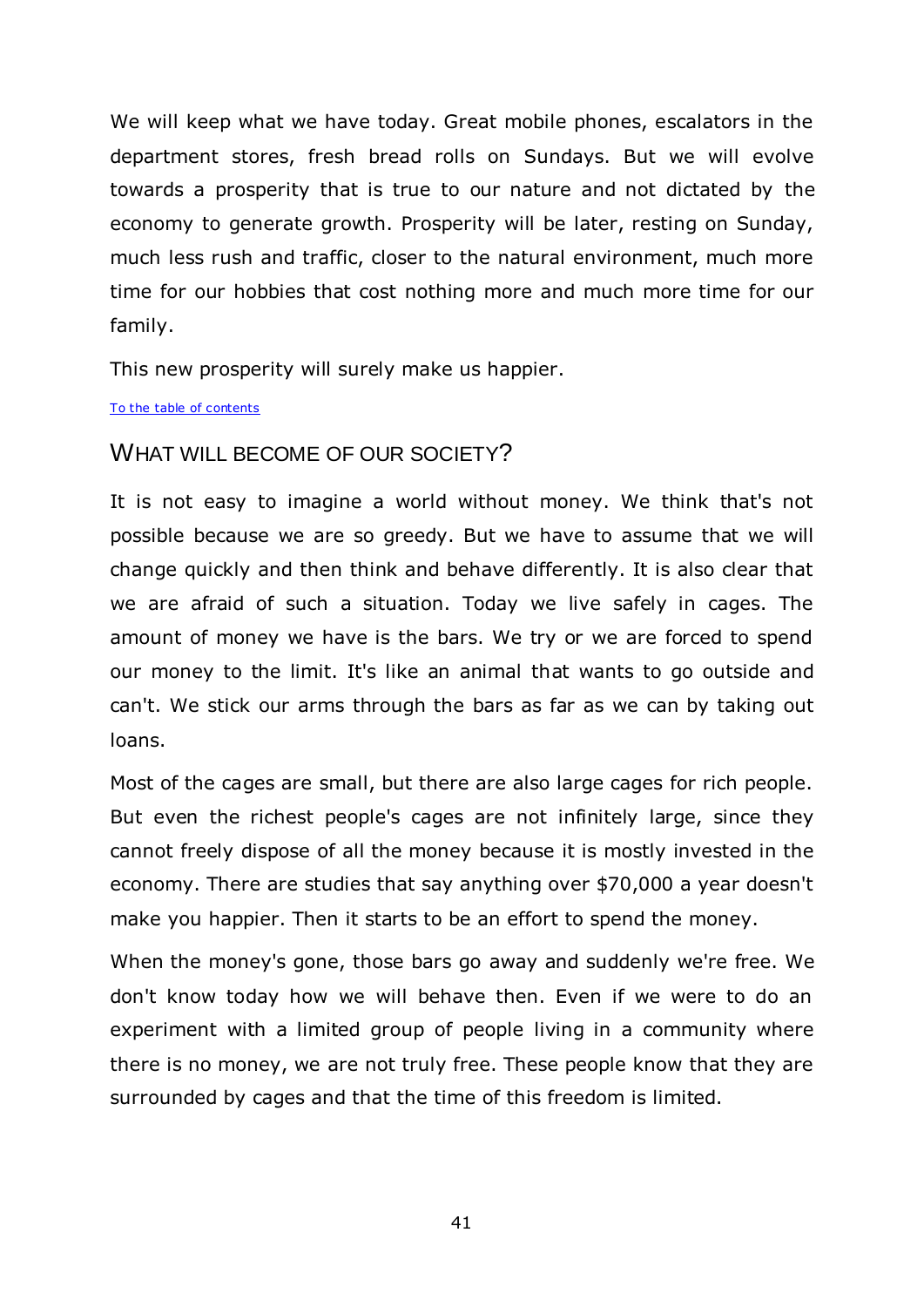Today we cannot imagine what it will be like when the bars of money are gone. But we have our family or circle of good friends, our area of real utopia. When the bars are gone, then all these small elements of real utopia can connect in brotherhood. The sense of responsibility we feel for our families will expand to others when the constraints of money are removed. We will then also feel personally responsible for our residential area, for our city and our country.

Care work is then equivalent to previously paid work. This will finally eliminate gender injustice.

We can now voluntarily do anything we dreamed of. Even with large projects like the reforestation of the rainforests, we don't have to pay attention to the financial aspects.

The health care and old-age provision of all people on earth is secured. No one has to bring many children into the world to be provided for in old age. Therefore, within a generation or two, the world population will decline significantly.

With the abolition of money, we create the conditions for something to change. There are many concepts for this development, such as degrowth, common good economy, doughnut economy, commons and others. They are ideas from people who worry about what scientists are telling us. Namely that there will be a collapse if we continue to do business as we have in the last fifty years.

The representatives of these concepts fight against the overpowering global economy. But as soon as the money is gone, as soon as the bars are gone, these many good ideas become reality on their own. The new society will develop on the basis of these ideas. [To the table of contents](#page-2-0)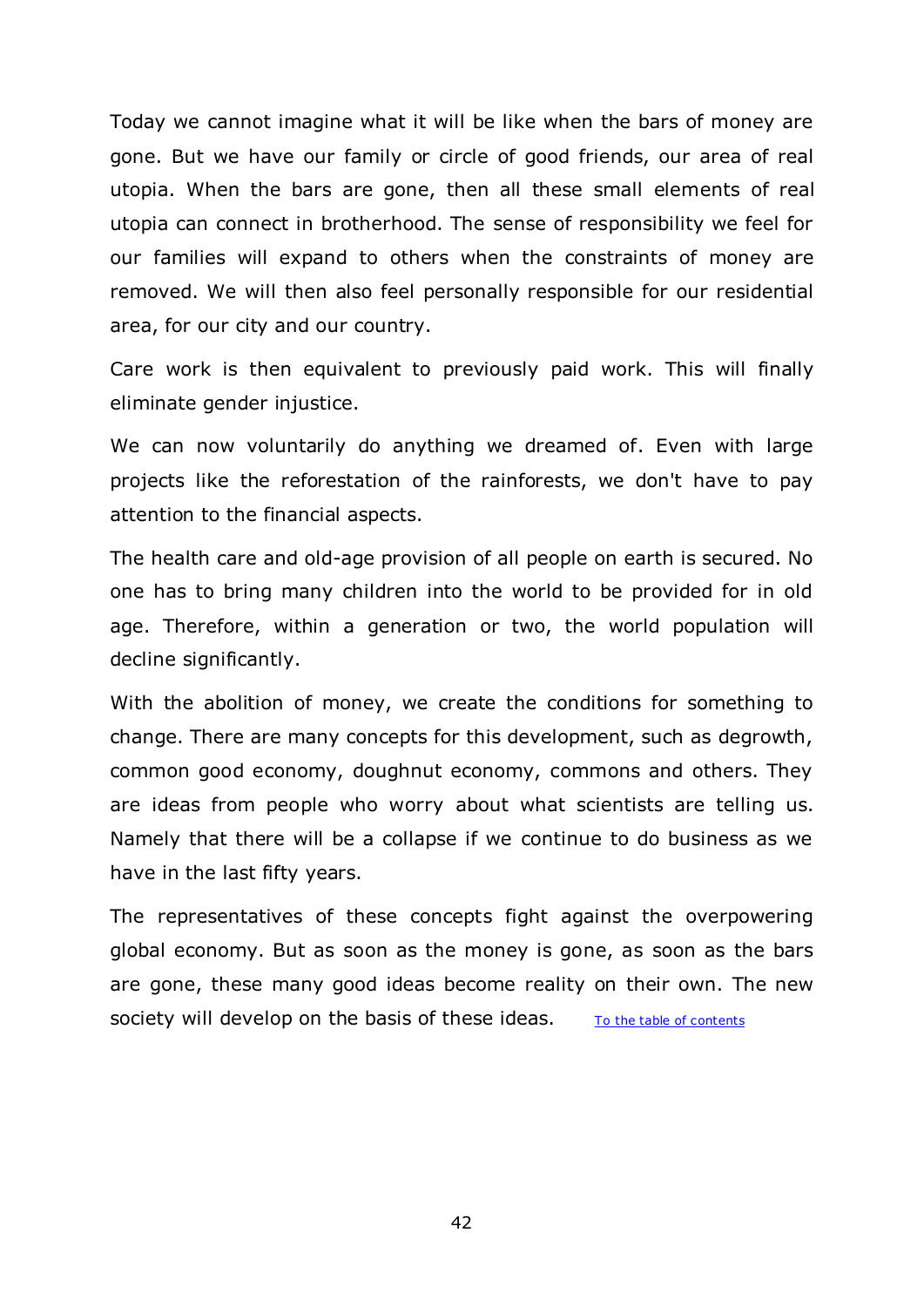### <span id="page-42-0"></span>WHAT WILL BECOME OF THE STATE?

Why do we need power today? You need power to assert interests. In most cases, these are financial interests in order to strengthen areas of the economy.

The police and judiciary will probably no longer be needed in their current form. Most crimes such as robbery, drug and human trafficking, fraud or tax evasion have something to do with money and money no longer exists. Certainly there will still be occasional violence due to jealousy or the like. But these problems can be solved by, perhaps with a kind of jury. The few remaining cases that are now punishable by imprisonment will certainly be solved in a different way. With therapy or role model effect, for example<sup>5</sup>. I have to keep pointing out that people change. The most accurate description of this is living in brotherhood. Excluding someone will then no longer be part of our self-image. The state becomes superfluous.

Today, countries of the Global South usually live more simply than the Global North. You can clearly see that these countries are late on the Earth Overshoot Day timeline. By the time the money disappears, they likely still need help from the North's surplus. But soon they will be an example of sustainable living for the North.

In past centuries, colonisation has drawn arbitrary borders and caused much suffering as a result. If the states disappear, then of course these borders will also disappear. Perhaps ethnically cohesive peoples will emerge, people of these communities will visit each other and enrich each other.

There will no longer be refugee flows as we know them today. Today people flee from poverty and from war. Poverty disappears if you can distribute goods fairly.

-

<sup>&</sup>lt;sup>5</sup> See e.g.<https://en.wikipedia.org/wiki/Ho%CA%BBoponopono>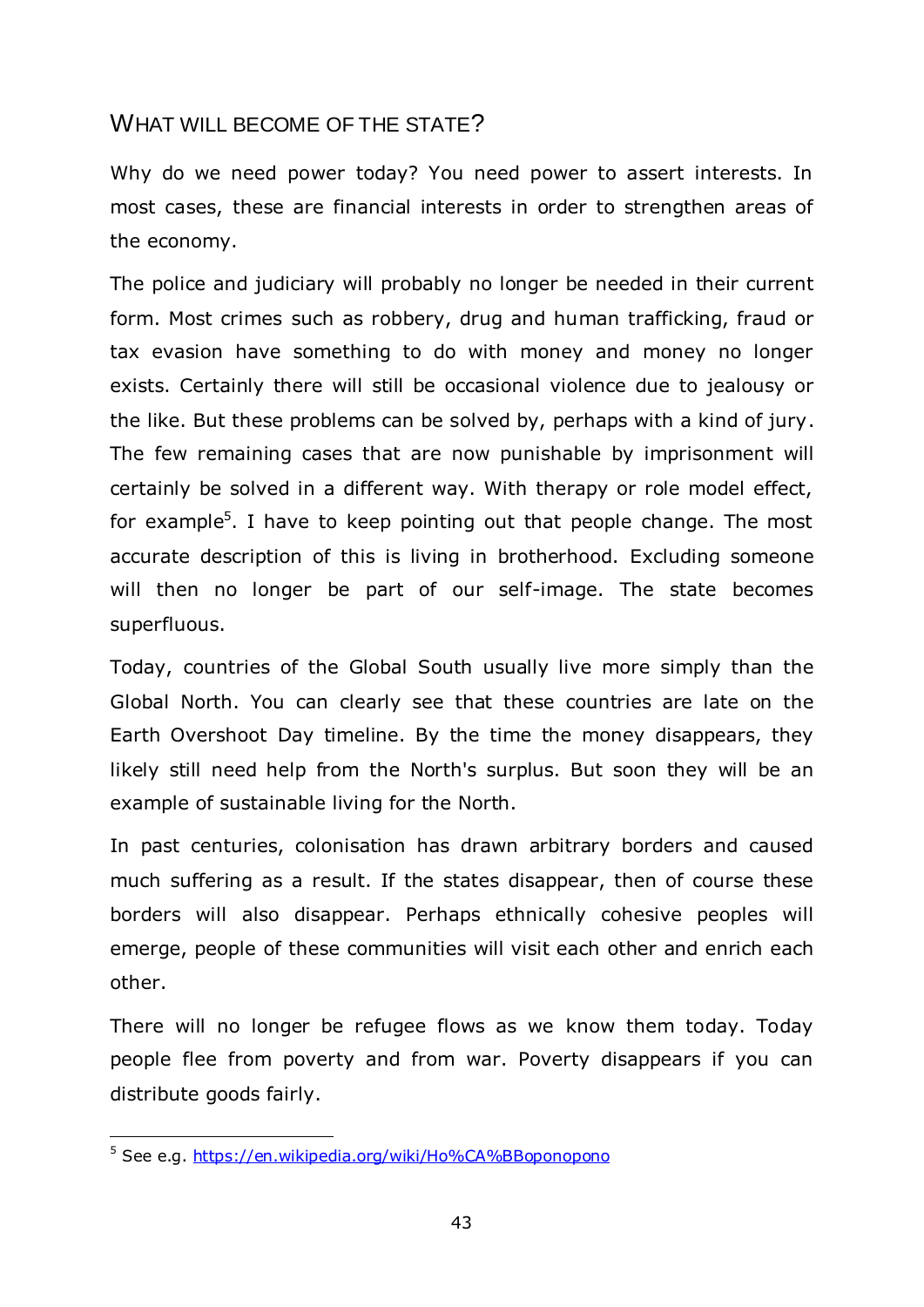#### What about the war?

When the economy is no longer interested in products breaking down as quickly as possible, a true cradle to cradle, a consistent circular economy, will occur. Because we also consume much less, natural resources are hardly exploited any more. A war for resources can therefore be ruled out.

But there is another reason why there will be no more military. Today, a lot of money is earned with armaments. It has just been decided that the arms budget of the Federal Republic of Germany will be increased by one hundred billion euros. A large part of this money will disappear into the pockets of some people in the arms sector.

So if we want to be sure that there will be no more war in the future, we have to abolish the money.

[To the table of contents](#page-2-0)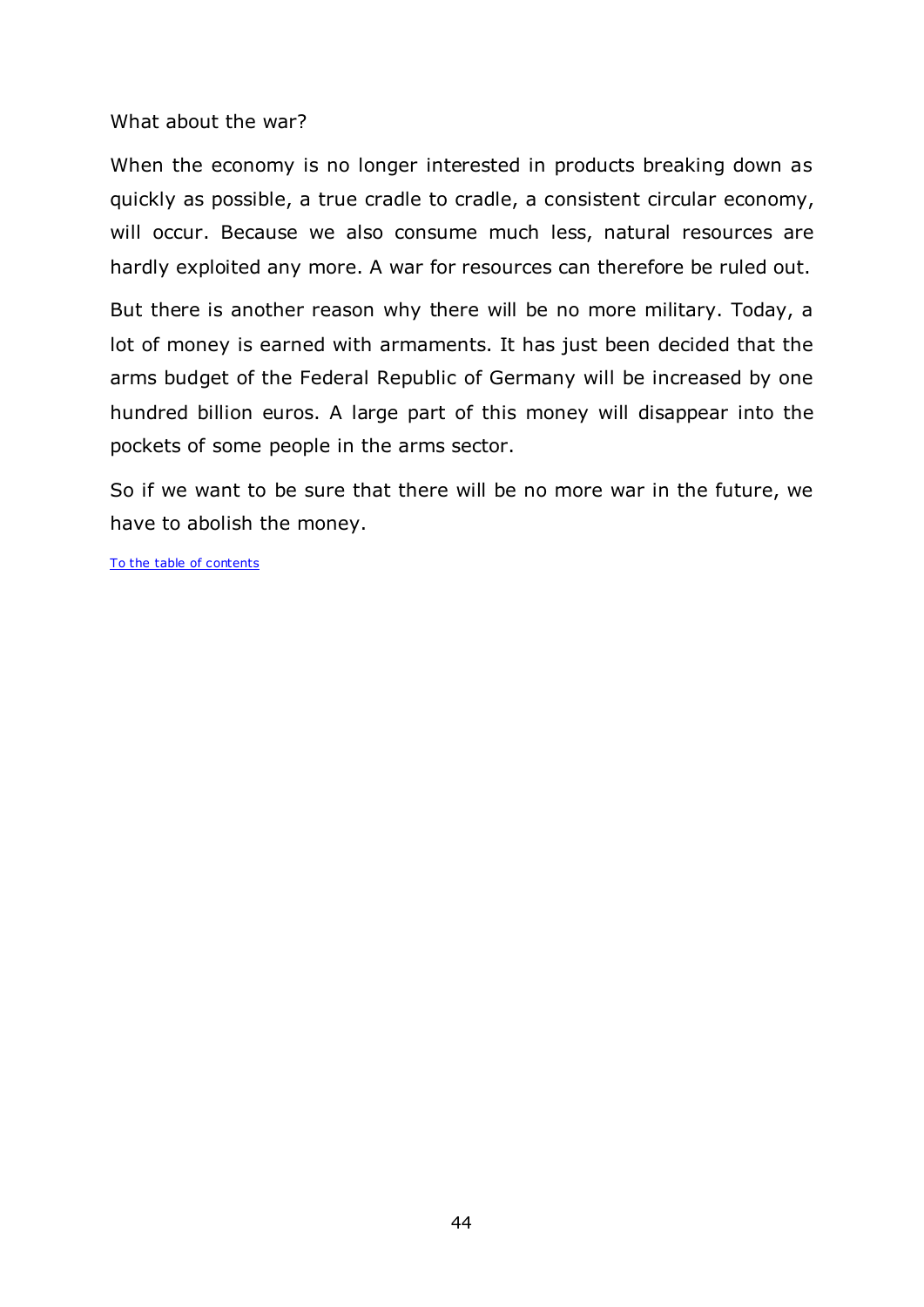### <span id="page-44-0"></span>RISKS OF THE SIMPLE ECONOMY

### <span id="page-44-1"></span>WILL WE STILL WORK AT ALL IF WE DON'T GET ANY MONEY?

Actually, we don't leave the house every morning because the thought of making money drives us. We leave the house because we are used to it. That there is money for it is rather normal, without thinking about it all the time. Contact with our colleagues is part of our social environment.

Man is guided by habits. We will continue to go about our daily duties as a matter of course to feed and provide for ourselves and others. This is innate self-protection. Every person knows that the system collapses if he does not fulfill his daily duties. It's the same in the family.

You can also look at it a little more philosophically. The ability to work is what distinguishes us from the animals. The desire to create something is in us. Regardless of whether we get money for it or not. When we are no longer forced to work for money and our weekly working hours are limited to two or three days, then we have the opportunity to look for an activity that we sustainably enjoy. We then look forward to the next day when we can be active with it.

Several thousand years ago, some people began to appropriate land for themselves. They let other people work on this land and remunerated this work first in kind, later with money. Over time, the idea that you have to work to get money became entrenched. But this idea is just as wrong as simply appropriating land that belonged to everyone.

With the abolition of money, the natural state as it prevailed for tens of thousands of years is restored. Not as in the primitive community but on a new level of quality, based on our present state of science and technology. [To the table of contents](#page-2-0)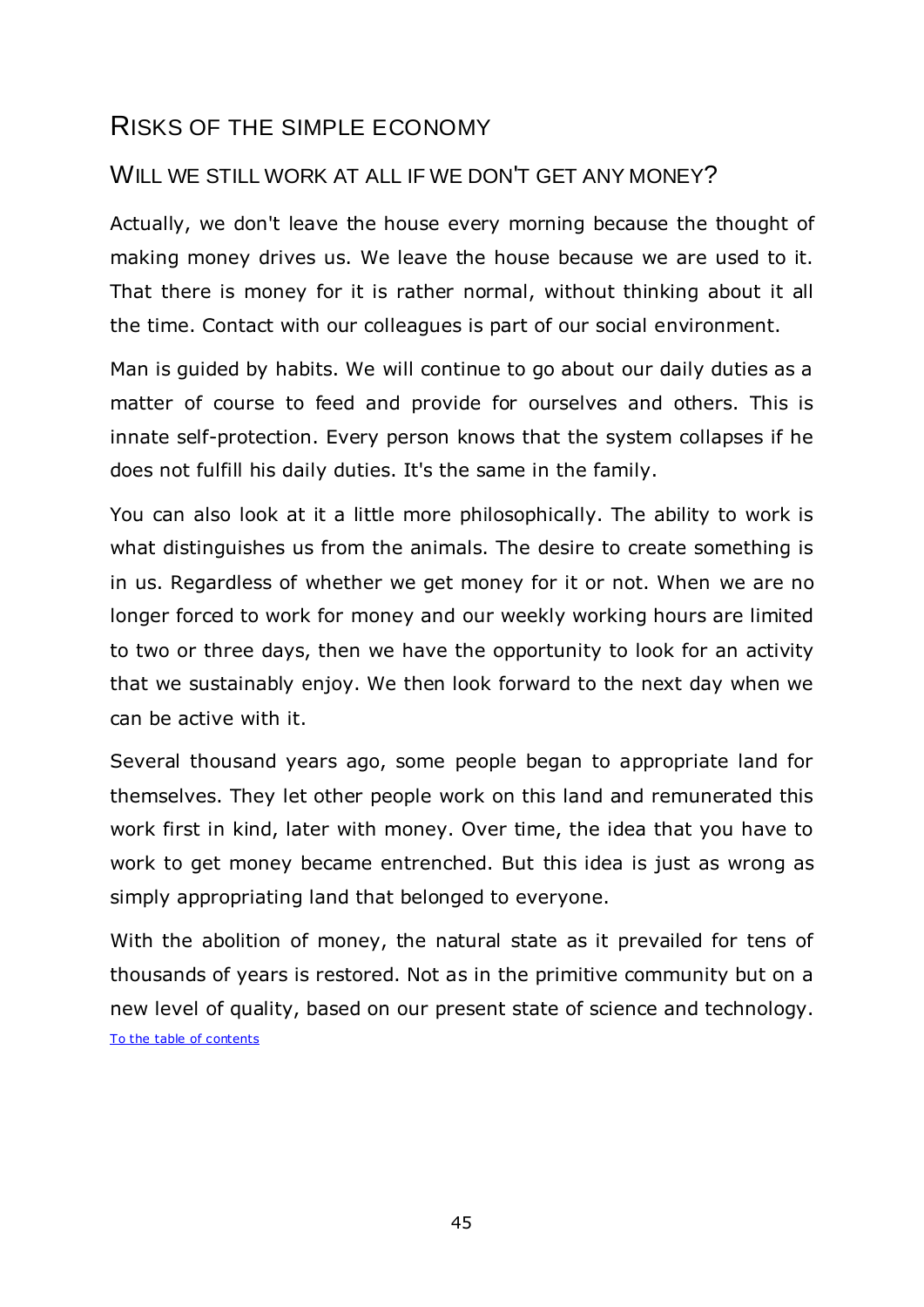### <span id="page-45-0"></span>SHOPS - WILL WE TAKE AS MUCH AS WE CAN CARRY?

Try to imagine that everything is free. You could take whatever you want. First of all, you don't really do that, because there wouldn't be enough room at home for all the stuff. Why put ten freezers in the basement if in a week or a month everything is still free? But you could theoretically take everything. Greed is wanting to have something that one believes one does not yet have enough of. Greed is the reaction to a feeling of scarcity. In a world of abundance, greed disappears from our lives. If advertising and cheap prices no longer prompt us to buy, after a short time we will only take what we really need to be happy.

Greed and envy are instilled in us. People are not naturally predisposed this way. Greed and envy are among the most negative human characteristics. Greed is being able to buy as much as possible and envy is wanting to have what the neighbour has. These two characteristics are the cornerstones of the market economy, which would not function without them. The system will therefore do everything it can to promote these two qualities. Greed and envy are the oil in the gears of the market.

When we are no longer bombarded by advertising and discount offers, we will find ourselves again and feel again what is really good for us. And I promise you, that is much less than we think today, because today the economy is always inventing new needs to generate growth.

We must not think of the gift economy like the battle of the cold buffet or Black Friday, where you get something (almost) free for a limited time.

It's more like a relaxed all-inclusive holiday. You know that everything will be free tomorrow, too.

Or we can just imagine a happy party. That's how our life should be. A party where everyone brings something and everyone can take something from everything. One takes a little more and the other takes a morsel from everyone, no one is jealous. [To the table of contents](#page-2-0)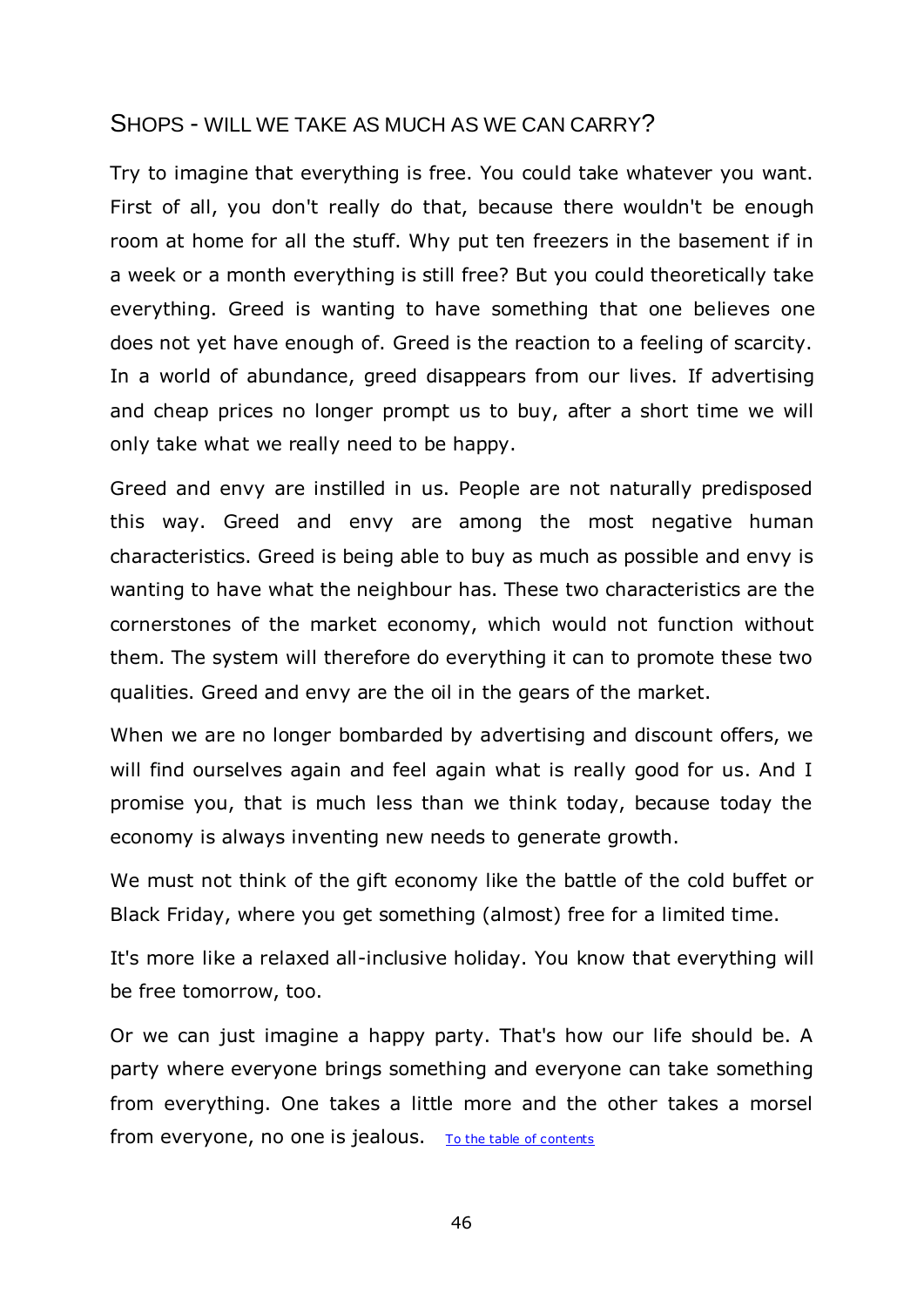### <span id="page-46-0"></span>PERFORMANCE – DO WE STILL MAKE AN EFFORT WITHOUT MONEY?

We think that we only work hard for money because that's how we were brought up. But what are we really like? Did we really try harder at school when we were promised money? Aren't we often much more committed to our hobbies than to our jobs? Wikipedia is a volunteer-driven project. The whole of civil society works like that. Sometimes money even slows us down, or haven't we already heard the sentence: "... that's not what I'm paid for!".

I have been singing in choirs for many years. We rehearse intensively and give our best at performances, even though we don't get paid for it. I am sure that we would not sing better if we were paid. This is a typical example of voluntarily performing at one's best when one can use one's talent in the best possible way.

There are sociological studies that have shown that people make more effort when they do something voluntarily than when they are poorly paid for it. Voluntariness makes you more creative than good pay. When you do something voluntarily, it's like preparing a gift for someone. In such a situation, you automatically put more effort into it. And we will then live in a gift economy.

#### [To the table of contents](#page-2-0)

## <span id="page-46-1"></span>GARBAGE DISPOSAL - WHO WILL DO THE UNPLEASANT WORK LATER?

A very common question is what happens to the unpleasant activities. We are now able to make most unpleasant activities more pleasant, or have them performed by robots. But in our society, you can always find people who will do these nasty jobs cheaper than robots. If there is no more money, then a free decision about it is possible.

If the garbage disposal is not left to the cheapest provider, the residential areas think about how to achieve that as little garbage as possible is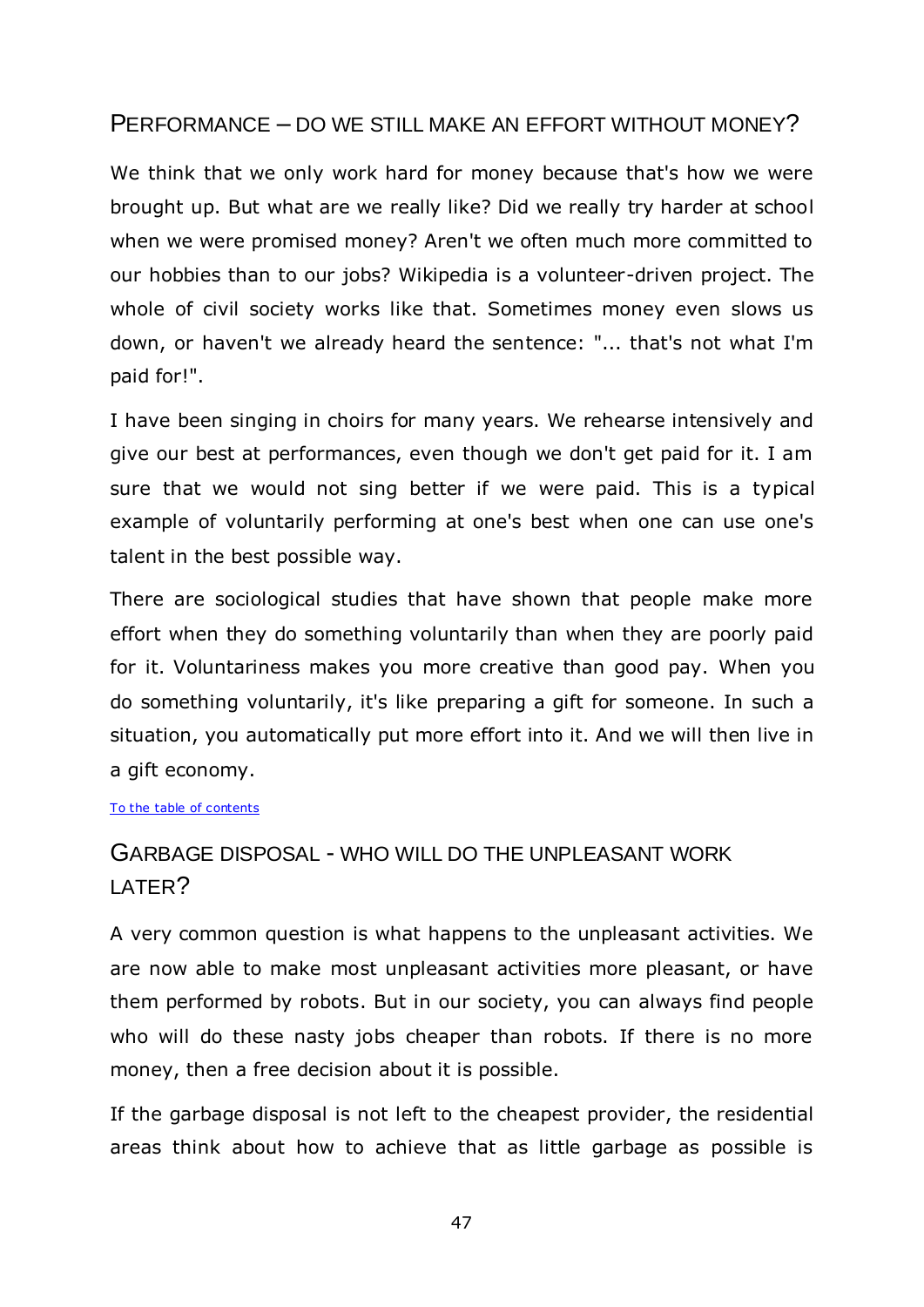produced and recyclable materials are separated and transported as well and trouble-free as possible. Remember, we'll have plenty of time later to deal with these things.

Sharing and togetherness also makes unpleasant things more pleasant. In many districts, the fortnightly cleaning of the streets and front doors is celebrated almost like a residential area festival, at which neighborly relationships are also cultivated.

[To the table of contents](#page-2-0)

# <span id="page-47-0"></span>BANK EMPLOYEES – WHAT WILL HAPPEN TO THE PEOPLE IN THE FINANCIAL AND ADVERTISING SECTORS

If the finance and advertising industries are no longer needed, nothing changes in the industries responsible for supplying the population. Agriculture, textile companies, food businesses continue to work as usual. Until now, bank employees got everything they needed. If the supply is stable, they will get everything even after the money disappears. It is not as if more people will be affected.

The peculiarity is that there is no longer a difference between "paid" and "unpaid" work. One can simply look for an activity that one enjoys.

If we only consume what really makes us happy and no longer what the economy tells us to do today, in order to continue growing, we will probably only have to work two or three days a week. Maybe many of the bank employees originally wanted to do something completely different. They may have chosen this profession only because they expected to earn a lot of money.

Maybe people who are no longer needed in the advertising or financial sector go into the food industry and help out there. Or they help in the social or educational sector. Why not? Or they set up housing communities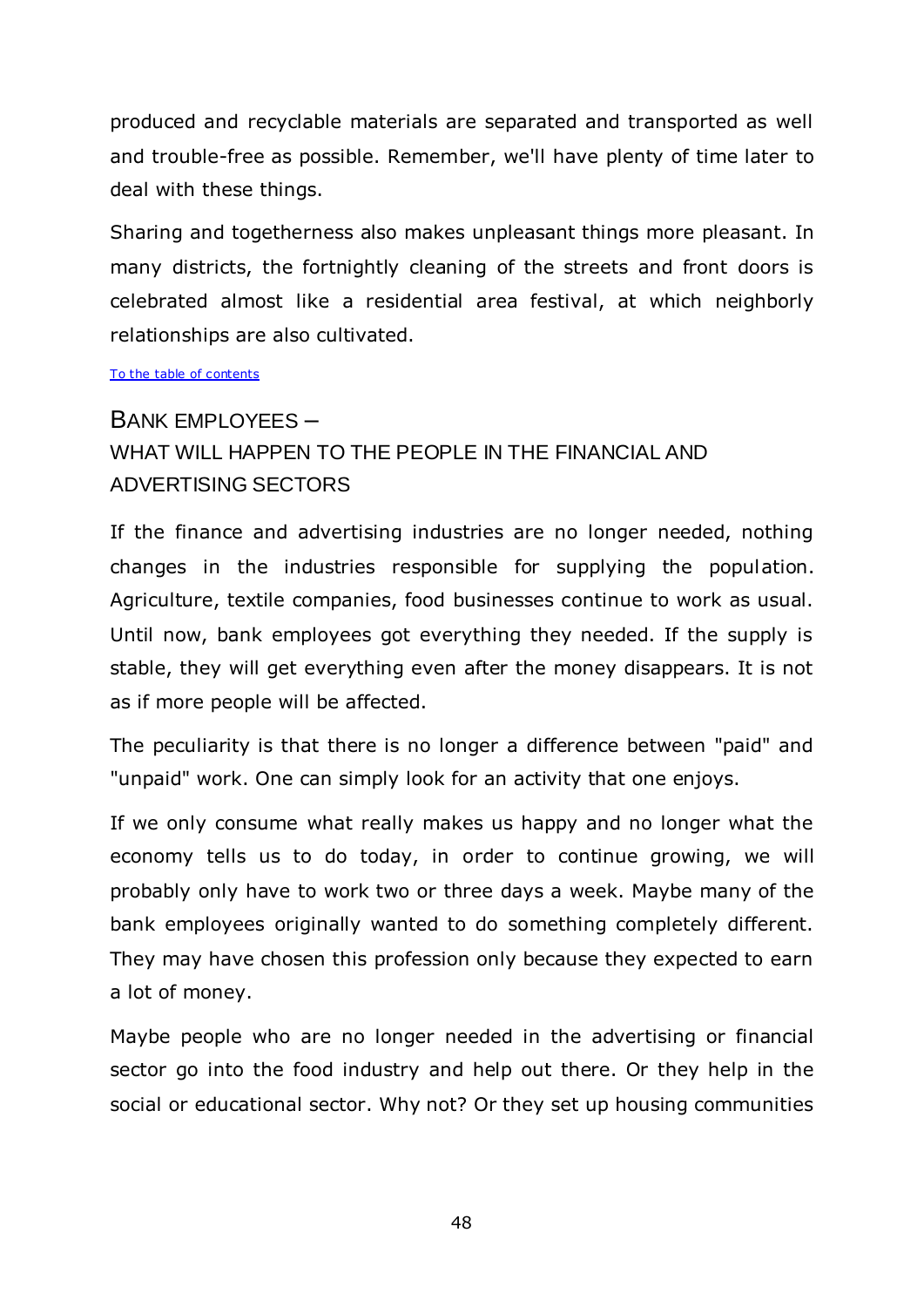for older people. Starting something new doesn't cost anything. And so it goes on and on, towards a more humane direction.

[To the table of contents](#page-2-0)

### <span id="page-48-0"></span>THE BAKER – WHO WILL STILL GET UP AT FOUR IN THE MORNING?

That's often the first question I hear when I talk about the money-free society.

We will then have completely different ideas about life. No one will anonymously rent a shop in a block of flats and open a branch to sell bread. The baker then belongs organically to the residential area because he supplies the people there with bread.

Already, in the second chapter, which is about work, we said how important it would be if people had the opportunity to find a job that suits their talents. Everyone knows that there are people who would give their lives to bake. These people just need to be given the opportunity to work in this bakery. If one can freely choose an activity without being under the constraint of having to feed a family, talents and necessities will come together. Civil society will support this.

#### [To the table of contents](#page-2-0)

### <span id="page-48-1"></span>PROGRESS – WILL IT CONTINUE?

Technical progress happened in the market economy, but it is mainly due to our knowledge and to our innate creativity and drive. When something new is developed today, the focus is exclusively on profit and not on the benefit for the buyer.

The development of the Covid-19 vaccine in particular showed how harmful competition is. Development would have been much faster and much more could have been produced if the competing companies had worked together. But intellectual property rights had to be protected because investors could lose money.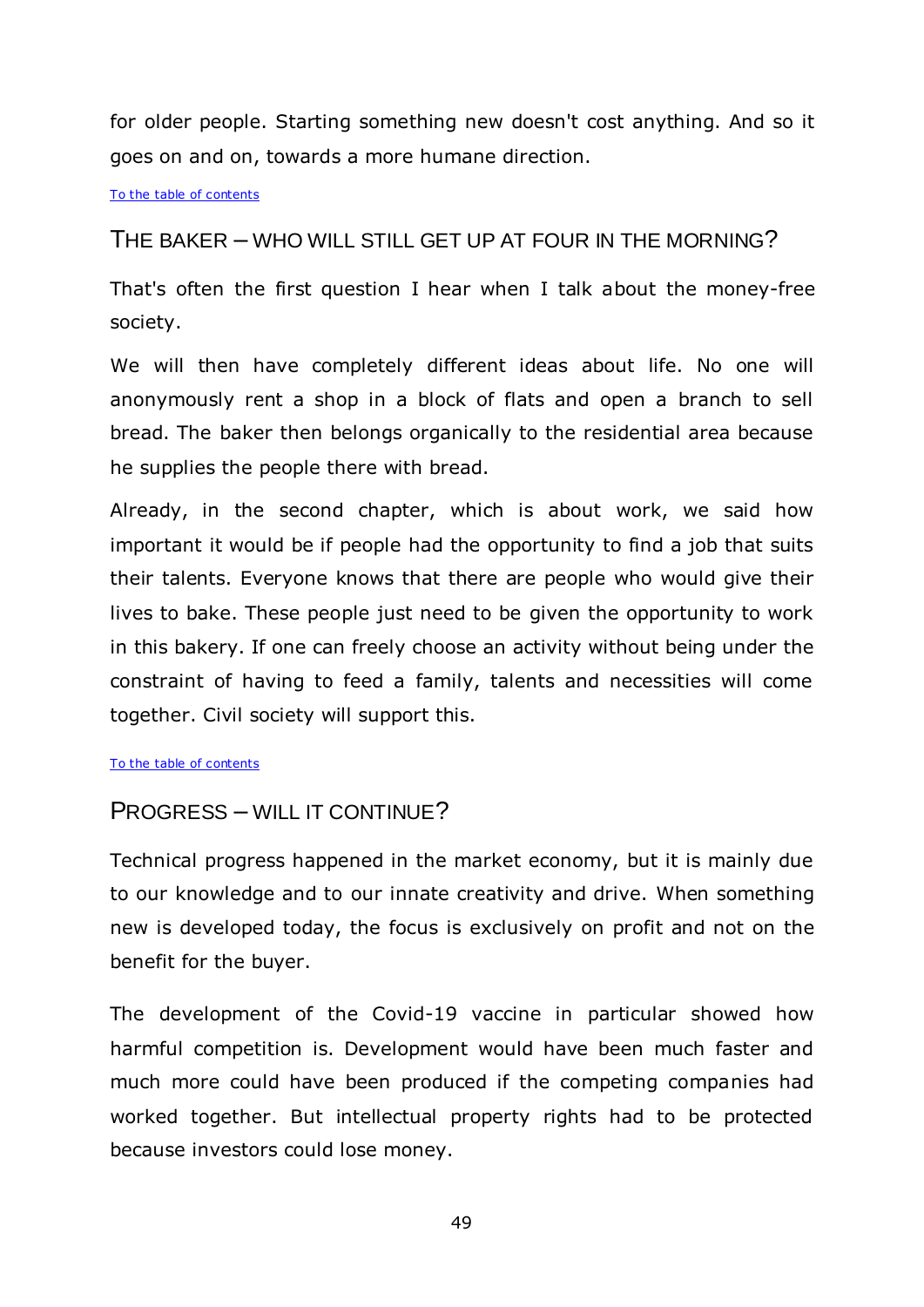Our motivation and curiosity will not disappear just because there is no money. The only thing that will disappear is "the extrinsic motivation of money". We will continue to have ideas and it will be much easier to find like-minded people to implement the idea. It is likely that far fewer ideas will disappear in drawers because there are no financial possibilities for their realization today. My son is studying industrial design. He and his team at university are currently developing an intelligent pet doll for dementia patients. It reminds you to take your tablets on time, smells when your food is burnt and makes sure you don't forget to brush your teeth in the evening. The team is dedicated to the project and would like to develop it to the point where it is ready for production. But today they don't have the money. Later, everyone works together on problems; instead of competition, there is synergy at all levels.

Maybe the speed of development for new products will slow down a bit when there is no more competition. But the ever faster development in recent years has also led to the fact that the lifespan of the products is artificially shortened. It's called planned obsolescence. The result is that more and more waste is created and natural resources are depleted. Who doesn't mourn the good old washing machine that was no worse than the newest but lasted for twenty years. We wouldn't mind if we used our cell phone for maybe three years and didn't throw it away every year because a new one was advertised.

#### [To the table of contents](#page-2-0)

#### <span id="page-49-0"></span>LUXURY GOODS – WHAT HAPPENS TO LIMITED-EDITION PRODUCTS

Today we stand in front of the champagne shelf full of admiration and desire because the bottles are so expensive that we cannot afford them.

When the price tags are gone, we'll ignore that shelf and move straight to the semi-dry varieties, because they taste much better. The few champagne bottles then remain for the real gourmets. It will be similar for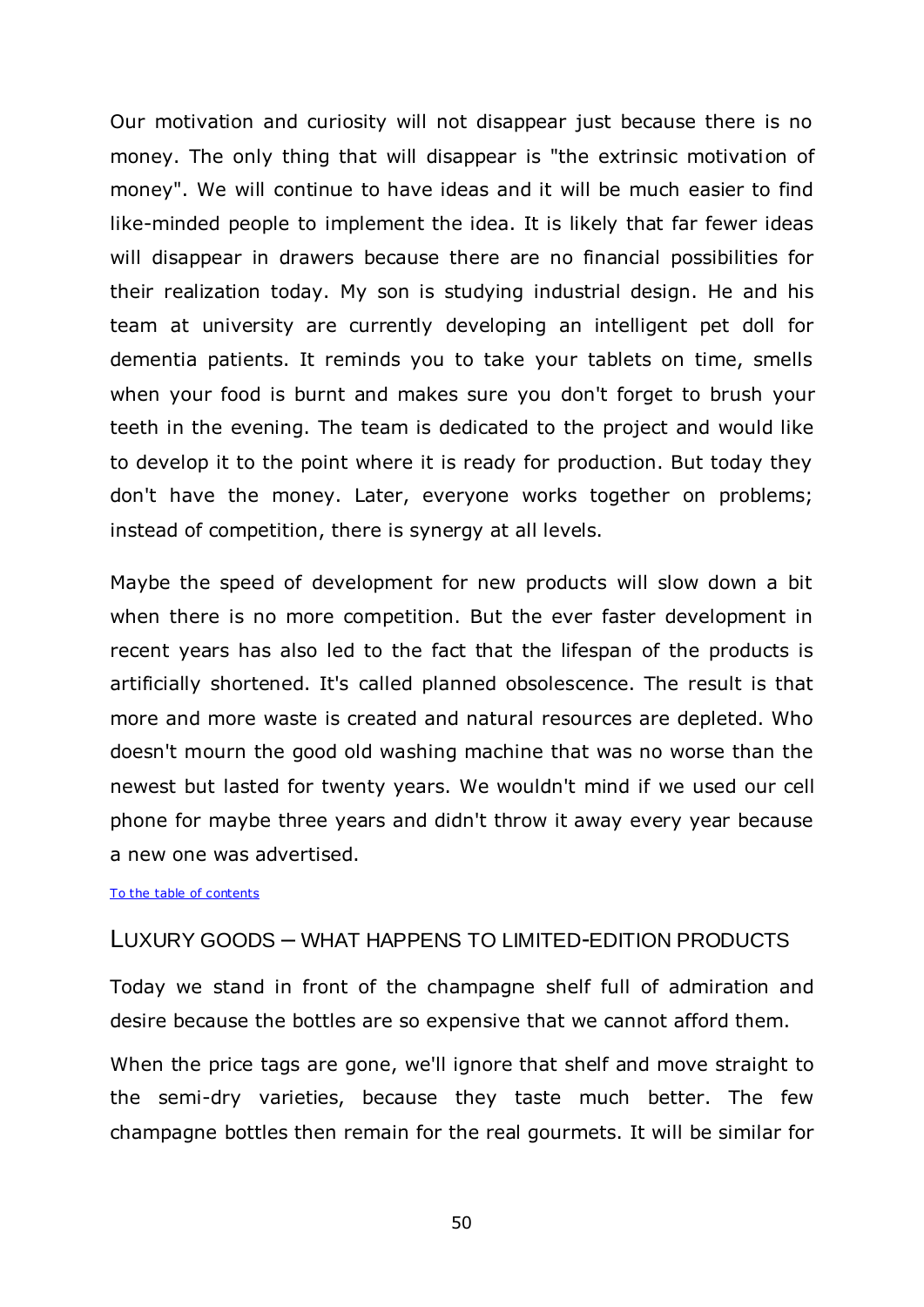luxury watches, brilliant necklaces, Saint Laurent handbags and many other "luxury" items.

When there is no more money and therefore no more profit, there are no more needs to be aroused. There will therefore be no more advertising, since it is no longer of any use to anyone. I think that after a period of transition nobody will have the need for scarce luxury goods anymore, also because the social hierarchy is disappearing. In a society in which fraternity can develop freely, there is no need to distinguish oneself with externals. And this transition period will be so exciting and exciting that the transition problem with the luxury goods can certainly be neglected.

#### [To the table of contents](#page-2-0)

### <span id="page-50-0"></span>WHO GETS THE HOUSE AT THE LAKE?

The abolition of money will not lead to even more prosperity and consumption. But prosperity will be distributed fairly. Disadvantaged people in the world will be able to live well and safely. Many bad things like human trafficking or the production of weapons that have to do with money will disappear.

There will not be more houses at the lake than there are now. Today the house at the lake is a symbol of wealth and power. We will meet in brotherhood and no longer use our elbows. We then live in a society characterized by giving and receiving gifts. The house by the lake will then no longer be a status symbol.

#### [To the table of contents](#page-2-0)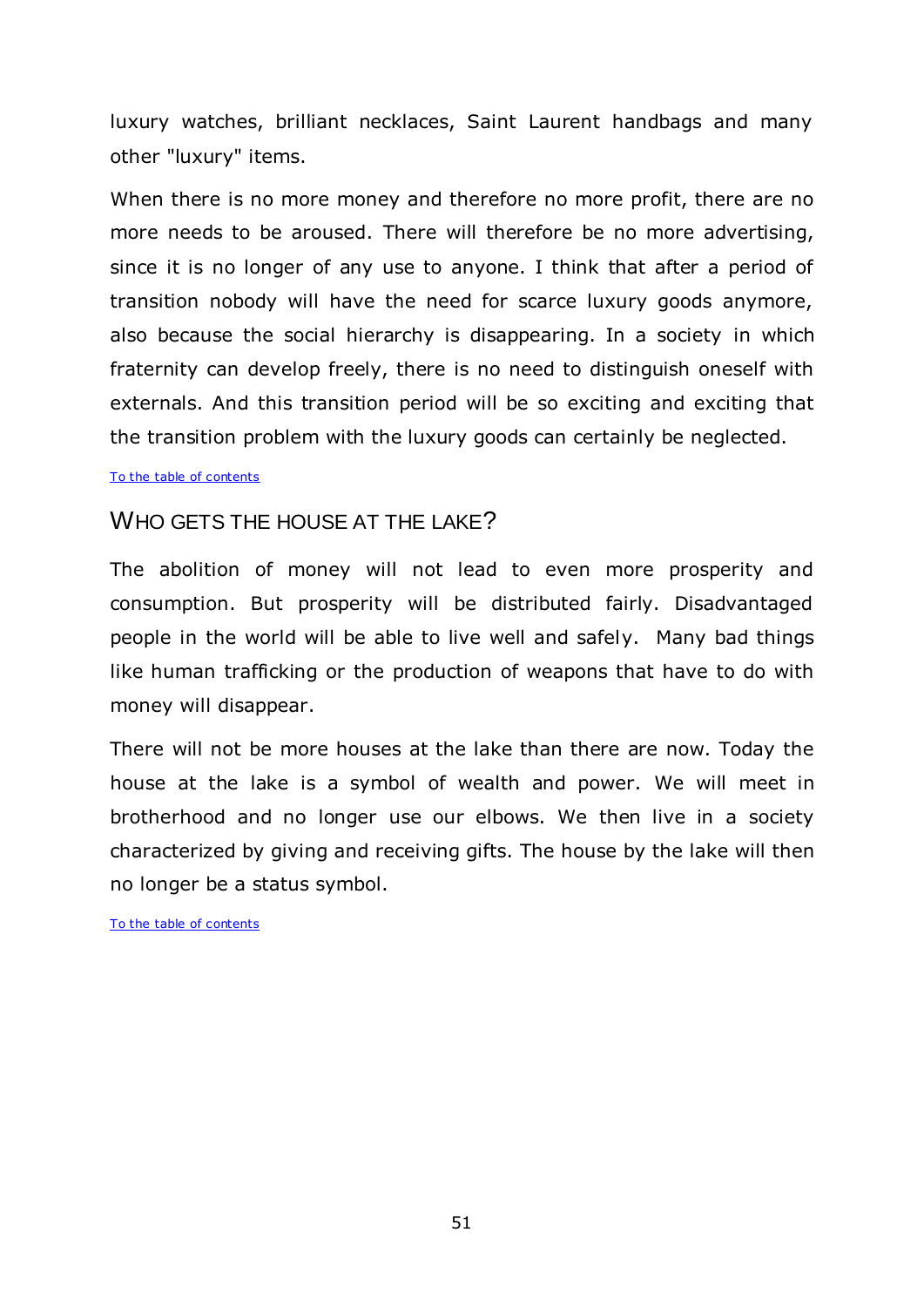# <span id="page-51-0"></span>AFTERWORD

It looks like now, in May 2022, the pandemic is largely over. The economy and our working world have been shaked up. Who had even heard of "home office" three years ago? We are happy that we can celebrate together again today.

Even the abolition of money would not require more time than two years. But then all people could look to the future with their heads held high.

You can spin it any way you want, we have to complete this stage of human development as soon as possible. To wait longer would be inexcusable.

The global distribution of wealth and the absolute amount of wealth some people have have nothing to do with reality. The spontaneous handling of unimaginable amounts of money in times of crisis and the grotesquely distorted situation of the debt of disadvantaged countries are no longer acceptable. The fact that wars are inevitable as long as there is money to be made in guns is something we can no longer tolerate.

We must eliminate the causes of our excessive consumption so that the climate targets can be met as quickly as possible.

Applying the solution presented here will not cause the slightest harm to any of the almost eight billion people. The goods that make up the wealth of mankind will not be touched.

The effort to terminate this chapter of humanity costs next to nothing. We need just a stroke of the pen. No more. [To the table of contents](#page-2-0)

# **Please help**

# **to spread this message worldwide!**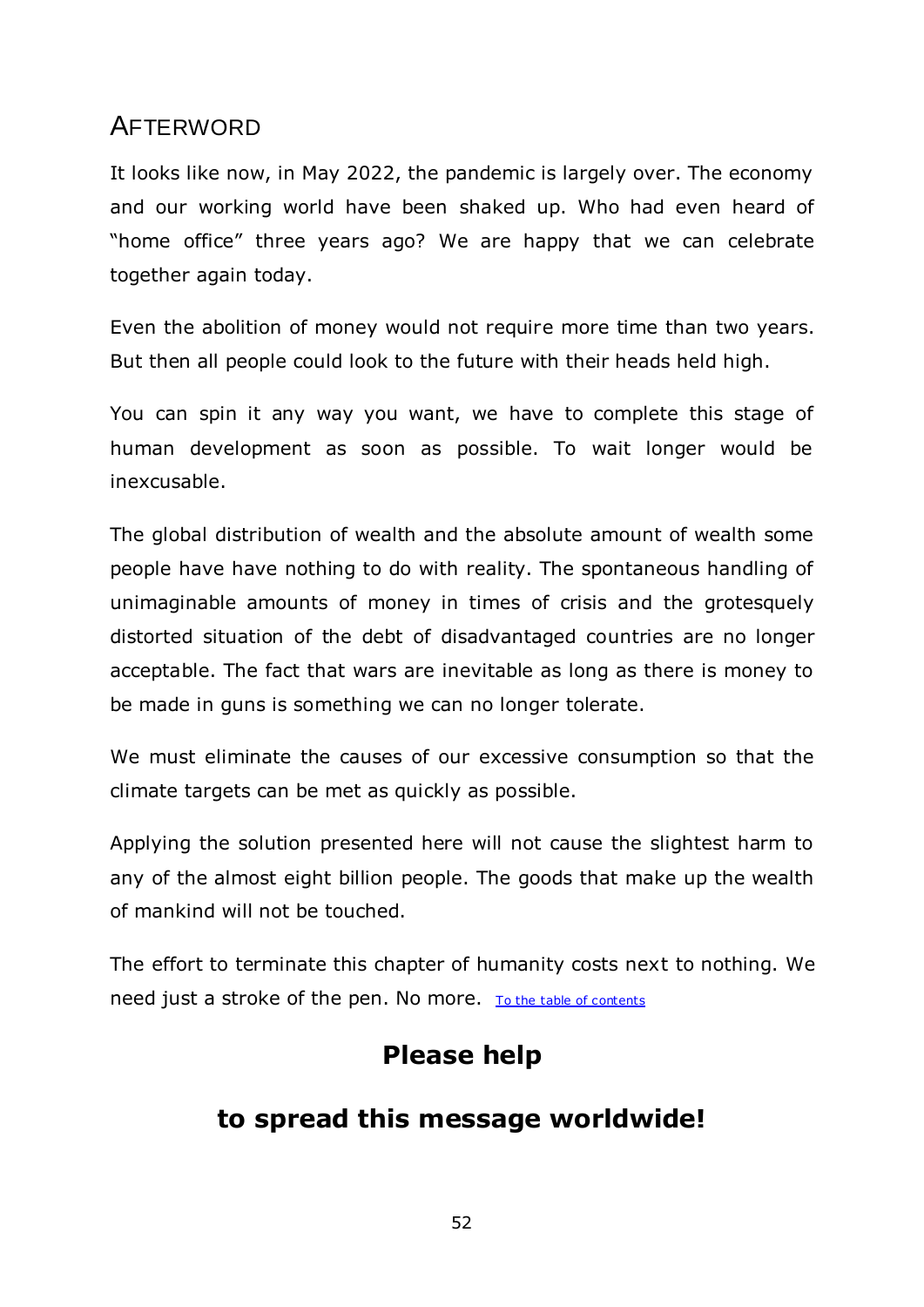# <span id="page-52-0"></span>THE AUTHOR

Eberhard Licht lived in the former GDR until he was thirty-five. In the summer of 89, he was actively involved in the peaceful revolution. He has a Diploma in Process Engineering and a master's degree in Water & Environment. After the fall of the Berlin Wall, he set up a branch laboratory of a southern German environmental institute. Later he founded his own private testing institute. It was a state-approved testing center for emission monitoring at industrial plants in Berlin. He also founded a company based on his own patent application, which was to divert truck flows to combined rail transport using data from the toll system.

He stopped these ventures when he realized that his two younger children needed more time. He later worked for several years as a volunteer at the homeless shelter "Sleep Inn" in Utrecht and dealt intensively with inequality and its elimination. The idea concept described in this book was created in Brussels during the time of the Covid-19 pandemic. Eberhard Licht is married to a Spanish woman and has four children. He maintains a minimalist lifestyle.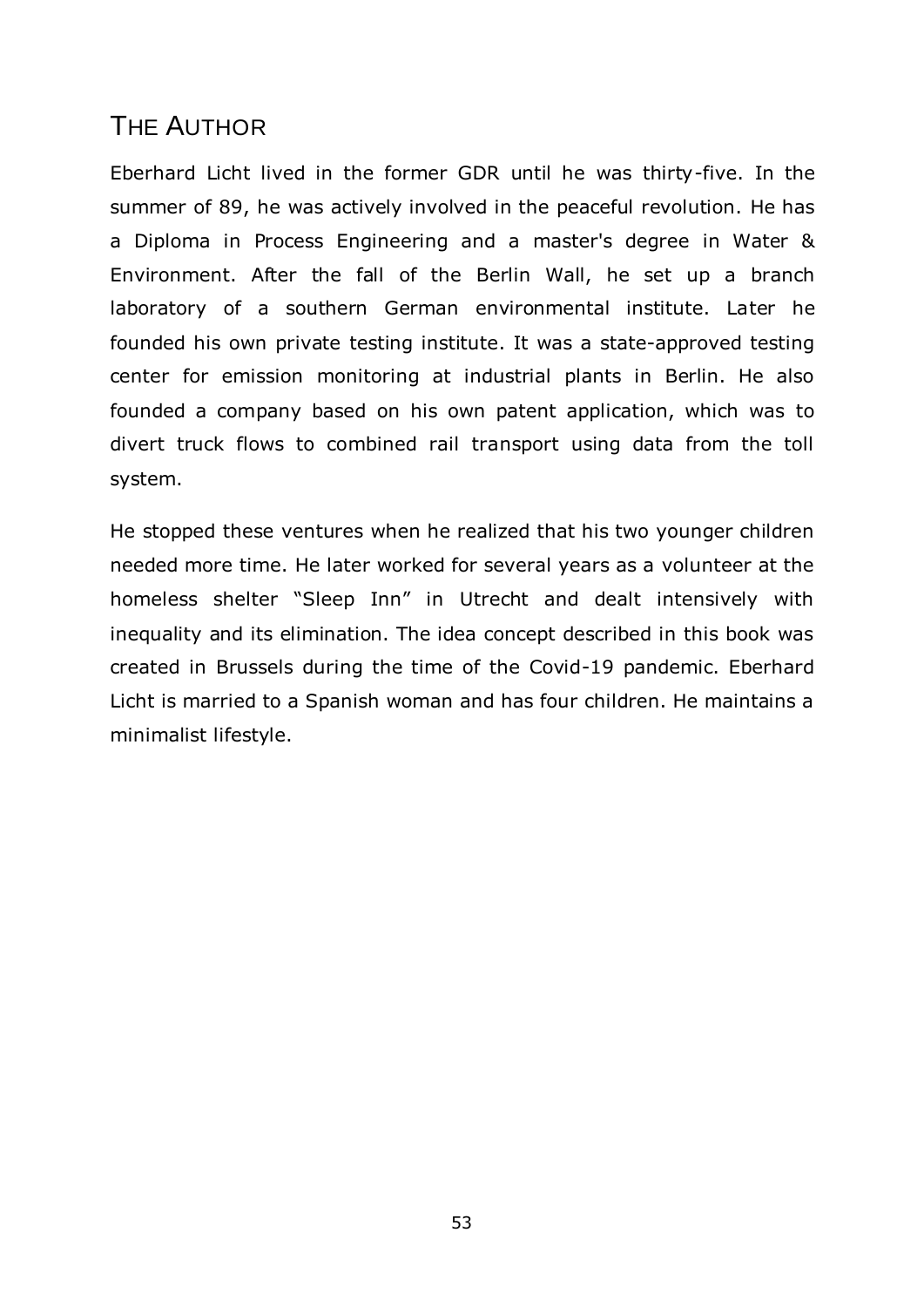# <span id="page-53-0"></span>**BIBLIOGRAPHY**

Anitra Nelson:

Nelson shoes how money drives political power, [environmental](https://anitranelson.info/) destruction and social inequality and argues for it to be abolished, rather than repurposed, to achieve a [postcapitalist](https://anitranelson.info/) [future.](https://anitranelson.info/)

Bilbo Calvez In ihrem Buch Saruj – Stell dir vor, es gibt kein Geld mehr, beschreibt die [Künstlerin](https://www.youtube.com/watch?v=sc6TMHbKUaM) Bilbo Calvez eine völlig veränderte [Gesellschaft](https://www.youtube.com/watch?v=sc6TMHbKUaM) der Zukunft, die geldfrei lebt.

Colin R. Turner: The Free World Charter is a statement of [principles](https://freeworldcharter.org/en) that has the potential to optimise life on Earth for all species, eradicate poverty and greed, and advance [progress.](https://freeworldcharter.org/en)

Der grüne Planet An alien from a planet where there has been no [money](https://www.ldsr-mediatreff.tv/watch.php?vid=fd6632e65) for a long time visits Earth.

Edeltraud Schmitz-Angelini 95 Thesen für die [Abschaffung](http://www.angemitz.ch/media/686823b0a75dc5e1ffffabd5ffffffe6.pdf) des Geldes

Elisabeth Scherf: Anders [denken:](https://www.welt-ohne-geld.de/) eine Welt ohne Geld Von allem [weniger](https://www.welt-ohne-geld.de/) und von Liebe mehr

Eske Bockelmann Das [Geld](https://www.matthes-seitz-berlin.de/buch/das-geld-12762.html) Es steht um diese Welt so, dass kaum eine Woche vergeht, in der nicht erneut von [kundiger](https://vimeopro.com/sunflowerfoundation/eske-bockelmann/video/328497124) Seite gemahnt würde, es müsse [allerspätestens](https://vimeopro.com/sunflowerfoundation/eske-bockelmann/video/328497124) jetzt etwas wegen des Klimas geschehen.

Fabio Fernando Varela Enoema, la sociedad [a-dinerada](https://letusbe.one/documents/Enoema.pdf) Español Enoema, die reiche [Gesellschaft](https://letusbe.one/documents/Enoema_deutsch_02-22.pdf) ohne Geld Deutsch

Jade Saab: More on A World [Without](https://jadesaab.com/more-on-a-world-without-money-6c9f832c5740) Money A [detailed](https://jadesaab.com/more-on-a-world-without-money-6c9f832c5740) Q&A on how it would work and what may stop it

Jesus Wälti Insel Erde – Der Weg ins Paradies: Die [Abschaffung](https://equapio.com/finanzmarkt/insel-erde-der-weg-ins-paradies-die-abschaffung-des-geldes/2/) des Geldes

Mo 'Flo' Mojo Imagine a currency whose value depends on context, a [currency](https://moflomojo.blogspot.com/2016/02/money-doesnt-make-world-go-round.html) whose value can not be [represented](https://moflomojo.blogspot.com/2016/02/money-doesnt-make-world-go-round.html) by a number printed on a piece of paper.

Peter Lucas 20 Jahresplan für eine [globalisierte](http://www.utopia-ist-machbar.de/utopia/index.php) Welt von Wohlstand, Frieden, sozialer Gerechtigkeit und [individuellem](http://www.utopia-ist-machbar.de/utopia/index.php) Glück für alle.

Rainer Rössler und Eberhard Licht

unterhalten sich darüber, was besser ist und was sich schneller [verwirklichen](https://www.youtube.com/watch?v=ScAOOo-zBJY) lässt: BGE oder gift [economy.](https://www.youtube.com/watch?v=ScAOOo-zBJY)